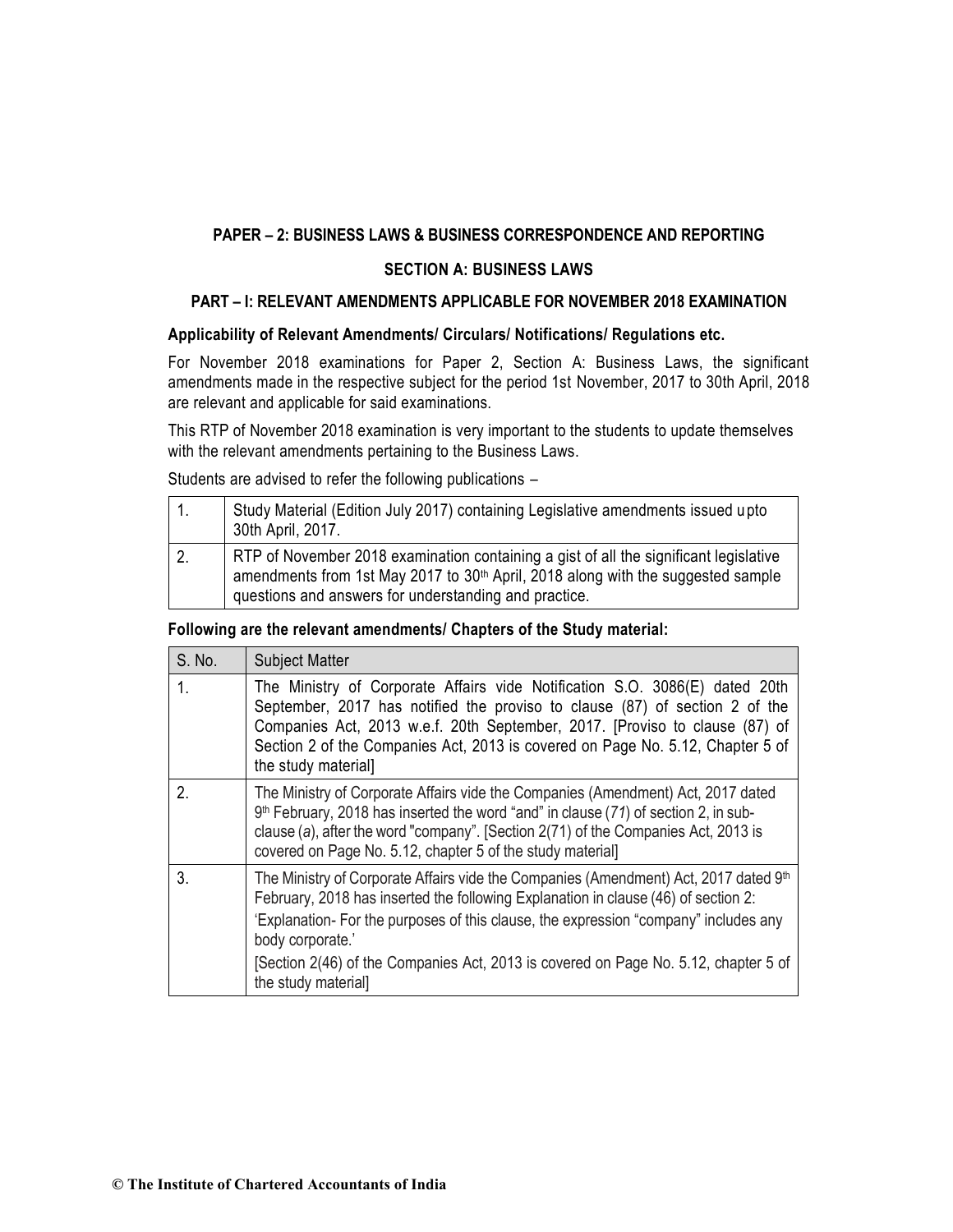| Ι4. | The Ministry of Corporate Affairs vide the Companies (Amendment) Act, 2017 dated 9 <sup>th</sup> |
|-----|--------------------------------------------------------------------------------------------------|
|     | February, 2018 has inserted the words "other than this Act or the previous company               |
|     | law" after the words "State Act" in clause (A) in proviso to clause (72) of section 2.           |
|     | [Section 2(72) of the Companies Act, 2013 is covered on Page No. 5.17, chapter 5 of              |
|     | the study material]                                                                              |

# **PART II: QUESTIONS AND ANSWERS**

#### **QUESTIONS**

#### **The Indian Contract Act, 1872**

- 1. (i) Ramaswami proposed to sell his house to Ramanathan. Ramanathan sent his acceptance by post. Next day, Ramanathan sends a telegram withdrawing his acceptance. Examine the validity of the acceptance according to the Indian Contract Act, 1872 in the light of the following:
	- (a) The telegram of revocation of acceptance was received by Ramaswami before the letter of acceptance.
	- (b) The telegram of revocation and letter of acceptance both reached together.
	- (ii) "An anticipatory breach of contract is a breach of contract occurring before the time fixed for performance has arrived**".** Discuss stating also the effect of anticipatory breach on contracts.
- 2. (i) Mr. Balwant, an old man, by a registered deed of gift, granted certain landed property to Ms. Reema, his daughter. By the terms of the deed, it was stipulated that an annuity of ₹ 20, 000 should be paid every year to Mr. Sawant, who was the brother of Mr. Balwant. On the same day Ms. Reema made a promise to Mr. Sawant and executed in his favour an agreement to give effect to the stipulation. Ms. Reema failed to pay the stipulated sum. In an action against her by Mr. Sawant, she contended that since Mr. Sawant had not furnished any consideration, he has no right of action.

Examining the provisions of the Indian Contract Act, 1872, decide, whether the contention of Ms. Reema is valid?

(ii) A coolie in uniform picks up the luggage of R to be carried out of the railway station without being asked by R and R allows him to do so. Examine whether the coolie is entitled to receive money from R under the Indian Contact Act, 1872<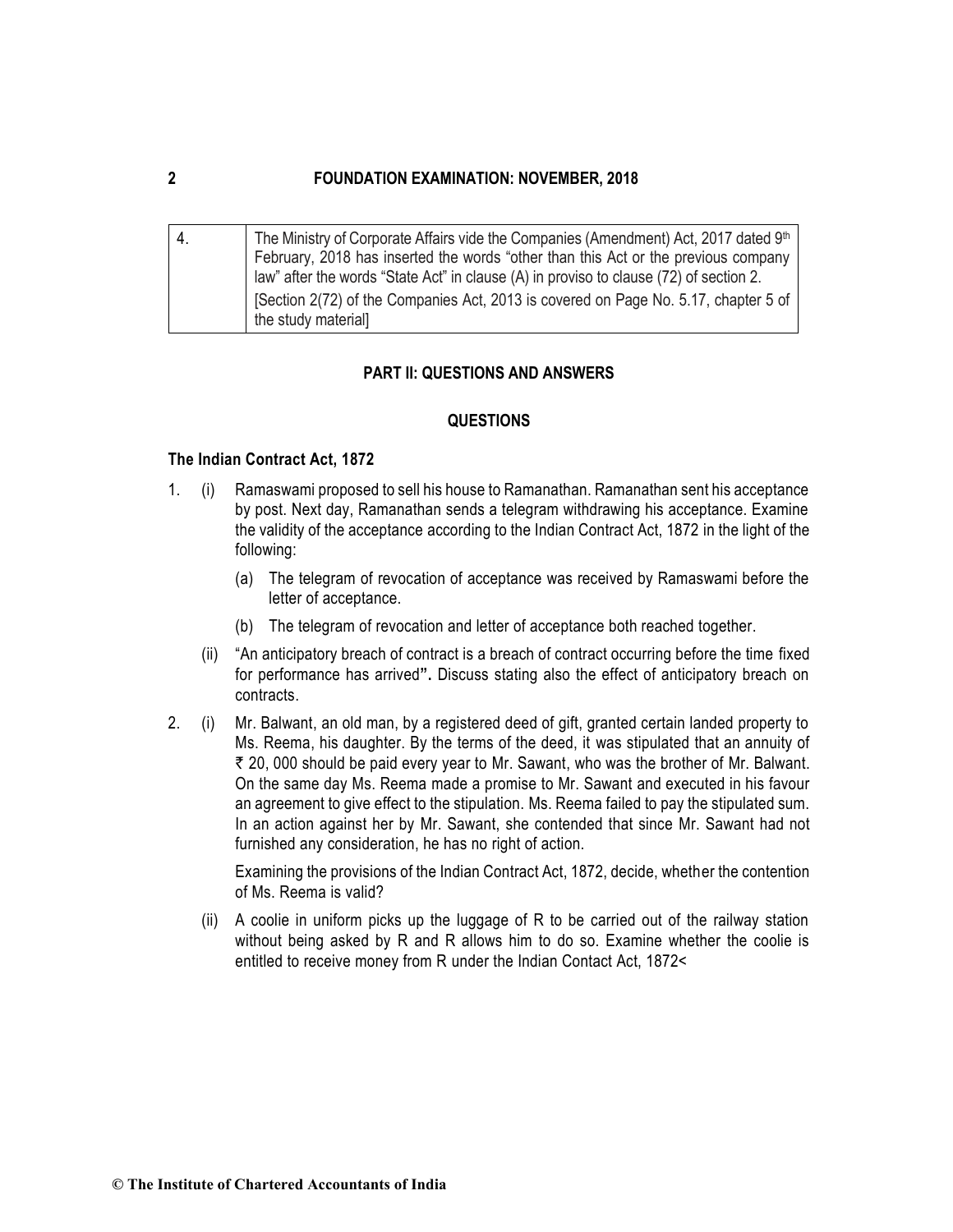- 3. (i) Point out with reason whether the following agreements are valid or void:
	- (a) Kamala promises Ramesh to lend  $\bar{\tau}$  500,000 in lieu of consideration that Ramesh gets Kamala's marriage dissolved and he himself marries her.
	- (b) Sohan agrees with Mohan to sell his black horse. Unknown to both the parties, the horse was dead at the time of agreement.
	- (c) Ram sells the goodwill of his shop to Shyam for  $\bar{\tau}$  4,00,000 and promises not to carry on such business forever and anywhere in India.
	- (d) In an agreement between Prakash and Girish, there is a condition that they will not institute legal proceedings against each other without consent.
	- (e) Ramamurthy, who is a citizen of India, enters into an agreement with an alien friend.
	- (ii) Ajay, Vijay and Sanjay are partners of software business and jointly promises to pay  $\bar{\tau}$  6.00, 000 to Kartik. Over a period of time Vijay became insolvent, but his assets are sufficient to pay one-fourth of his debts. Sanjay is compelled to pay the whole. Decide whether Sanjay is required to pay whole amount himself to Kartik in discharging joint promise under the Indian Contract Act, 1872.
- 4. (i) Define consideration. State the characteristics of a valid consideration.
	- (ii) "Mere silence does not amount to fraud". Discuss.

#### **The Sale of Goods Act, 1930**

- 5. (i) Ram consults Shyam, a motor-car dealer for a car suitable for touring purposes to promote the sale of his product. Shyam suggests 'Maruti' and Ram accordingly buys it from Shyam. The car turns out to be unfit for touring purposes. What remedy Ram is having now under the Sale of Goods Act, 1930?
	- (ii) Referring to the provisions of the Sale of Goods Act, 1930, state the rules provided to regulate the "Sale by Auction."
- 6*.* (i) Referring to the provisions of the Sale of Goods Act, 1930, state the circumstances under which when goods are delivered to the buyer "on approval" or "on sale or return" or other similar terms, the property therein passes to the buyer.

Ms. Preeti owned a motor car which she handed over to Mr. Joshi on sale or return basis. After a week, Mr. Joshi pledged the motor car to Mr. Ganesh. Ms. Preeti now claims back the motor car from Mr. Ganesh. Will she succeed? Referring to the provisions of the Sale of Goods Act, 1930, decide and examine what recourse is available to Ms. Preeti.

(ii) State briefly the essential element of a contract of sale under the Sale of Goods Act, 1930.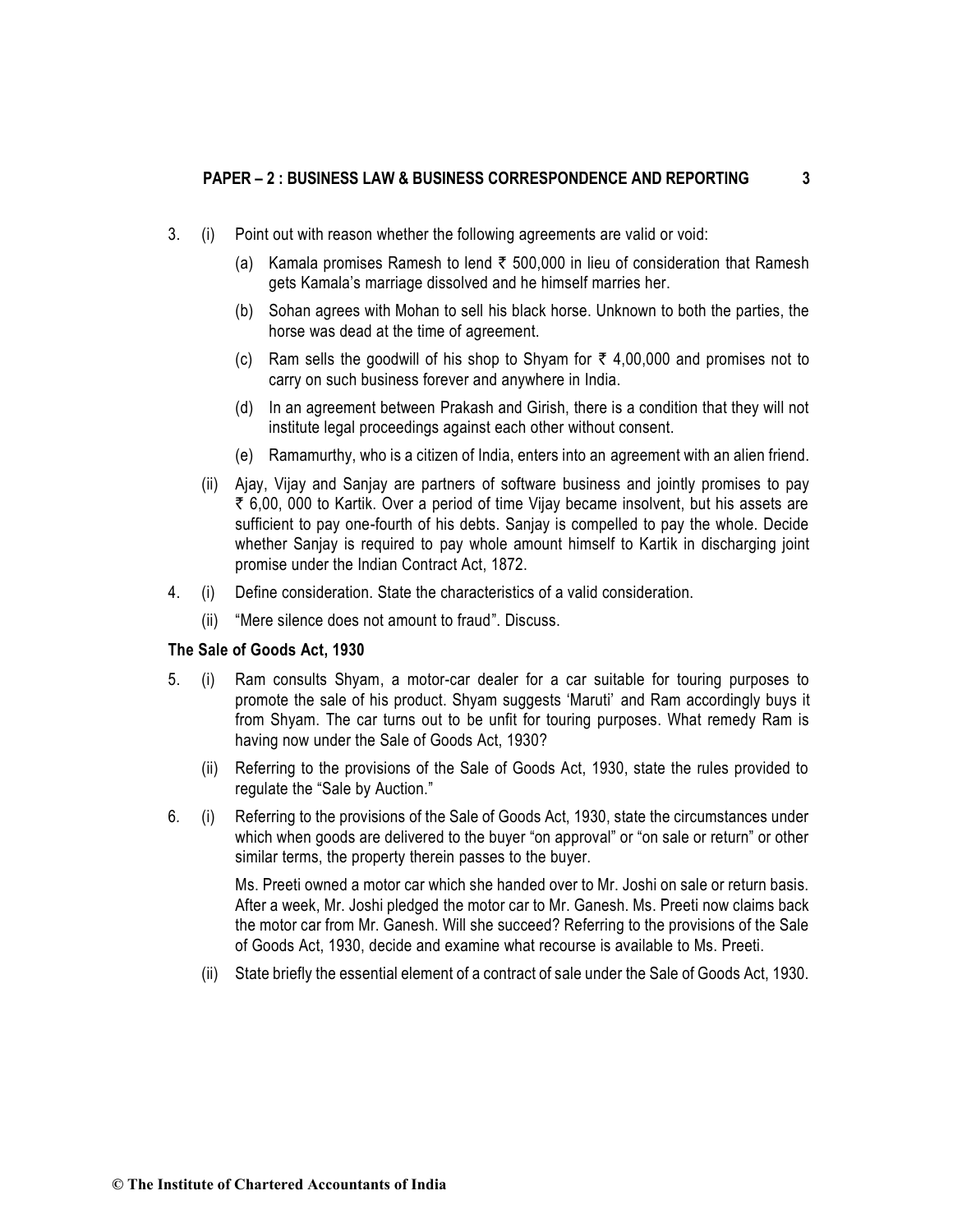- 7. (i) "There is no implied warranty or condition as to quality or fitness for any particular purpose of goods supplied under a contract of sale." Discuss the significance and State exceptions, if any.
	- (ii) Explain the provisions of law relating to unpaid seller's 'right of lien' and distinguish it from the "right of stoppage the goods in transit".

## **The Indian Partnership Act, 1932**

- 8. (i) Ram & Co., a firm consists of three partners A, B and C having one third share each in the firm. According to A and B, the activities of C are not in the interest of the partnership and thus want to expel C from the firm. Advise A and B whether they can do so quoting the relevant provisions of the Indian Partnership Act, 1932.
	- (ii) What is Partnership Deed? What are the particulars that the partnership deed may contain?
- 9*.* (i) State the modes by which a partner may transfer his interest in the firm in favour of another person under the Indian Partnership Act, 1932. What are the rights of such a transferee?
	- (ii) State the grounds on which a firm may be dissolved by the Court under the Indian Partnership Act, 1932?

#### **The Limited Liability Partnership Act, 2008**

- 10. (i) State the essential elements to incorporate a LLP?
	- (ii) Differentiate between a LLP and a partnership firm?

#### **The Companies Act, 2013**

- 11. (i) ABC Pvt. Ltd., is a Private Company having five members only. All the members of the company were going by car to Mumbai in relation to some business. An accident took place and all of them died. Answer with reasons, under the Companies Act, 2013 whether existence of the company has also come to the end?
	- (ii) Define OPC (One Person Company) and state the rules regarding its membership. Can it be converted into a non-profit company under Section 8 or a private company?
- 12. (i) Briefly explain the doctrine of "ultravires" under the Companies Act, 2013. What are the consequences of ultravires acts of the company?
	- (ii) Examine the following whether they are correct or incorrect along with reasons:
		- (a) A company being an artificial person cannot own property and cannot sue or be sued.
		- (b) A private limited company must have a minimum of two members, while a public limited company must have at least seven members.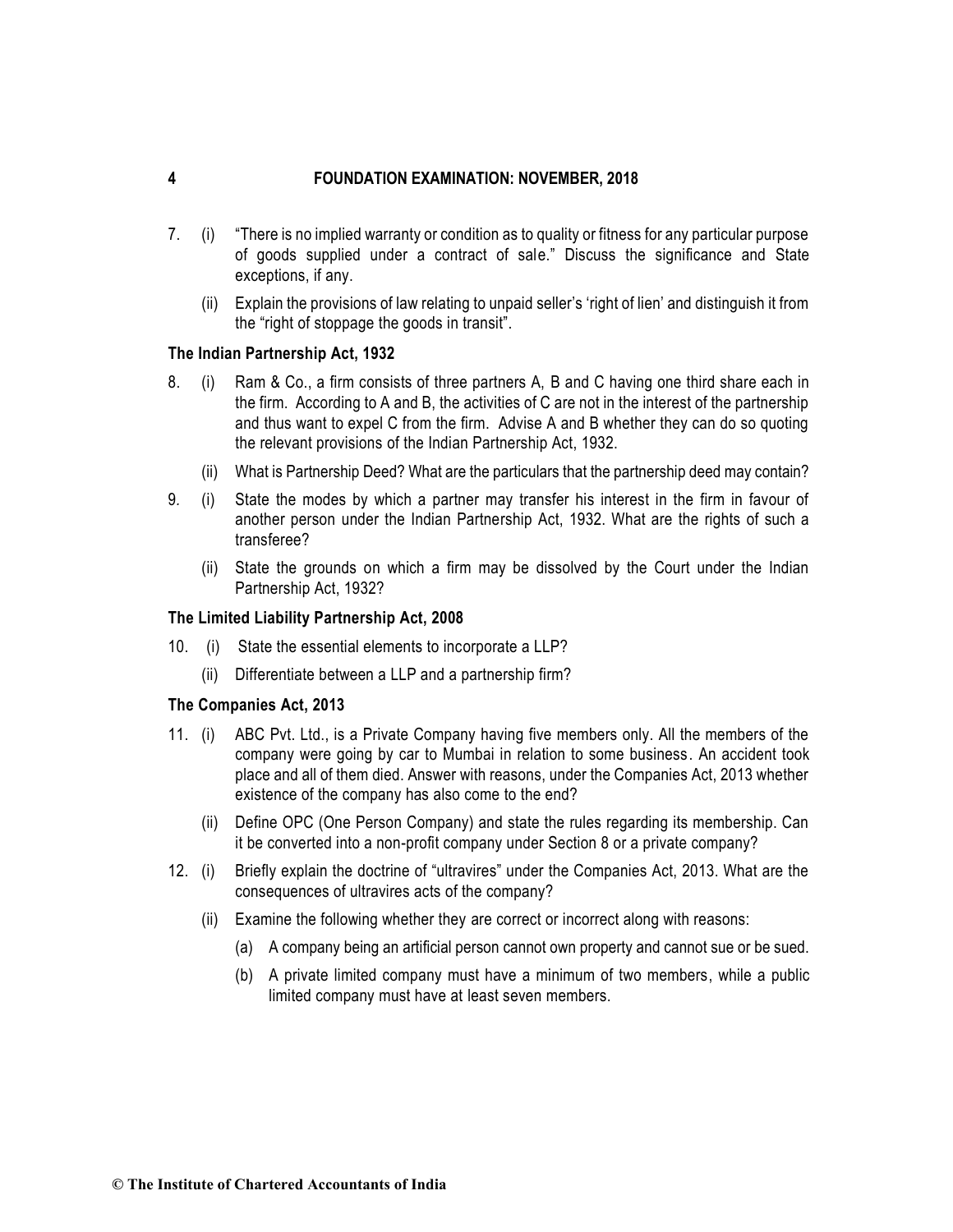#### **ANSWERS**

**1. (i)** The problem is related with the communication and time of acceptance and its revocation. As per Section 4 of the Indian Contract Act, 1872, the communication of an acceptance is complete as against the acceptor when it comes to the knowledge of the proposer.

> An acceptance may be revoked at any time before the communication of the acceptance is complete as against the acceptor, but not afterwards.

Referring to the above provisions:

- (a) Yes, the revocation of acceptance by Ramanathan (the acceptor) is valid.
- (b) If Ramaswami opens the telegram first (and this would be normally so in case of a rational person) and reads it, the acceptance stands revoked. If he opens the letter first and reads it, revocation of acceptance is not possible as the contract has already been concluded.
- **(ii)** An anticipatory breach of contract is a breach of contract occurring before the time fixed for performance has arrived. When the promisor refuses altogether to perform his promise and signifies his unwillingness even before the time for performance has arrived, it is called Anticipatory Breach.

**Section 39** of the Indian Contract Act, 1872 deals with **anticipatory breach of contract** and provides as follows: "When a party to a contract has refused to perform or disable himself from performing, his promise in its entirety, the promisee may put an end to the contract, unless he has signified, but words or conduct, his acquiescence in its continuance."

**Effect of anticipatory breach:** The promisee is excused from performance or from further performance. Further he gets an option:

- (1) To either treat the contract as "rescinded and sue the other party for damages from breach of contract immediately without waiting until the due date of performance; or
- (2) He may elect not to rescind but to treat the contract as still operative, and wait for the time of performance and then hold the other party responsible for the consequences of non-performance. But in this case, he will keep the contract alive for the benefit of the other party as well as his own, and the guilty party, if he so decides on re-consideration, may still perform his part of the contract and can also take advantage of any supervening impossibility which may have the effect of discharging the contract.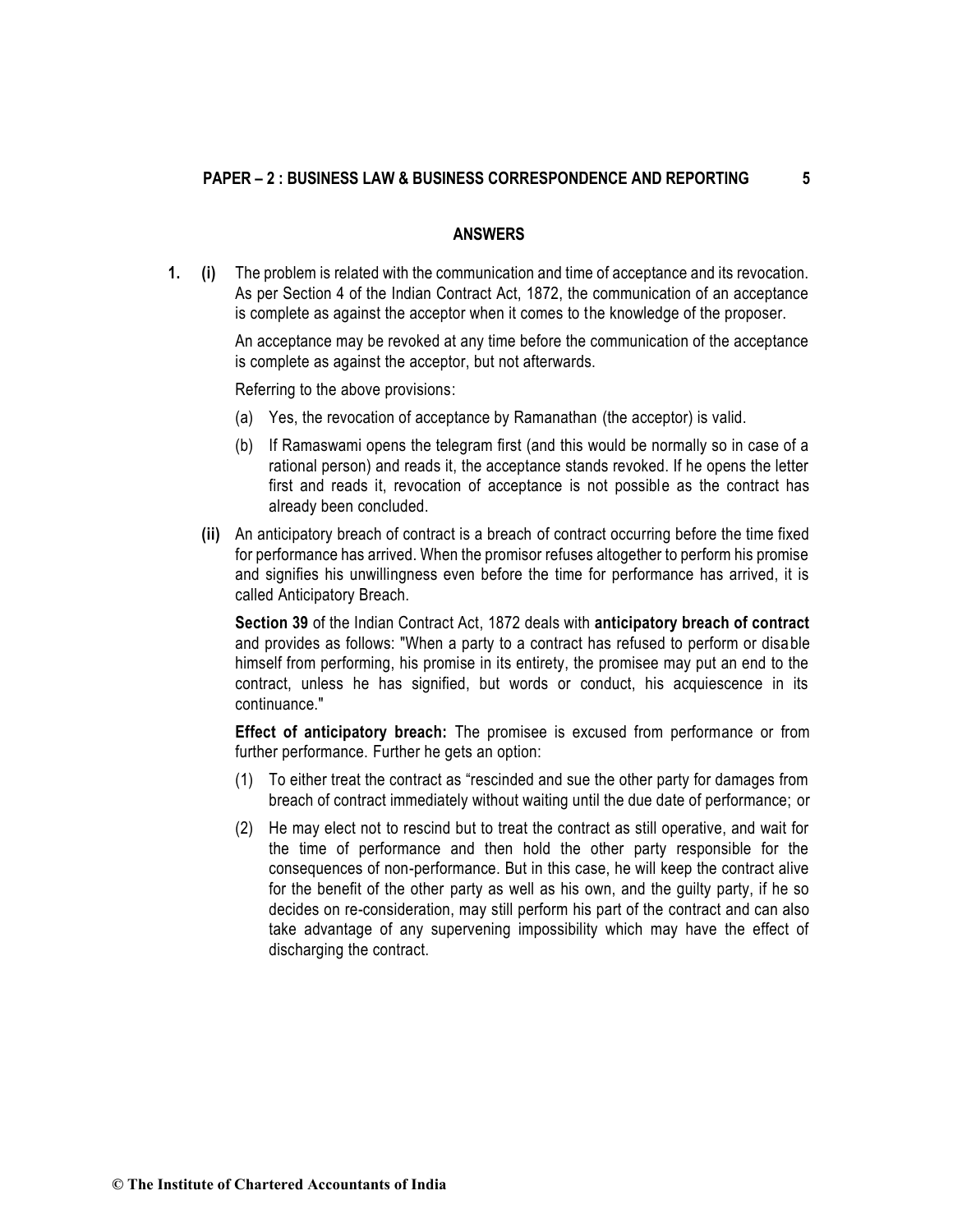**2. (i)** In India, consideration may proceed from the promise or any other person who is not a party to the contract. The definition of consideration as given in section 2(d) makes that proposition clear. According to the definition, when at the desire of the promisor, the promisee or any other person does something such an act is consideration. In other words, there can be a stranger to a consideration but not stranger to a contract.

> In the given problem, Mr. Balwant has entered into a contract with Ms. Reema, but Mr. Sawant has not given any consideration to Ms. Reema but the consideration did flow from Mr. Balwant to Ms. Reema and such consideration from third party is sufficient to the enforce the promise of Ms. Reema, the daughter, to pay an annuity to Mr. Sawant. Further the deed of gift and the promise made by Ms. Reema to Mr. Sawant to pay the annuity were executed simultaneously and therefore they should be regarded as one transaction and there was sufficient consideration for it.

> Thus, a stranger to the contract cannot enforce the contract but a stranger to the consideration may enforce it. Hence, the contention of Ms. Reema is not valid.

**(ii) Implied Contracts:** Implied contracts come into existence by implication. Most often the implication is by law and or by action. Section 9 of the Indian Contract Act, 1872 contemplates such implied contracts when it lays down that in so far as such proposal or acceptance is made otherwise than in words, the promise is said to be implied.

In the present case, it is an implied contract and R must pay for the services of the coolie.

## **3. (i) Validity of agreements**

- (a) *Void Agreement*: As per Section 23 of the Indian Contract Act, 1872, an agreement is void if the object or consideration is against the public policy.
- (b) *Void Agreement*: As per Section 20 of the Indian Contract Act, 1872 the contracts caused by mistake of fact are void. There is mistake of fact as to the existence of subject-matter.
- (c) *Void Agreement*: As per Section 27 of the Indian Contract Act, 1872 an agreement in restraint of trade is void. However, a buyer can put such a condition on the seller of good will, not to carry on same business. However, the conditions must be reasonable regarding the duration and the place of the business.
- (d) *Void Agreement*: An agreement in restraint of legal proceedings is void as per Section 28 of the Indian Contract Act, 1872.
- (e) *Valid Agreement*: An agreement with alien friend is valid, but an agreement with alien enemy is void.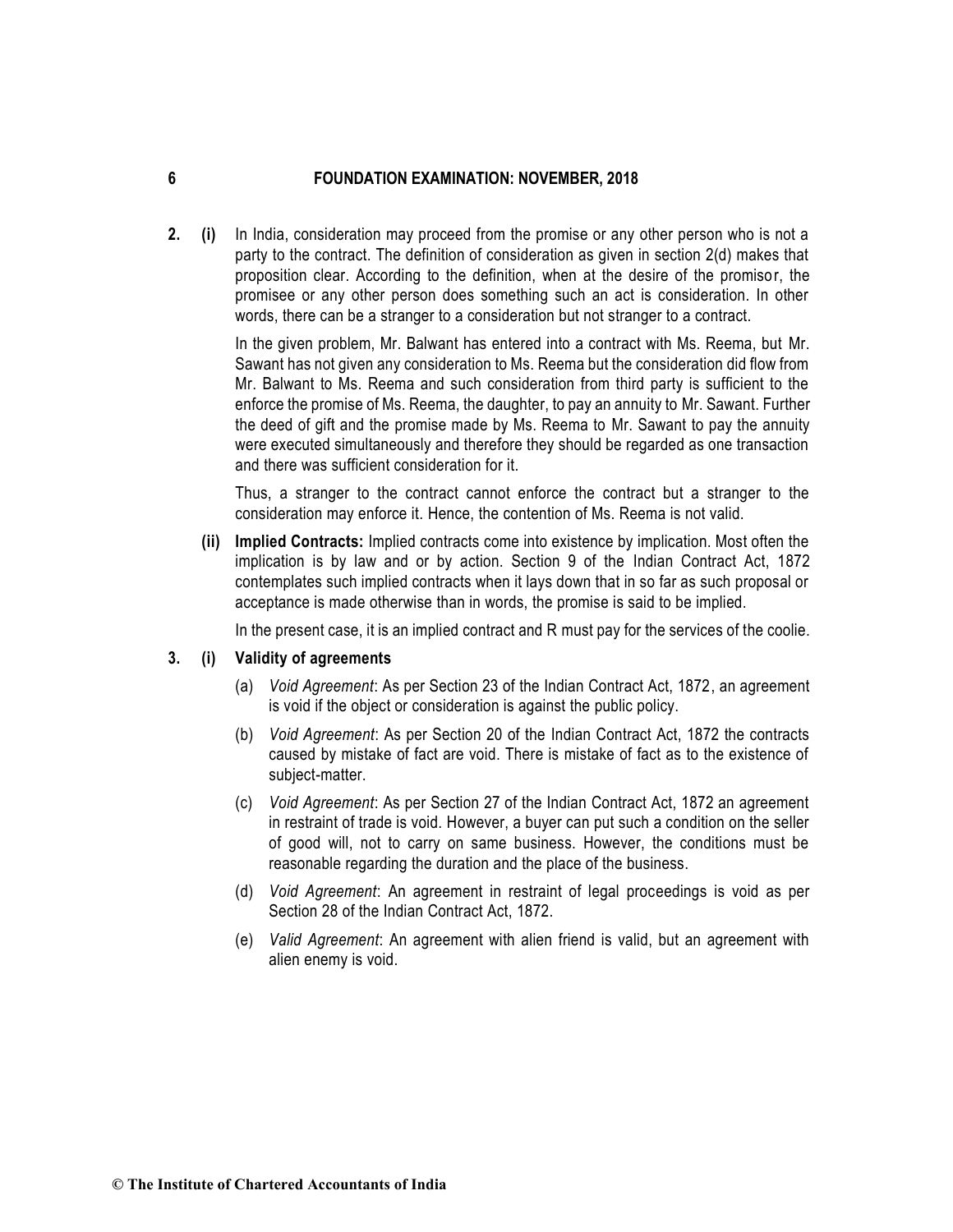#### **PAPER – 2 : BUSINESS LAW & BUSINESS CORRESPONDENCE AND REPORTING 7**

**(ii)** As per section 43 of the Indian Contract Act, 1872, when two or more persons make a joint promise, the promisee may, in the absence of express agreement to the contrary, compel any one or more of such joint promisors to perform the whole of the promise.

Each of two or more joint promisors may compel every other joint promisor to contribute equally with himself to the performance of the promise, unless a contrary intention appears from the contract.

If any one of two or more joint promisors makes default in such contribution, the remaining joint promisors must bear the loss arising from such default in equal shares.

Therefore, in the instant case, Sanjay is entitled to receive  $\bar{\tau}$  50,000 from Vijay's assets and  $\bar{\tau}$  2,75,000 from Ajay.

#### **4. (i) Definition of Consideration- Section 2(d) of the Indian Contract Act, 1872**

"When at the desire of the promisor, the promisee or any other person has done, or abstained from doing, or does or abstains from doing or promises to do or abstain from doing something, such an act or abstinence or promise is called consideration for the promise."

#### **The essential characteristics of a valid consideration are as follows:**

- (1) Consideration must move at the desire of the promisor (*Durga Prasad v. Baldeo*)
- (2) It may proceed from the promisee or any other person on his behalf.
- (3) It may be executed or executory.
- (4) It may be past, present or future.
- (5) Consideration need not be adequate
- (6) Performance of what one is legally bound to perform
- (7) Consideration must be real and not illusory
- **(ii) Mere silence not amounting to fraud:** Mere silence as to facts likely to affect the willingness of a person to enter into a contract is no fraud; but where it is the duty of a person to speak, or his silence is equivalent to speech, silence amounts to fraud.

It is a rule of law that mere silence does not amount to fraud. A contracting party is not duty bound to disclose the whole truth to the other party or to give him the whole information in his possession affecting the subject matter of the contract.

The rule is contained in explanation to Section 17 of the Indian Contract Act, 1872 which clearly states the position that mere silence as to facts likely to affect the willingness of a person to enter into a contract is not fraud.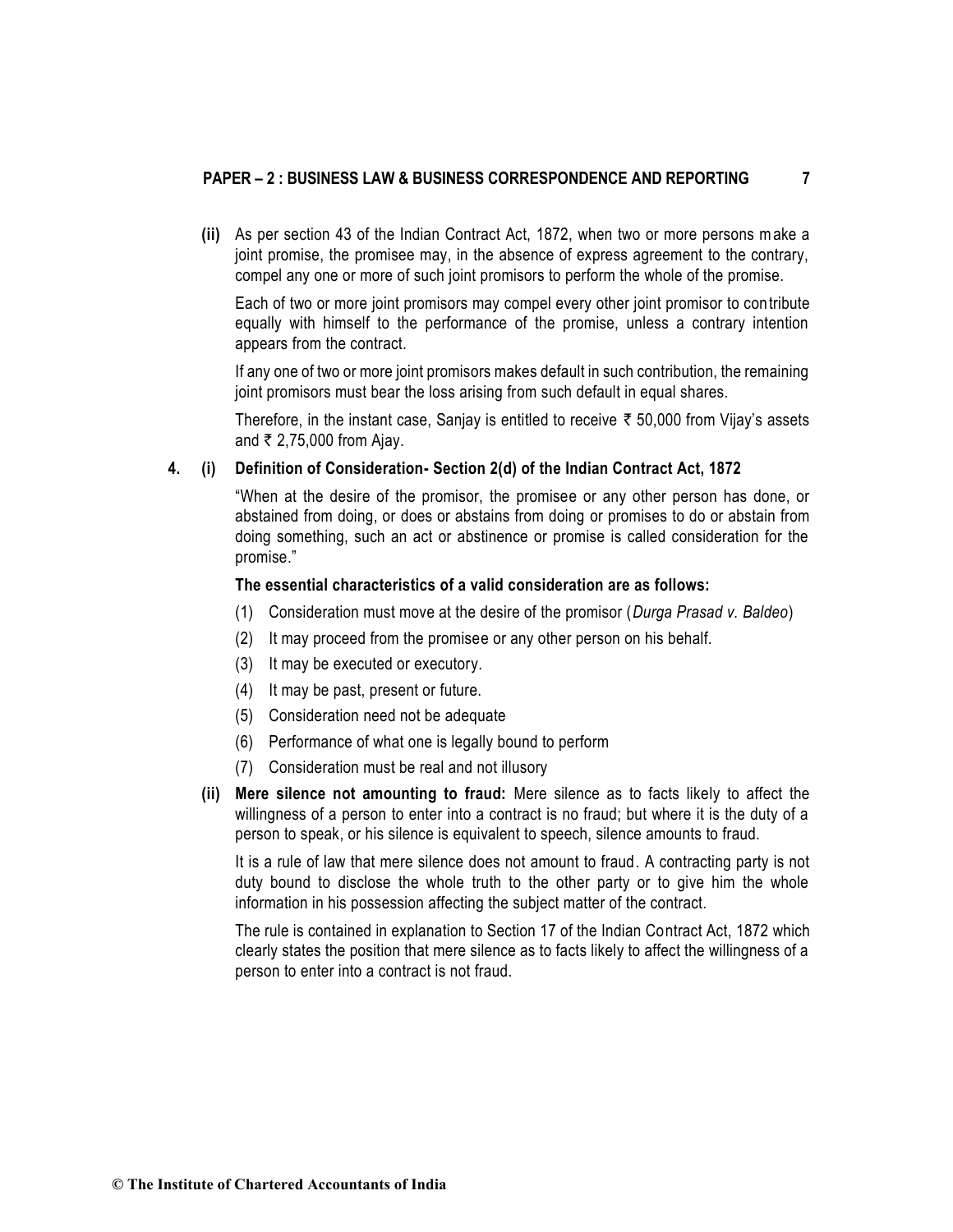#### **Exceptions to this rule:**

- (i) Where the circumstances of the case are such that, regard being had to them, it is the duty of the person keeping silence to speak. Duty to speak arises when one contracting party reposes trust and confidence in the other or where one party has to depend upon the good sense of the other (e.g. Insurance Contract).
- (ii) Where the silence is, in itself, equivalent to speech.
- **5. (i) Condition and warranty (Section 12):** A stipulation in a contract of sale with reference to goods which are the subject thereof may be a condition or a warranty. [Sub-section (1)]

"A condition is a stipulation essential to the main purpose of the contract, the breach of which gives rise to a right to treat the contract as repudiated". [Sub-section (2)]

"A warranty is a stipulation collateral to the main purpose of the contract, the breach of which gives rise to a claim for damages but not to a right to reject the goods and treat the contract as repudiated". [Sub-section (3)]

Whether a stipulation in a contract of sale is a condition or a warranty depends in each case on the construction of the contract. A stipulation may be a condition, though called a warranty in the contract. [Sub-section (4)]

In the instant case, the term that the 'car should be suitable for touring purposes' is a condition of the contract. It is so vital that its non-fulfilment defeats the very purpose for which Ram purchases the car.

Ram is therefore entitled to reject the car and have refund of the price.

- **(ii) Rules of Auction sale:** Section 64 of the Sale of Goods Act, 1930 provides following rules to regulate the sale by auction:
	- (a) **Where goods are sold in lots:** Where goods are put up for sale in lots, each lot is *prima facie* deemed to be subject of a separate contract of sale.
	- (b) **Completion of the contract of sale:** The sale is complete when the auctioneer announces its completion by the fall of hammer or in any other customary manner and until such announcement is made, any bidder may retract from his bid.
	- (c) **Right to bid may be reserved:** Right to bid may be reserved expressly by or on behalf of the seller and where such a right is expressly reserved, but not otherwise, the seller or any one person on his behalf may bid at the auction.
	- (d) **Where the sale is not notified by the seller**: Where the sale is not notified to be subject to a right to bid on behalf of the seller, it shall not be lawful for the seller to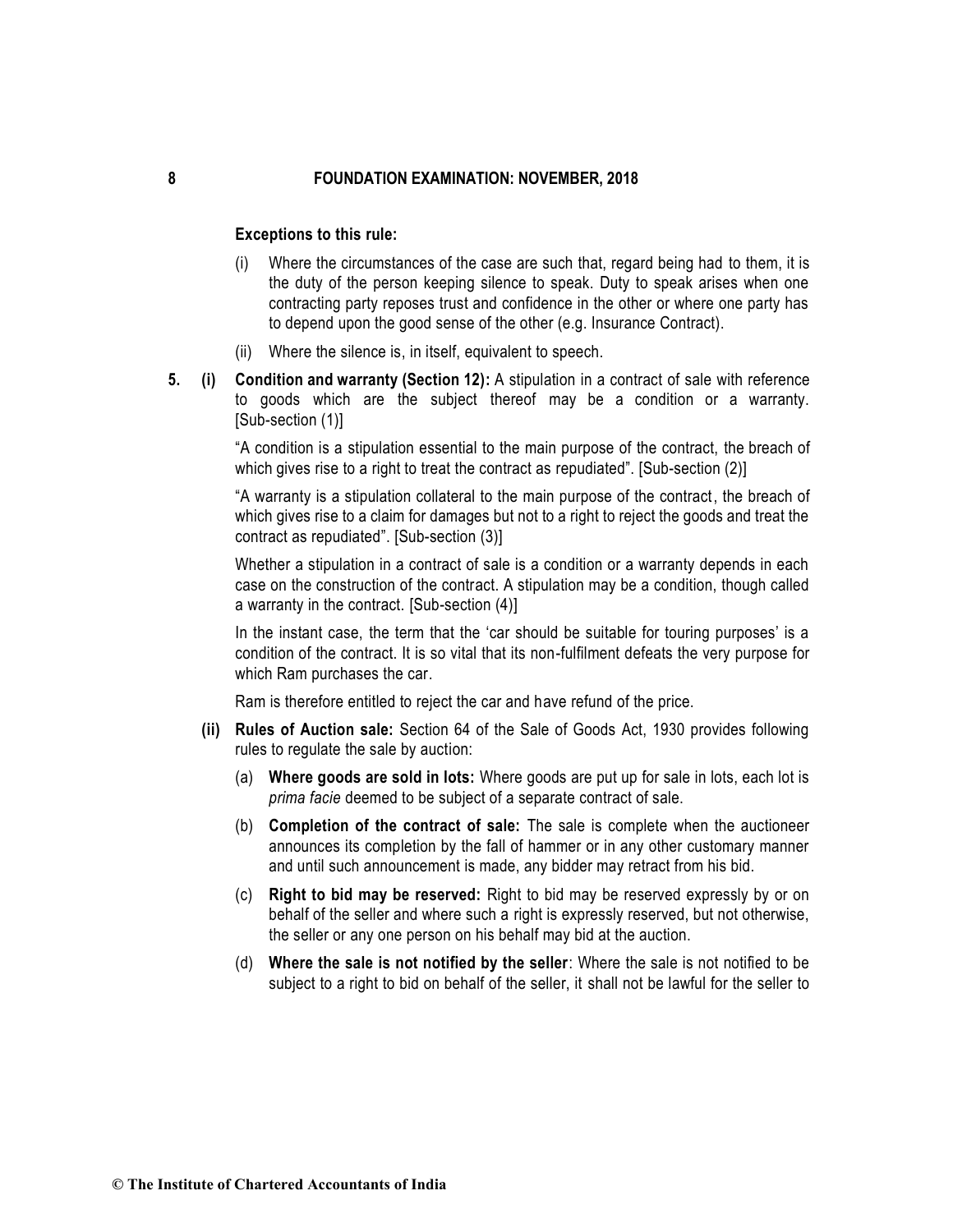bid himself or to employ any person to bid at such sale, or for the auctioneer knowingly to take any bid from the seller or any such person; and any sale contravening this rule may be treated as fraudulent by the buyer.

- (e) **Reserved price:** The sale may be notified to be subject to a reserve or upset price; and
- (f) **Pretended bidding:** If the seller makes use of pretended bidding to raise the price, the sale is voidable at the option of the buyer.
- **6***.* **(i)** As per the provisions of section 24 of the Sale of Goods Act, 1930, when goods are delivered to the buyer on approval or "on sale or return" or other similar terms, the property therein passes to the buyer-
	- (a) when the buyer signifies his approval or acceptance to the seller or does any other act adopting the transaction;
	- (b) if he does not signify his approval or acceptance to the seller but retains the goods without giving notice of rejection, then, if a time has been fixed for the return of the goods, on the expiration of such time, and, if no time has been fixed, on the expiration of a reasonable time; or
	- (c) he does something to the good which is equivalent to accepting the goods e.g. he pledges or sells the goods.

Referring to the above provisions, we can analyse the situation given in the question.

Since, Mr. Joshi, who had taken delivery of the Motor car on Sale or Return basis and pledged the motor car to Mr. Ganesh, has attracted the third condition that he has done something to the good which is equivalent to accepting the goods e.g. he pledges or sells the goods. Therefore, the property therein (Motor car) passes to Mr. Joshi. Now in this situation, Ms. Preeti cannot claim back her Motor Car from Mr. Ganesh, but she can claim the price of the motor car from Mr. Joshi only.

#### **(ii) Essentials of Contract of Sale**

The following elements must co-exist so as to constitute a contract of sale of goods under the Sale of Goods Act, 1930:

- (i) There must be at least two parties.
- (ii) The subject matter of the contract must necessarily be goods covering only movable property. It may be either existing goods, owned or possessed by the seller or future goods.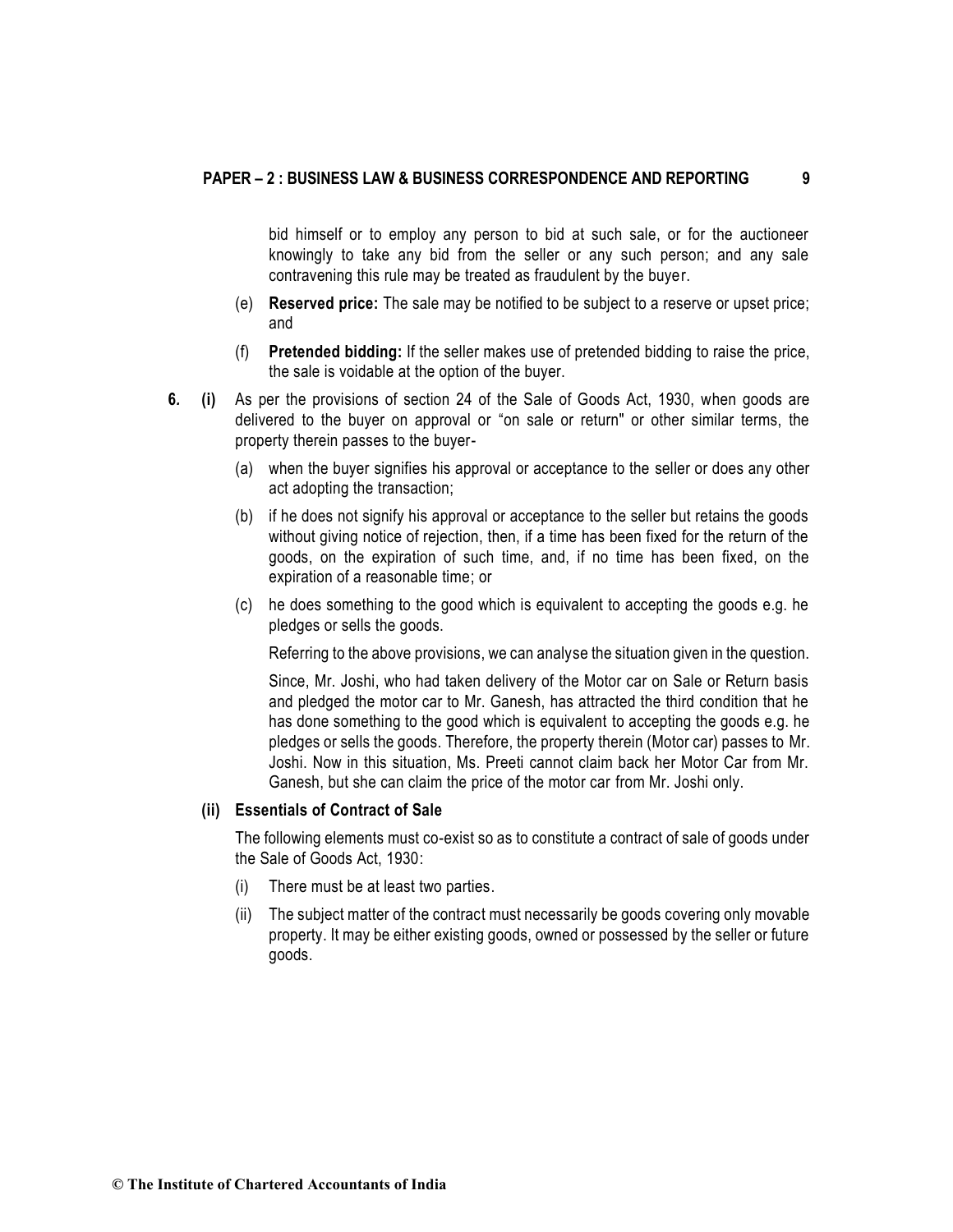- (iii) A price in money (not in kind) should be paid or promised. But there is nothing to prevent the consideration from being partly in money and partly in kind.
- (iv) A transfer of property in goods from seller to the buyer must take place. The contract of sale is made by an offer to buy or sell goods for a price by one party and the acceptance of such offer by other.
- (v) A contract of sale must be absolute or conditional [section 4(2)].
- (vi) All other essential elements of a valid contract must be present in the contract of sale, e.g. competency of parties, legality of object and consideration etc.
- **7. (i)** The statement given in the question is the fundamental principle of law of sale of goods, sometime expressed by the maxim 'Caveat Emptor' meaning thereby 'Let the buyer be aware'. In other words, it is no part of the seller's duty in a contract of sale of goods to give the buyer an article suitable for a particular purpose, or of particular quality, unless the quality or fitness is made an express terms of the contract. The person who buys goods must keep his eyes open, his mind active and should be cautious while buying the goods. If he makes a bad choice, he must suffer the consequences of lack of skill and judgement in the absence of any misrepresentation or guarantee by the seller.

There are, however, certain exceptions to the rule which are stated as under:

- 1. **Fitness as to quality or use:** Where the buyer makes known to the seller the particular purpose for which the goods are required, so as to show that he relies on the seller's skill or judgment and the goods are of a description which is in the course of seller's business to supply, it is the duty of the seller to supply such goods as are reasonably fit for that purpose.
- 2. **Goods purchased under patent or brand name:** In case where the goods are purchased under its patent name or brand name, there is no implied condition that the goods shall be fit for any particular purpose.
- 3. **Goods sold by description:** Where the goods are sold by description there is an implied condition that the goods shall correspond with the description. If it is not so then seller is responsible.
- 4. **Goods of Merchantable Quality:** Where the goods are bought by description from a seller who deals in goods of that description there is an implied condition that the goods shall be of merchantable quality. The rule of Caveat Emptor is not applicable. But where the buyer has examined the goods this rule shall apply if the defects were such which ought to have not been revealed by ordinary examination.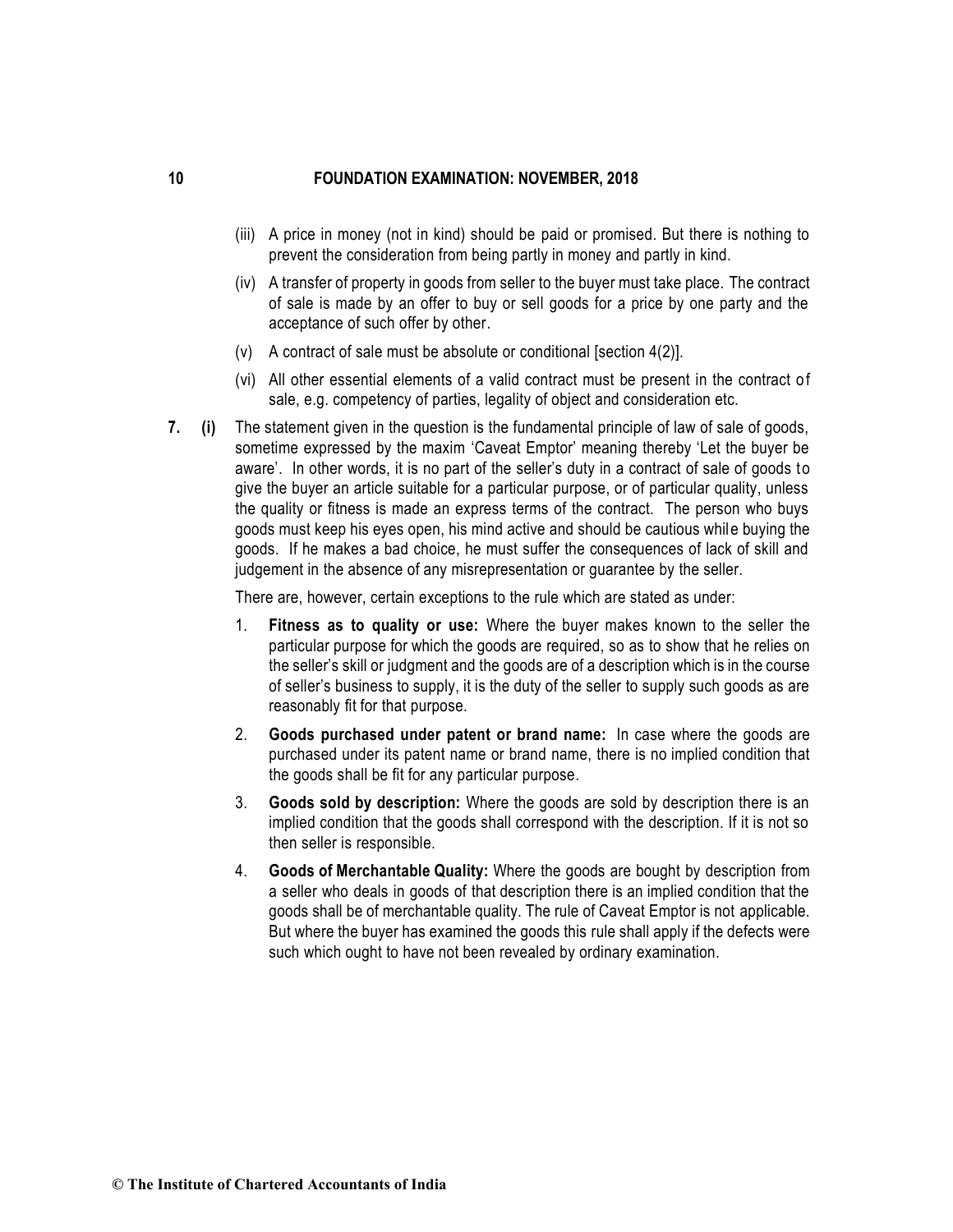- 5. **Sale by sample:** Where the goods are bought by sample, this rule of Caveat Emptor does not apply if the bulk does not correspond with the sample.
- 6. **Goods by sample as well as description**: Where the goods are bought by sample as well as description, the rule of Caveat Emptor is not applicable in case the goods do not correspond with both the sample and description or either of the condition.
- 7. **Trade Usage:** An implied warranty or condition as to quality or fitness for a particular purpose may be annexed by the usage of trade and if the seller deviates fromthat, this rule of Caveat Emptor is not applicable.
- 8. **Seller actively conceals a defect or is guilty of fraud:** Where the seller sells the goods by making some misrepresentation or fraud and the buyer relies on it or when the seller actively conceals some defect in the goods so that the same could not be discovered by the buyer on a reasonable examination, then the rule of Caveat Emptor will not apply. In such a case, the buyer has a right to avoid the contract and claim damages.

## **(ii) Right of lien of an unpaid seller**

The legal provisions regarding the right of lien of an unpaid seller has been stated from Sections 47 to 49 of the Sale of Goods Act, 1930 which may be enumerated as follows:

- (i) According to Section 47, the unpaid seller of the goods who is in possession of them is entitled to retain possession of them until payment or tender of the price in the following cases namely:
	- (a) where the goods have been sold without any stipulation as to credit.
	- (b) where the goods have been sold on credit, but the term of credit has expired; or
	- (c) where the buyer becomes insolvent.

The seller may exercise his right of lien not withstanding that he is in possession of the goods as agent or bailee for the buyer.

- (ii) Section 48 states that where an unpaid seller has made part delivery of the goods, he may exercise his right of lien on the remainder, unless such part delivery has been made under such circumstances as to show an agreement to waive the lien.
- (iii) **According to Section 49 the unpaid seller loses his lien on goods:**
	- (a) when he delivers the goods to a carrier or other bailee for the purpose of transmission to the buyer without reserving the right of disposal of the goods.
	- (b) when the buyer or his agent lawfully obtains possession of the goods;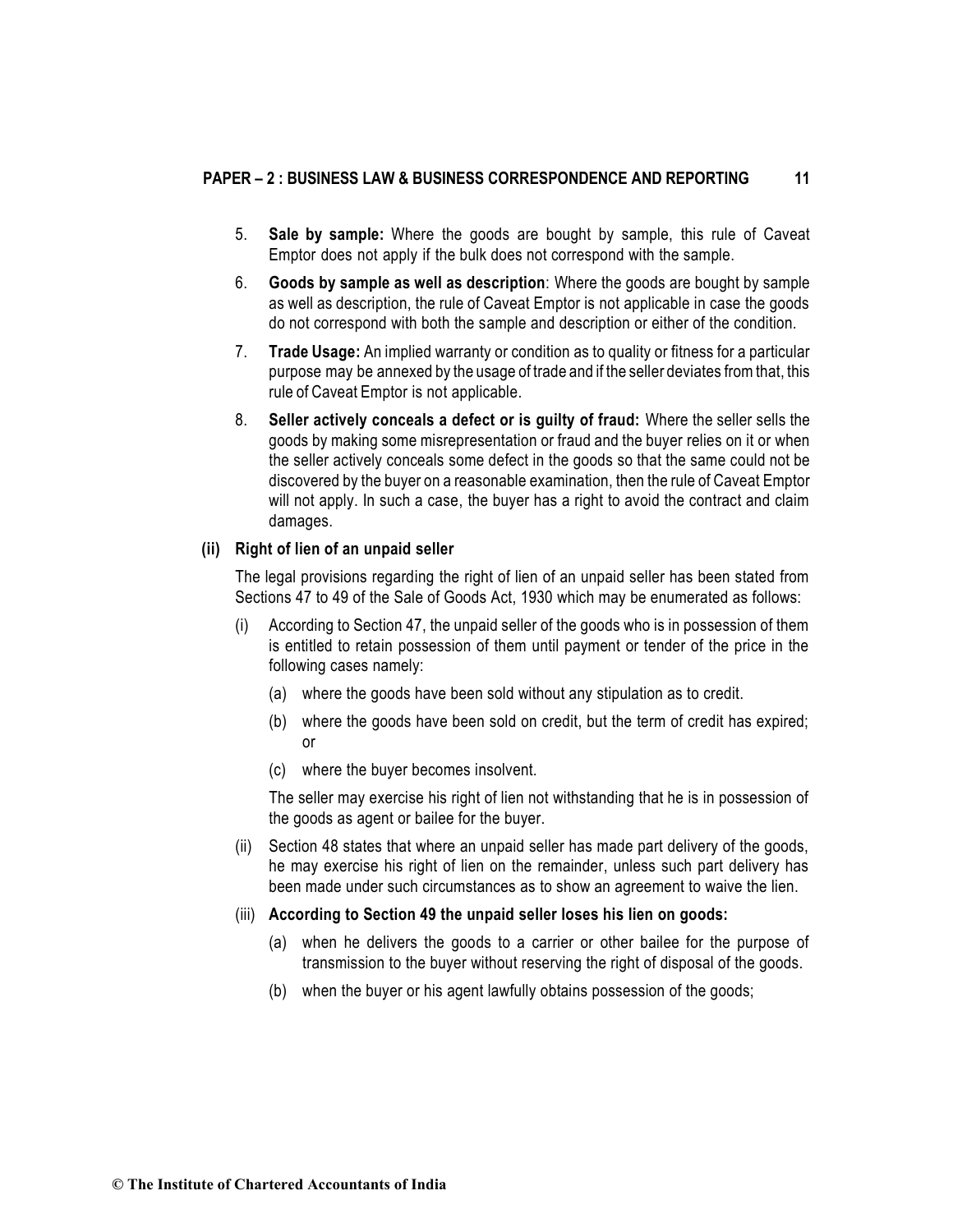(c) by waiver thereof.

The unpaid seller of the goods, having a lien thereon, does not lose his lien by reason only that he has obtained a decree to the price of the goods.

#### **Right of lien and Right to stoppage the goods in transit; distinction:**

- (i) The essence of a right of lien is to retain possession whereas the right of stoppage in transit is right to regain possession.
- (ii) Seller should be in possession of goods under lien while in stoppage in transit (i) Seller should have parted with the possession (ii) possession should be with a carrier and (iii) Buyer has not acquired the possession.
- (iii) Right of lien can be exercised even when the buyer is not insolvent, but it is not the case with right of stoppage in transit.
- (iv) Right of stoppage in transit begins when the right of lien ends. Thus, the end of the right of lien is the starting point of the right of stoppage the goods in transit.
- **8. (i)** It is not possible for the majority of partners to expel a partner from the firm without satisfying the conditions as laid down in Section 33 of the Indian Partnership Act, 1932. The essential conditions before expulsion can be done are:
	- (i) the power of expulsion must have existed in a contract between the partners;
	- (ii) the power has been exercised by a majority of the partners; and
	- (iii) It has been exercised in good faith.

The test of good faith includes:

- (a) that the expulsion must be in the interest of the partnership;
- (b) that the partner to be expelled is served with a notice; and
- (c) that the partner has been given an opportunity of being heard.

Thus, in the given case A and B the majority partners can expel the partner only if the above conditions are satisfied and procedure as stated above has been followed.

**(ii) Partnership Deed:** Partnership is the result of an agreement. No particular formalities are required for an agreement of partnership. It may be in writing or formed verbally. But it is desirable to have the partnership agreement in writing to avoid future disputes. The document in writing containing the various terms and conditions as to the relationship of the partners to each other is called the 'partnership deed'. It should be drafted with care and be stamped according to the provisions of the Stamp Act, 1899. Where the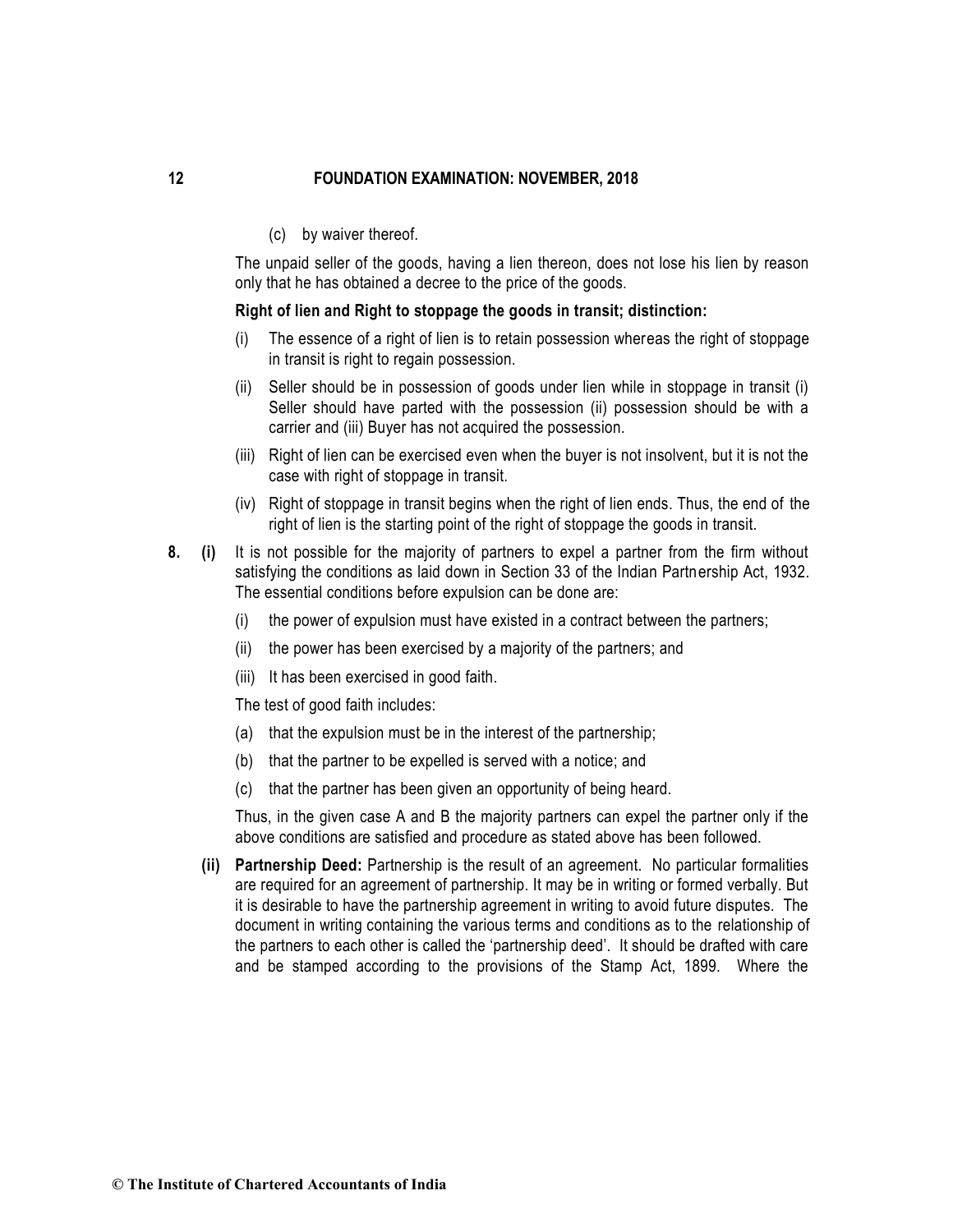partnership comprises immovable property, the instrument of partnership must be in writing, stamped and registered under the Registration Act.

Partnership deed may contain the following information:

- 1. Name of the partnership firm.
- 2. Names of all the partners.
- 3. Nature and place of the business of the firm.
- 4. Date of commencement of partnership.
- 5. Duration of the partnership firm.
- 6. Capital contribution of each partner.
- 7. Profit Sharing ratio of the partners.
- 8. Admission and Retirement of a partner.
- 9. Rates of interest on Capital, Drawings and loans.
- 10. Provisions for settlement of accounts in the case of dissolution of the firm.
- 11. Provisions for Salaries or commissions, payable to the partners, if any.
- 12. Provisions for expulsion of a partner in case of gross breach of duty or fraud.

A partnership firm may add or delete any provision according to the needs of the firm.

**9. (i)** Section 29 of the Indian Partnership Act, 1932 provides that a share in a partnership is transferable like any other property, but as the partnership relationship is based on mutual confidence, the assignee of a partner's interest by sale, mortgage or otherwise cannot enjoy the same rights and privileges as the original partner.

## **The rights of such a transferee are as follows:**

- (1) During the continuance of partnership, such transferee is not entitled
	- (a) to interfere with the conduct of the business,
	- (b) to require accounts, or
	- (c) to inspect books of the firm.

He is only entitled to receive the share of the profits of the transferring partner and he is bound to accept the profits as agreed to by the partners, i.e., he cannot challenge the accounts.

(2) On the dissolution of the firm or on the retirement of the transferring partner, the transferee will be entitled, against the remaining partners: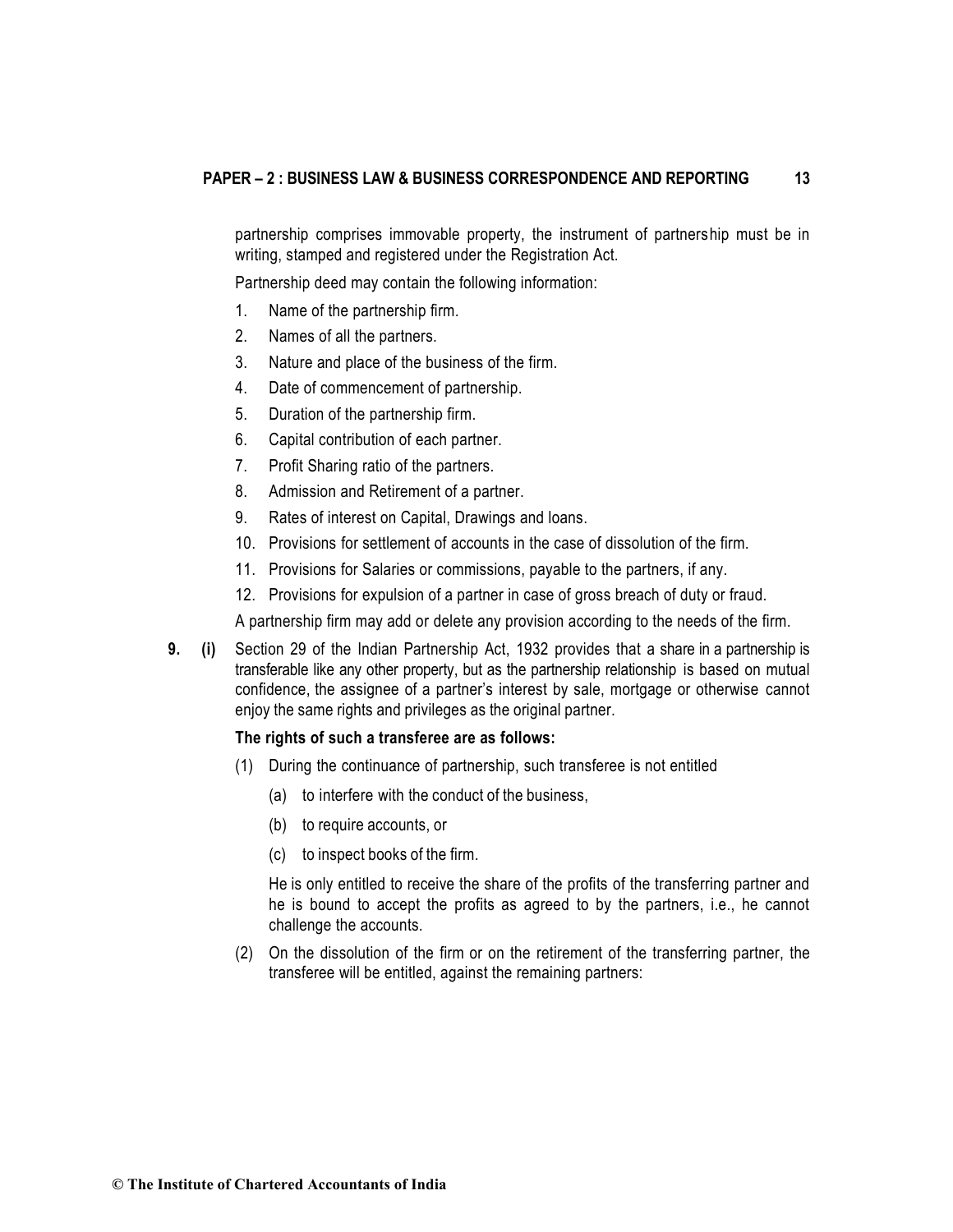- (a) to receive the share of the assets of the firm to which the transferring partner was entitled, and
- (b) for the purpose of ascertaining the share,

he is entitled to an account as from the date of the dissolution.

By virtue of Section 31, no person can be introduced as a partner in a firm without the consent of all the partners. A partner cannot by transferring his own interest, make anybody else a partner in his place, unless the other partners agree to accept that person as a partner. At the same time, a partner is not debarred from transferring his interest. A partner's interest in the partnership can be regarded as an existing interest and tangible property which can be assigned.

- **(ii) DISSOLUTION BY THE COURT (SECTION 44):** Court may, at the suit of the partner, dissolve a firm on any of the following ground:
	- (a) *Insanity/unsound mind*: Where a partner (not a sleeping partner) has become of unsound mind, the court may dissolve the firm on a suit of the other partners or by the next friend of the insane partner. Temporary sickness is no ground for dissolution of firm.
	- (b) *Permanent incapacity*: When a partner, other than the partner suing, has become in any way permanently incapable of performing his duties as partner, then the court may dissolve the firm. Such permanent incapacity may result from physical disability or illness etc.
	- (c) *Misconduct:* Where a partner, other than the partner suing, is guilty of conduct which is likely to affect prejudicially the carrying on of business, the court may order for dissolution of the firm, by giving regard to the nature of business. It is not necessary that misconduct must relate to the conduct of the business. The important point is the adverse effect of misconduct on the business. In each case nature of business will decide whether an act is misconduct or not.
	- (d) *Persistent breach of agreement:* Where a partner other than the partner suing, wilfully or persistently commits breach of agreements relating to the management of the affairs of the firm or the conduct of its business, or otherwise so conduct himself in matters relating to the business that it is not reasonably practicable for other partners to carry on the business in partnership with him, then the court may dissolve the firm at the instance of any of the partners. Following comes in to category of breach of contract:
		- Embezzlement,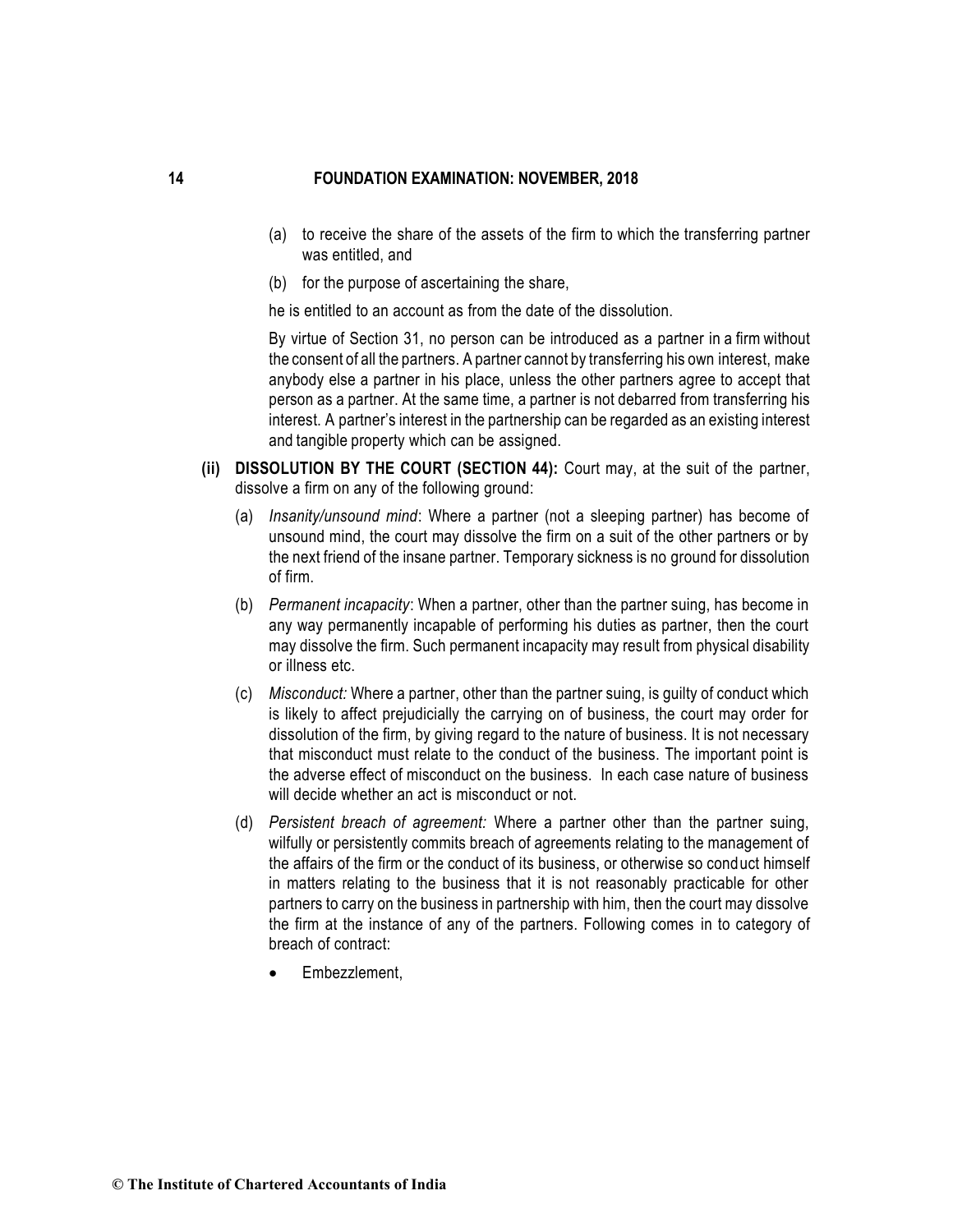- Keeping erroneous accounts
- Holding more cash than allowed
- Refusal to show accounts despite repeated request etc.
- (e) *Transfer of interest:* Where a partner other than the partner suing, has transferred the whole of his interest in the firm to a third party or has allowed his share to be charged or sold by the court, in the recovery of arrears of land revenue, the court may dissolve the firm at the instance of any other partner.
- (f) *Continuous/Perpetual losses:* Where the business of the firm cannot be carried on except at a loss in future also, the court may order for its dissolution.
- (g) *Just and equitable grounds:* Where the court considers any other ground to be just and equitable for the dissolution of the firm, it may dissolve a firm. The following are the cases for the just and equitable grounds-
	- (i) Deadlock in the management.
	- (ii) Where the partners are not in talking terms between them.
	- (iii) Loss of substratum.
	- (iv) Gambling by a partner on a stock exchange.
- **10. (i) Essential elements to incorporate LLP -** Under the LLP Act, 2008, the following elements are very essential to form a LLP in India:
	- (i) To complete and submit incorporation document in the form prescribed with the Registrar electronically;
	- (ii) To have at least two partners for incorporation of LLP [Individual or body corporate];
	- (iii) To have registered office in India to which all communications will be made and received;
	- (iv) To appoint minimum two individuals as designated partners who will be responsible for number of duties including doing of all acts, matters and things as are required to be done by the LLP. Atleast one of them should be resident in India.
	- (v) A person or nominee of body corporate intending to be appointed as designated partner of LLP should hold a Designated Partner Identification Number (DPIN) allotted by MCA.
	- (vi) To execute a partnership agreement between the partners *inter se* or between the LLP and its partners. In the absence of any agreement the provisions as set out in First Schedule of LLP Act, 2008 will be applied.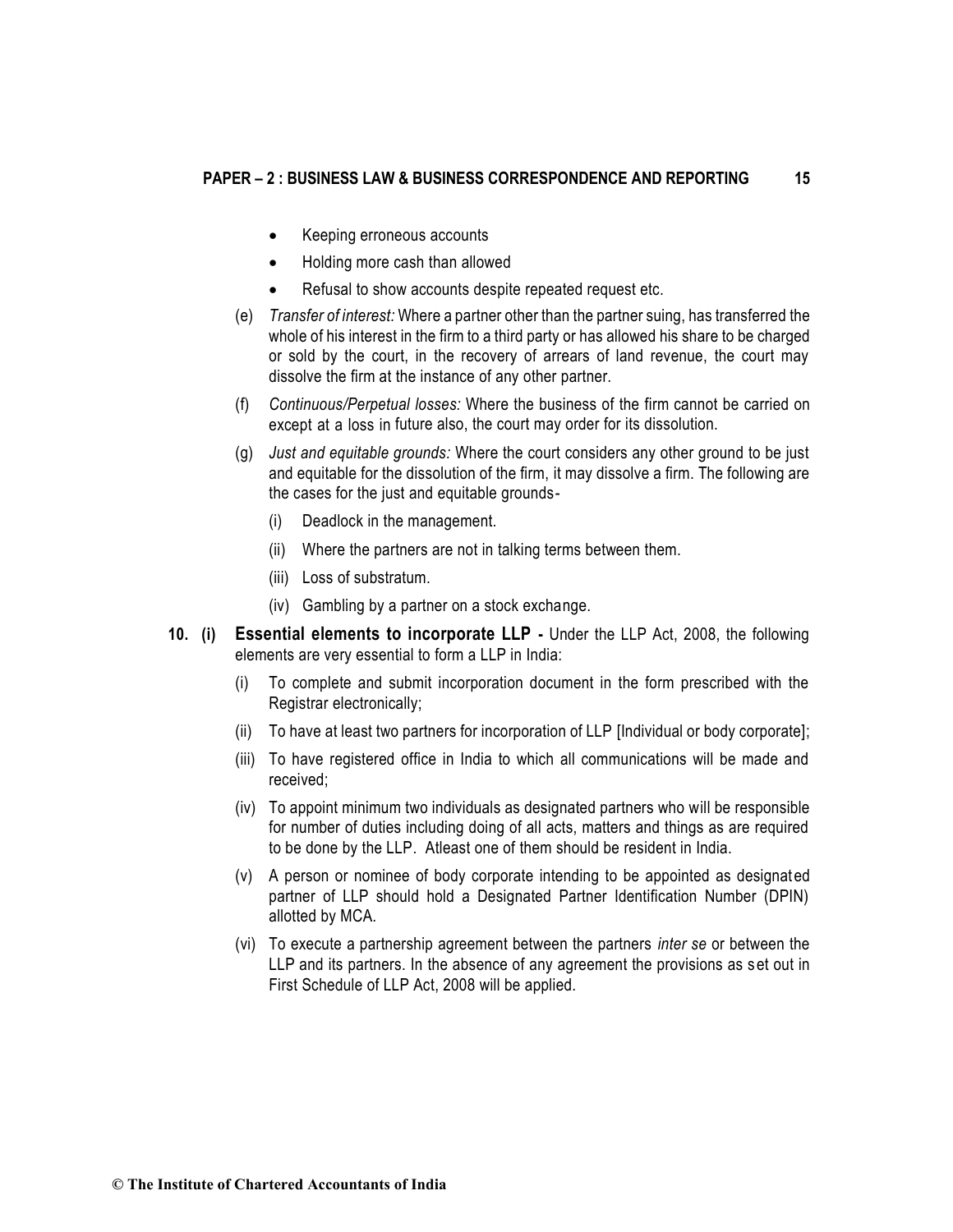- (vii) LLP Name.
- **(ii) Distinction between LLP and Partnership Firm:** The points of distinction between a limited liability partnership and partnership firm are tabulated as follows:

|                  | <b>Basis</b>                | <b>LLP</b>                                                                                                                                                                                         | Partnership firm                                                                                                                   |  |  |  |
|------------------|-----------------------------|----------------------------------------------------------------------------------------------------------------------------------------------------------------------------------------------------|------------------------------------------------------------------------------------------------------------------------------------|--|--|--|
| 1.               | <b>Regulating Act</b>       | The<br>Limited<br>Liability<br>Partnership Act, 2008.                                                                                                                                              | The Indian Partnership Act,<br>1932.                                                                                               |  |  |  |
| 2.               | Body corporate              | It is a body corporate.                                                                                                                                                                            | It is not a body corporate,                                                                                                        |  |  |  |
| 3.               | Separate<br>legal<br>entity | It is a legal entity separate<br>from its members.                                                                                                                                                 | It is a group of persons with no<br>separate legal entity.                                                                         |  |  |  |
| $\overline{4}$ . | Creation                    | It is created by a legal<br>process called registration<br>under the LLP Act, 2008.                                                                                                                | It is created by an agreement<br>between the partners.                                                                             |  |  |  |
| 5.               | Registration                | Registration is mandatory.<br>LLP can sue and be sued<br>in its own name.                                                                                                                          | Registration is voluntary. Only<br>the registered partnership firm<br>can sue the third parties.                                   |  |  |  |
| 6.               | Perpetual<br>succession     | The<br>death,<br>insanity,<br>retirement or insolvency of<br>the partner(s) does not<br>affect its existence of LLP.<br>Members<br>may join<br>or<br>leave but its existence<br>continues forever. | The death, insanity, retirement<br>or insolvency of the partner(s)<br>may affect its existence. It has<br>no perpetual succession. |  |  |  |
| 7 <sub>1</sub>   | Name                        | Name of the LLP to contain<br>the word limited liability<br>partners (LLP) as suffix.                                                                                                              | No guidelines. The partners<br>can have any name as per<br>their choice.                                                           |  |  |  |
| 8.               | Liability                   | Liability of each partner<br>limited to the extent to<br>agreed contribution except<br>in case of willful fraud.                                                                                   | Liability of each partner is<br>unlimited. It can be extended<br>upto the personal assets of the<br>partners.                      |  |  |  |
| 9.               | Mutual agency               | Each partner can bind the<br>LLP by his own acts but<br>not the other partners.                                                                                                                    | Each partner can bind the firm<br>as well as other partners by his<br>own acts.                                                    |  |  |  |
| 10.              | Designated<br>partners      | At least two designated<br>partners and atleast one                                                                                                                                                | There is no provision for such<br>under<br>partners<br>the<br>Indian<br>partnership Act, 1932.                                     |  |  |  |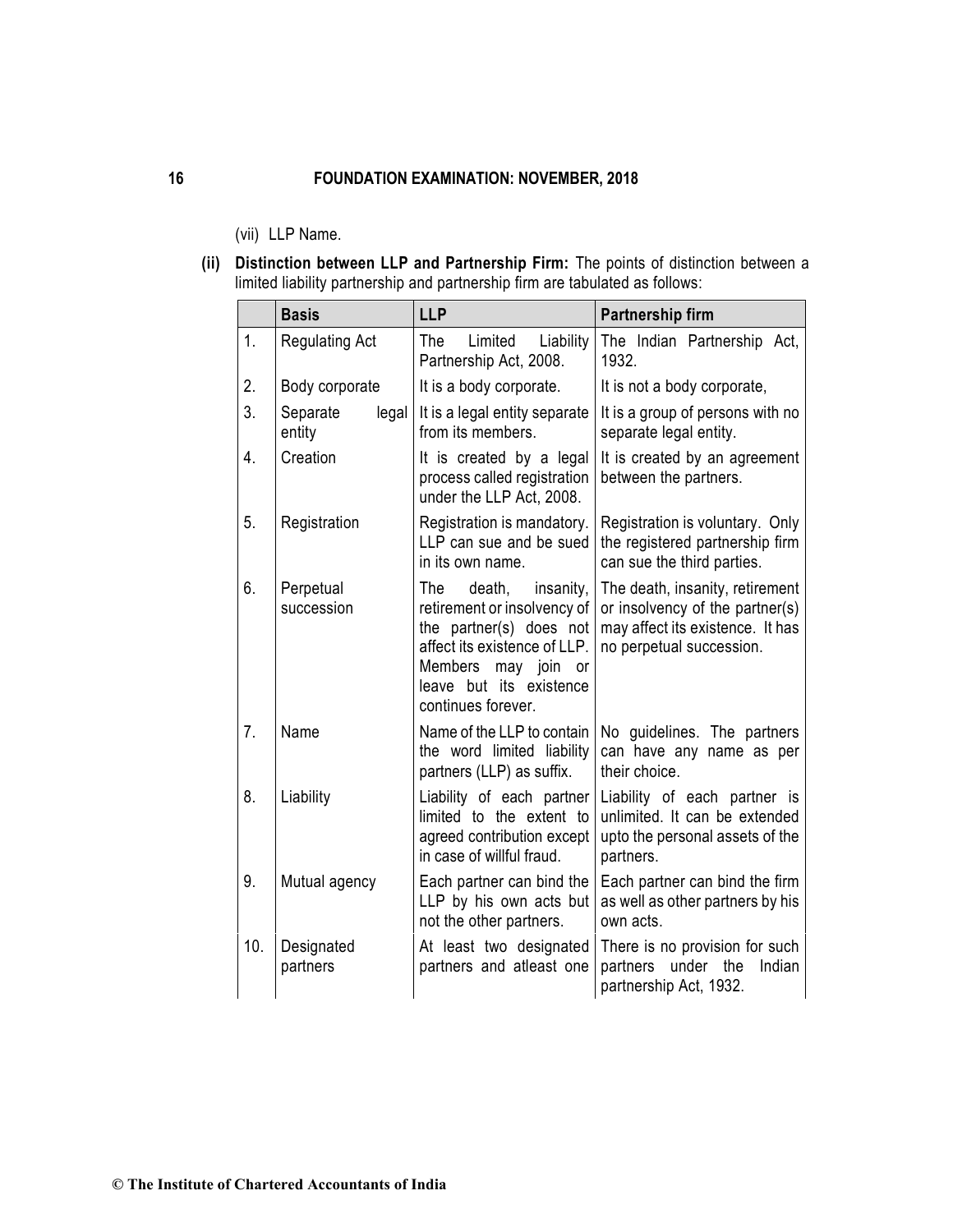|     |                               | of them shall be resident<br>in India.                                                                                                                                                  |                                                                                                                             |
|-----|-------------------------------|-----------------------------------------------------------------------------------------------------------------------------------------------------------------------------------------|-----------------------------------------------------------------------------------------------------------------------------|
| 11. | Common seal                   | official<br>seal<br>its<br>as<br>signatures.                                                                                                                                            | It may have its common   There is no such concept in<br>partnership                                                         |
| 12. | Legal compliances             | Only designated partners<br>are responsible for all the<br>compliances<br>and<br>penalties under this Act.                                                                              | All partners are responsible for<br>the compliances<br>all<br>and<br>penalties under the Act.                               |
| 13. | Annual filing of<br>documents | LLP is required to file:<br>Annual statement of<br>(i)<br>accounts<br>Statement<br>Ωf<br>(ii)<br>solvency<br>Annual return with<br>(iii)<br>the registration<br>- of<br>LLP every year. | Partnership firm is not required<br>to file any annual document<br>with the registrar of firms.                             |
| 14. | Foreign<br>partnership        | Foreign nationals can<br>become a partner in a<br>LLP.                                                                                                                                  | Foreign<br>nationals<br>cannot<br>become a partner<br><i>in</i><br>a<br>partnership firm.                                   |
| 17. | Minor as partner              | Minor cannot be admitted<br>to the benefits of LLP.                                                                                                                                     | Minor can be admitted to the<br>benefits of the partnership with<br>prior consent<br>the<br>the<br>οf<br>existing partners. |

**11. (i) Death of all members of a Private Limited Company, Under the Companies Act, 2013:** The most distinguishing feature of a company is its being a separate entity from the shareholders and promoters who form it. This lends stability and perpetuity to the company form of business organization. In short, a company is brought into existence by a process of law and can be terminated or wound up or brought to an end only by a process of law. Its life is not impacted by the death, insolvency or retirement of any or all shareholder(s) or director(s).

> The provision for transferability or transmission of the shares helps to preserve the perpetual existence of a company by allowing the constitution and identity of shareholders to change.

**© The Institute of Chartered Accountants of India**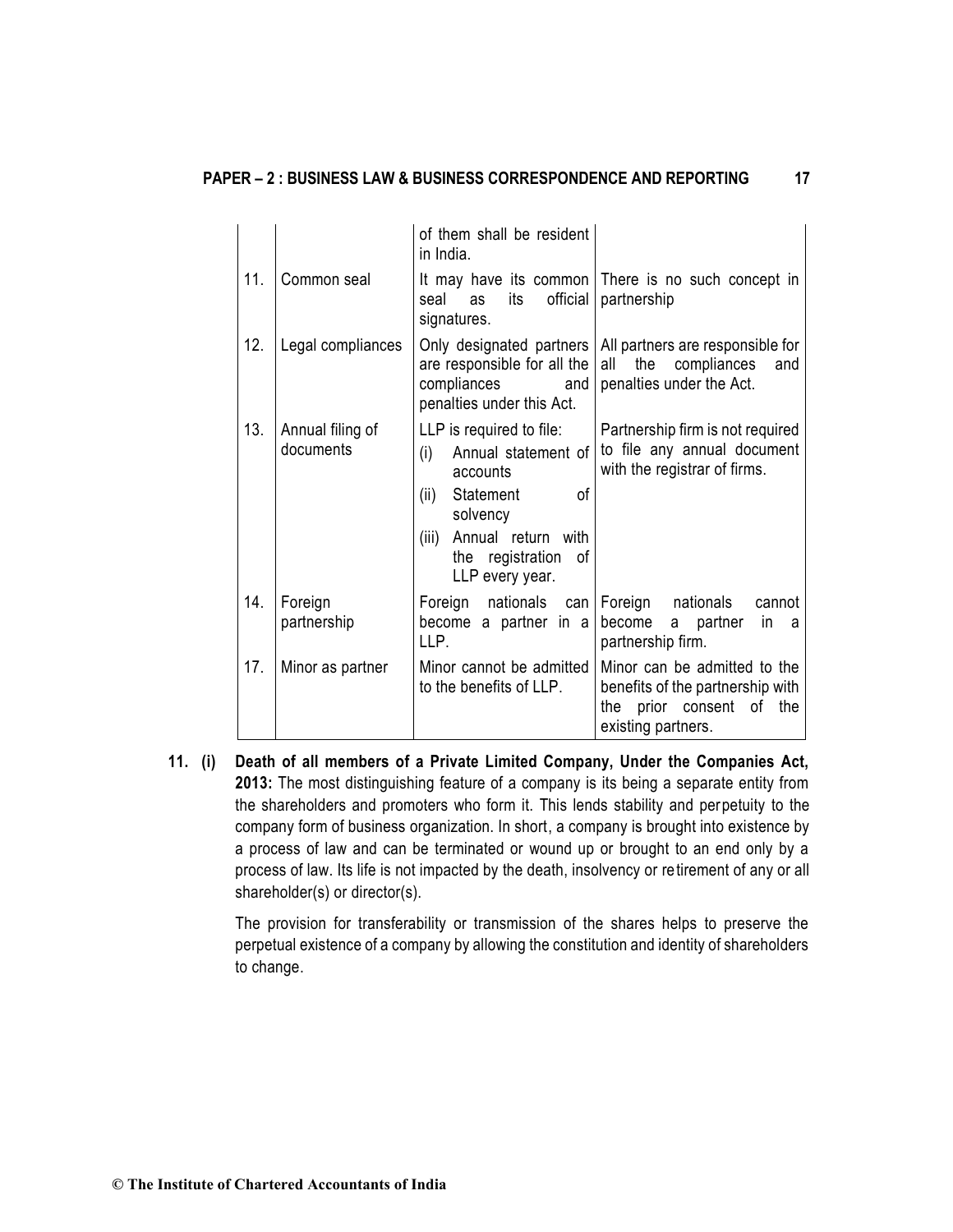In the present case, ABC Pvt. Ltd. does not cease to exist even by the death of all its shareholders. The legal process will be for the successors of the deceased shareholders to get the shares registered in their names by way of the process which is called "transmission of shares". The company will cease to exist only when it is wound up by a due process of law.

Therefore, even with the death of all members (i.e. 5), ABC (Pvt.) Ltd. does not cease to exist.

**(ii) One Person Company (OPC) [Section 2(62) of the Companies Act, 2013]:** The Act defines one person company (OPC) as a company which has only one person as a member.

#### **Rules regarding its membership:**

- Only one person as member.
- The memorandum of OPC shall indicate the name of the other person, who shall, in the event of the subscriber's death or his incapacity to contract, become the member of the company.
- The other person whose name is given in the memorandum shall give his prior written consent in prescribed form and the same shall be filed with Registrar of companies at the time of incorporation.
- Such other person may be given the right to withdraw his consent.
- The member of OPC may at any time change the name of such other person by giving notice to the company and the company shall intimate the same to the Registrar.
- Any such change in the name of the person shall not be deemed to be an alteration of the memorandum.
- Only a natural person who is an Indian citizen and resident in India (person who has stayed in India for a period of not less than 182 days during the immediately preceding one calendar year)-
	- $\circ$  shall be eligible to incorporate a OPC;
	- o shall be a nominee for the sole member of a OPC.
- No person shall be eligible to incorporate more than one OPC or become nominee in more than one such company.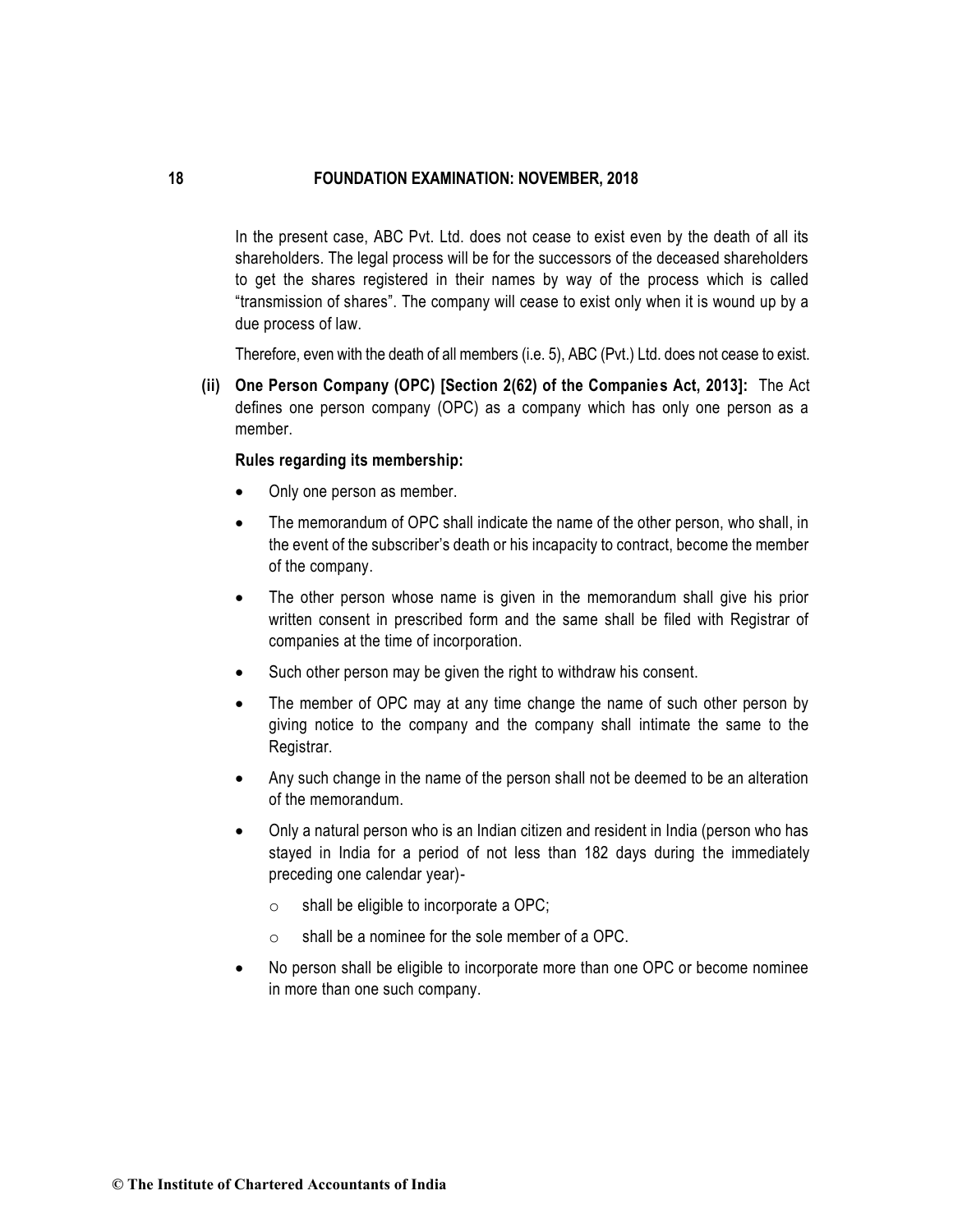## **PAPER – 2 : BUSINESS LAW & BUSINESS CORRESPONDENCE AND REPORTING 19**

• No minor shall become member or nominee of the OPC or can hold share with beneficial interest.

OPC cannot be incorporated or converted into a company under section 8 of the Act. Though it may be converted to private or public companies in certain cases. OPC cannot convert voluntarily into any kind of company unless two years have expired from the date of incorporation, except where the paid up share capital is increased beyond fifty lakh rupees or its average annual turnover during the relevant period exceeds two crore rupees.

**12. (i) Doctrine of ultra vires**: The meaning of the term *ultra vires* is simply "beyond (their) powers". The legal phrase "*ultra vires*" is applicable only to acts done in excess of the legal powers of the doers. This presupposes that the powers in their nature are limited.

> It is a fundamental rule of Company Law that the objects of a company as stated in its memorandum can be departed from only to the extent permitted by the Act, thus far and no further. In consequence, any act done or a contract made by the company which travels beyond the powers not only of the directors but also of the company is wholly void and inoperative in law and is therefore not binding on the company. On this account, a company can be restrained from employing its fund for purposes other than those sanctioned by the memorandum. Likewise, it can be restrained from carrying on a trade different from the one it is authorised to carry on.

> The impact of the doctrine of *ultra vires* is that a company can neither be sued on an *ultra vires* transaction, nor can it sue on it. Since the memorandum is a "public document", it is open to public inspection. Therefore, when one deals with a company one is deemed to know about the powers of the company. If in spite of this you enter into a transaction which is *ultra vires* the company, you cannot enforce it against the company.

> An act which is *ultra vires* the company being void, cannot be ratified by the shareholders of the company. Sometimes, act which is *ultra vires* can be regularised by ratifying it subsequently.

# **(ii) (a) A company being an artificial person cannot own property and cannot sue or be sued**

**Incorrect:** A company is an artificial person as it is created by a process other than natural birth. It is legal or judicial as it is created by law. It is a person since it is clothed with all the rights of an individual.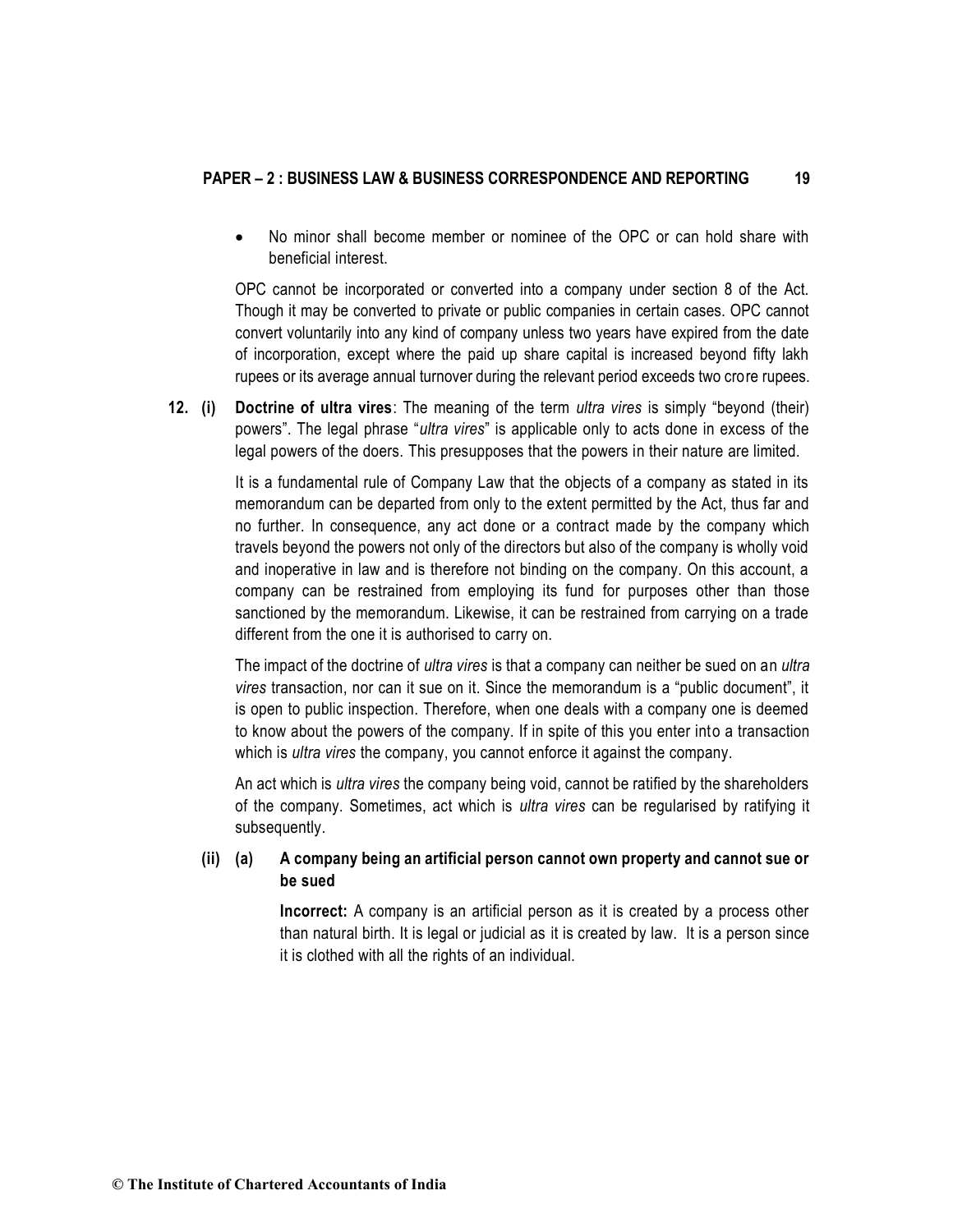Further, the company being a separate legal entity can own property, have banking account, raise loans, incur liabilities and enter into contracts. Even members can contract with company, acquire right against it or incur liability to it. It can sue and be sued in its own name. It can do everything which any natural person can do except be sent to jail, take an oath, marry or practice a learned profession. Hence, it is a legal person in its own sense.

# **(b) A private limited company must have a minimum of two members, while a public limited company must have at least seven members.**

**Correct:** Section 3 of the Companies Act, 2013 deals with the basic requirement with respect to the constitution of the company. In the case of a public company, any 7 or more persons can form a company for any lawful purpose by subscribing their names to memorandum and complying with the requirements of this Act in respect of registration. In exactly the same way, 2 or more persons can form a private company.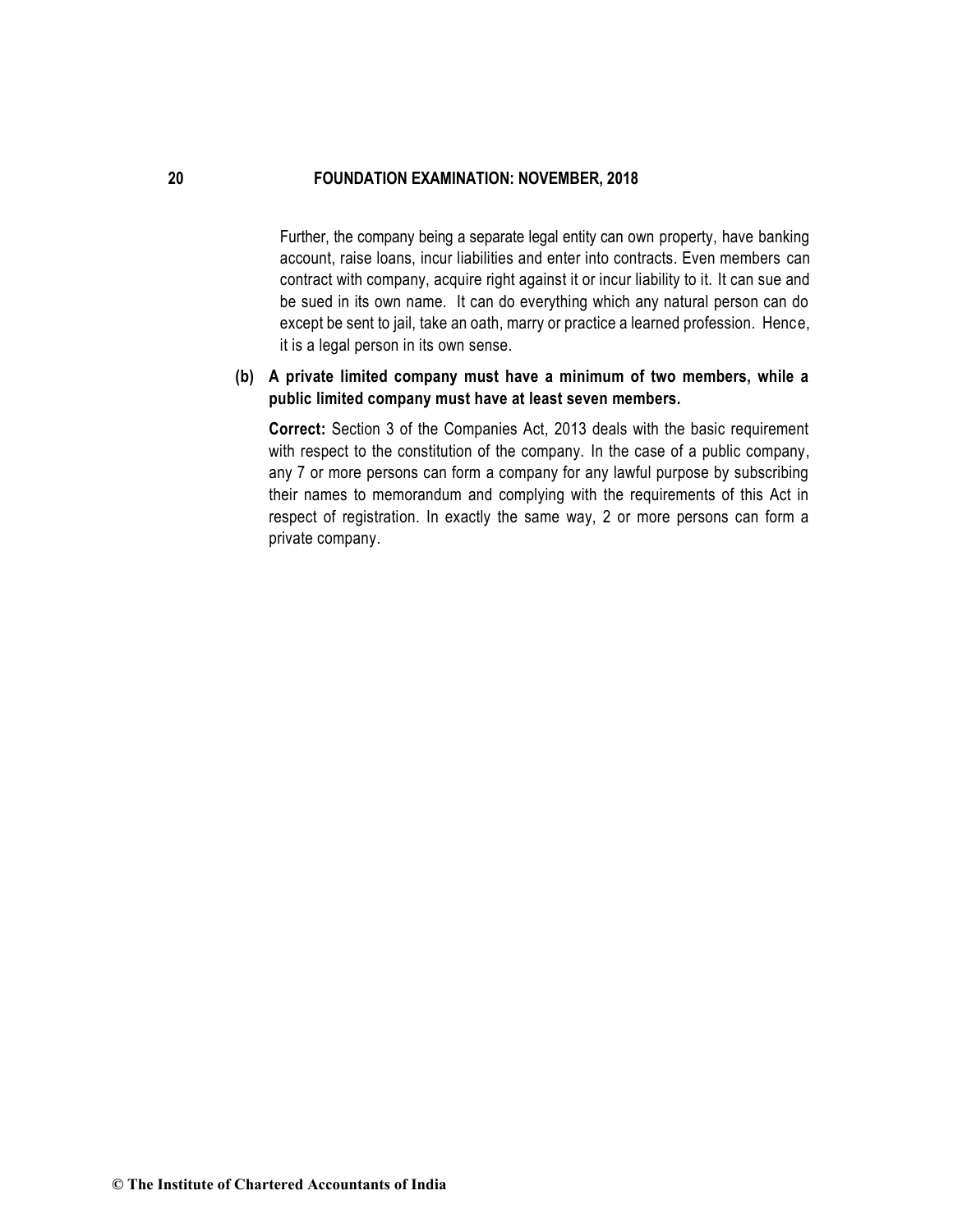#### **SECTION - B: BUSINESS CORRESPONDENCE AND REPORTING**

#### **Chapter-1**

#### **Communication**

- 1) Define the term 'communication'. How is it relevant in daily life?
- 2) Explain the Star Network in the channel of communication.
- 3) Based on communication channels, what are the different kinds of communication methods? Explain.
- 4) What is the 'chain of command' in communication? What are its drawbacks?

## **Chapter 2**

# **Sentence Types: Active Passive Voice, Direct Indirect Speech**

- A) Change the following sentences into passive voice.
	- 1) May God bless you with health and happiness.
	- 2) Ravi sent the report on Monday.
	- 3) Angela wore a pink frock for her birthday party.
	- 4) Elizabeth will give all books to the orphans.
	- 5) My aunt prepares delicious desserts.
- B) Change the following Direct speech into Indirect speech.
	- 1) The fans said, 'We want India to win'
	- 2) The Minister announced, 'Our party introduces the GST from tomorrow'
	- 3) The BCCI said, 'We wish the Under 19 cricket team for the its world cup win'
	- 4) The master yelled at the servant, 'Get lost and don't show your face'
	- 5) Elders always say, 'If you work hard, you will succeed'

# **Chapter -3 Vocabulary**

# **A) Select the suitable synonym for the given words:**

| 1)  | Concise       |            |               |     |                 |
|-----|---------------|------------|---------------|-----|-----------------|
|     | (a) Important | (b) Better | (c) Precise   |     | (d) Interesting |
| (2) | III will      |            |               |     |                 |
|     | (a) Sad       | (b) Lazy   | (c) Good will | (d) | Hatred          |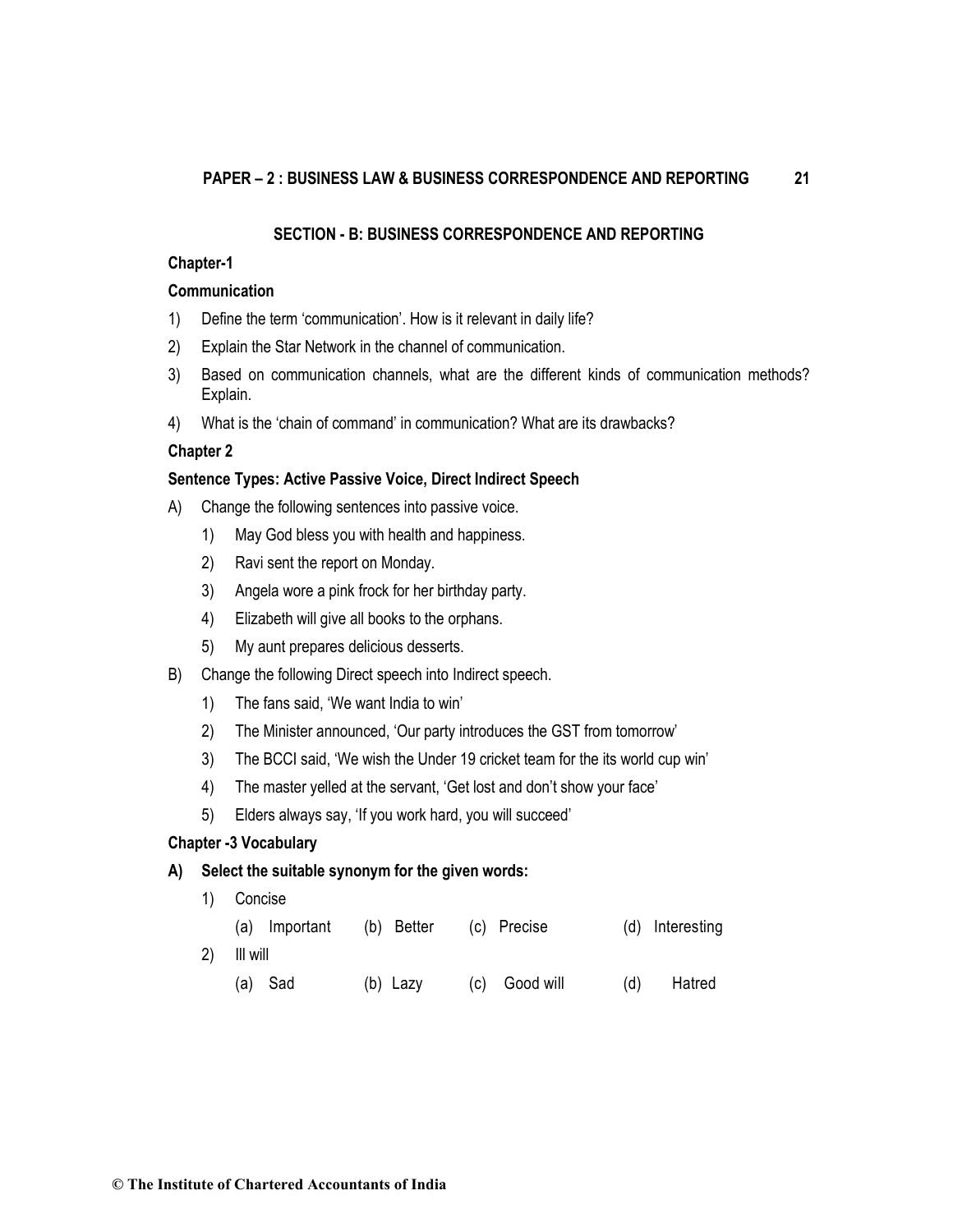|    | 3) |                | Stimulate                                       |     |                    |     |          |               |     |           |                |
|----|----|----------------|-------------------------------------------------|-----|--------------------|-----|----------|---------------|-----|-----------|----------------|
|    |    | (a)            | Effects                                         |     | (b) Activate       | (c) | Irritate |               | (d) | Captivate |                |
|    | 4) | Recede         |                                                 |     |                    |     |          |               |     |           |                |
|    |    | (a)            | Move back                                       |     | (b) Accept         | (c) | Deviate  |               | (d) | Agree     |                |
|    | 5) |                | Exorbitant                                      |     |                    |     |          |               |     |           |                |
|    |    |                | (a) Light                                       |     | (b) Exclusive      | (c) |          | Enormous      | (d) | Easy      |                |
| B) |    |                | Select the suitable antonym for the given word: |     |                    |     |          |               |     |           |                |
|    | 1) | Cyclical       |                                                 |     |                    |     |          |               |     |           |                |
|    |    |                | (a) Recurrent                                   |     | (b) Unidirectional |     | (c)      | Appearing     |     | (d)       | Vehicular      |
|    | 2) | Inept          |                                                 |     |                    |     |          |               |     |           |                |
|    |    |                | (a) Aptitude                                    | (b) | long lasting       |     | (c)      | Inappropriate |     | (d)       | <b>Skilled</b> |
|    | 3) |                | Cumbersome                                      |     |                    |     |          |               |     |           |                |
|    |    | (a)            | Manageable                                      |     | (b) Clumsy         |     | (c)      | Quantitative  |     | (d)       | Moderate       |
|    | 4) | <b>Drastic</b> |                                                 |     |                    |     |          |               |     |           |                |
|    |    |                | (a) Severe                                      |     | (b) Useless        |     | (c)      | Forceless     |     | (d)       | Emergency      |
|    | 5) |                | Tangible                                        |     |                    |     |          |               |     |           |                |
|    |    |                | (a) Limited                                     |     | (b) Impalpable     |     | (c)      | Thematic      |     | (d)       | Peaceful       |
| C) |    |                | Select the correct meaning of the given idioms: |     |                    |     |          |               |     |           |                |
|    | 1) | Face the music |                                                 |     |                    |     |          |               |     |           |                |
|    |    | (a)            | Escape from the situation                       |     |                    |     |          |               |     |           |                |
|    |    | (b)            | Act violently                                   |     |                    |     |          |               |     |           |                |
|    |    | (c)            | Enjoy the music                                 |     |                    |     |          |               |     |           |                |
|    |    | (d)            | Face the challenges/ consequences               |     |                    |     |          |               |     |           |                |
|    | 2) |                | Food for thought                                |     |                    |     |          |               |     |           |                |
|    |    | (a)            | Incomplete information                          |     |                    |     |          |               |     |           |                |
|    |    | (b)            | Good knowledge                                  |     |                    |     |          |               |     |           |                |
|    |    | (c)            | Uncensored words                                |     |                    |     |          |               |     |           |                |
|    |    | (d)            | <b>Baseless facts</b>                           |     |                    |     |          |               |     |           |                |
|    |    |                |                                                 |     |                    |     |          |               |     |           |                |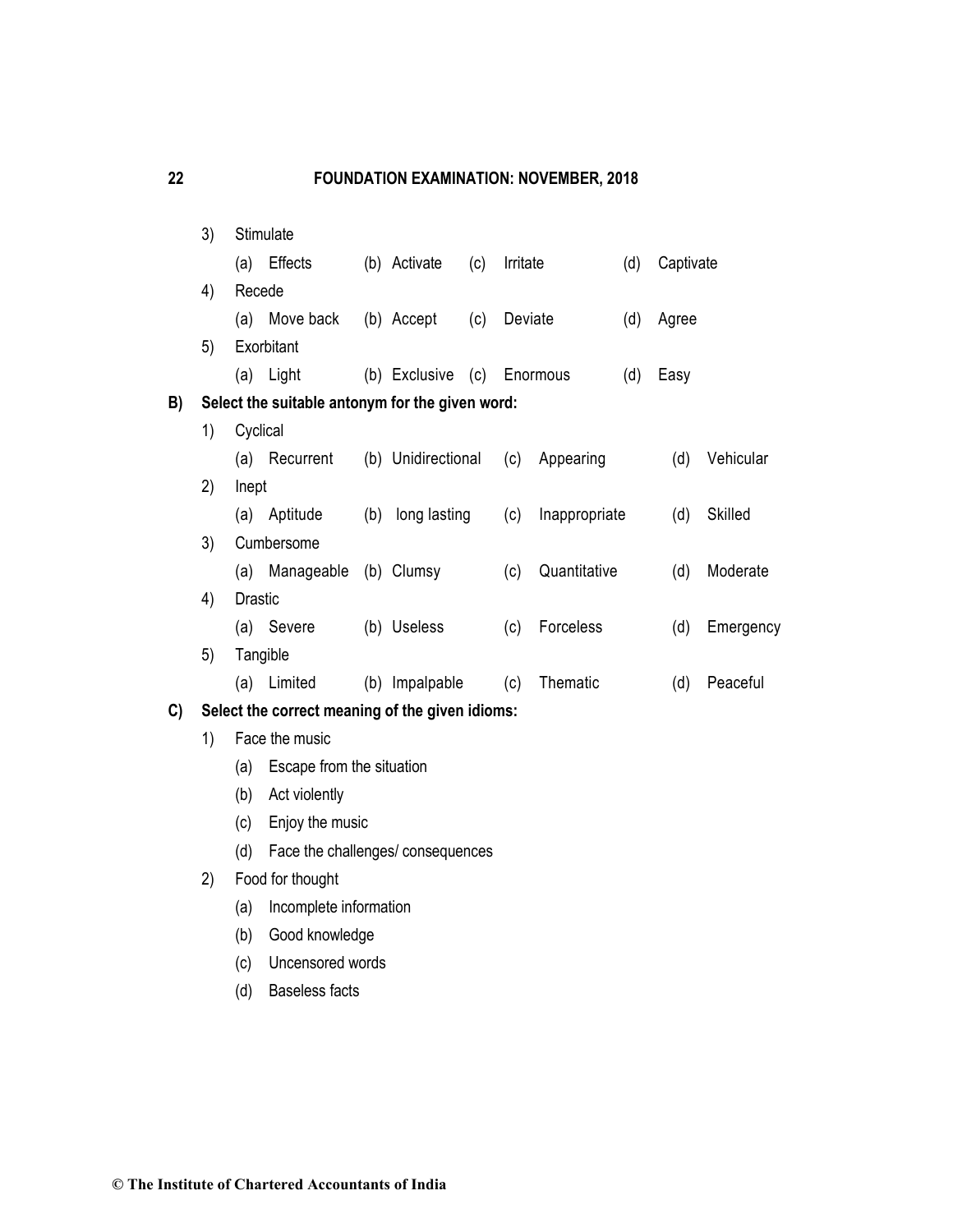- 3) Sell like hotcakes
	- (a) A difficult campaign
	- (b) Controversial marketing
	- (c) Good baker
	- (d) Fast selling / in huge numbers

#### **D) Fill in the blanks with the most suitable choice:**

| 1) | The judge ordered a death sentence when the accused was found _______ |  |                          |  |                                        |     |           |  |
|----|-----------------------------------------------------------------------|--|--------------------------|--|----------------------------------------|-----|-----------|--|
|    | (a) Transparent                                                       |  | (b) Abusing (c) Culpable |  |                                        | (d) | Empirical |  |
|    | of funds by the senior<br>members of the organization.                |  |                          |  |                                        |     |           |  |
|    | (a) Misappropriation (b)                                              |  |                          |  | credibility (c) Movement (d) Allotment |     |           |  |
| 3) | the enemy team and then behead each one.<br>His first move was to     |  |                          |  |                                        |     |           |  |

(a) Announce (b) Seize (c) Complete (d) Harvest

#### **Chapter 4**

#### **Comprehension Passages**

## **Read the following comprehension passages and answer the following questions**

#### **Passage 1**

Some polar bears in the Arctic are shedding weight during the time they should be beefing up, a study shows. It's the climate change diet and scientists say it's not good. They blame global warming for the dwindling ice cover on the Arctic Ocean that bears need for hunting seals each spring. The scientists spied on polar bears by equipping nine female white giants with tracking collars that had video cameras and the bear equivalent of a Fitbit during three recent springs. The bears were also weighed.

What the scientists found is that five of the bears lost weight and four lost 1.3 to 2.5kg per day. The average polar bear studied weighed about 175kg. One bear lost 23kg in just nine days. "You're talking a pretty amazing amount of mass to lose," said US Geological Survey (USGS) wildlife biologist Anthony Pagano, lead author of the study. Researchers studied the bears for 10 days in April, when they are supposed to begin putting on weight so they can later have cubs, feed them and survive through the harsh winter. But because the ice is shrinking, the bears are having a harder time catching seal pups even during prime hunting time, Pagano said. The US Fish and Wildlife Service lists polar bears as a threatened species. Polar bears hunt from the ice. They often wait for seals to pop out of holes to get air and at other times they swim after seals. If there is less sea ice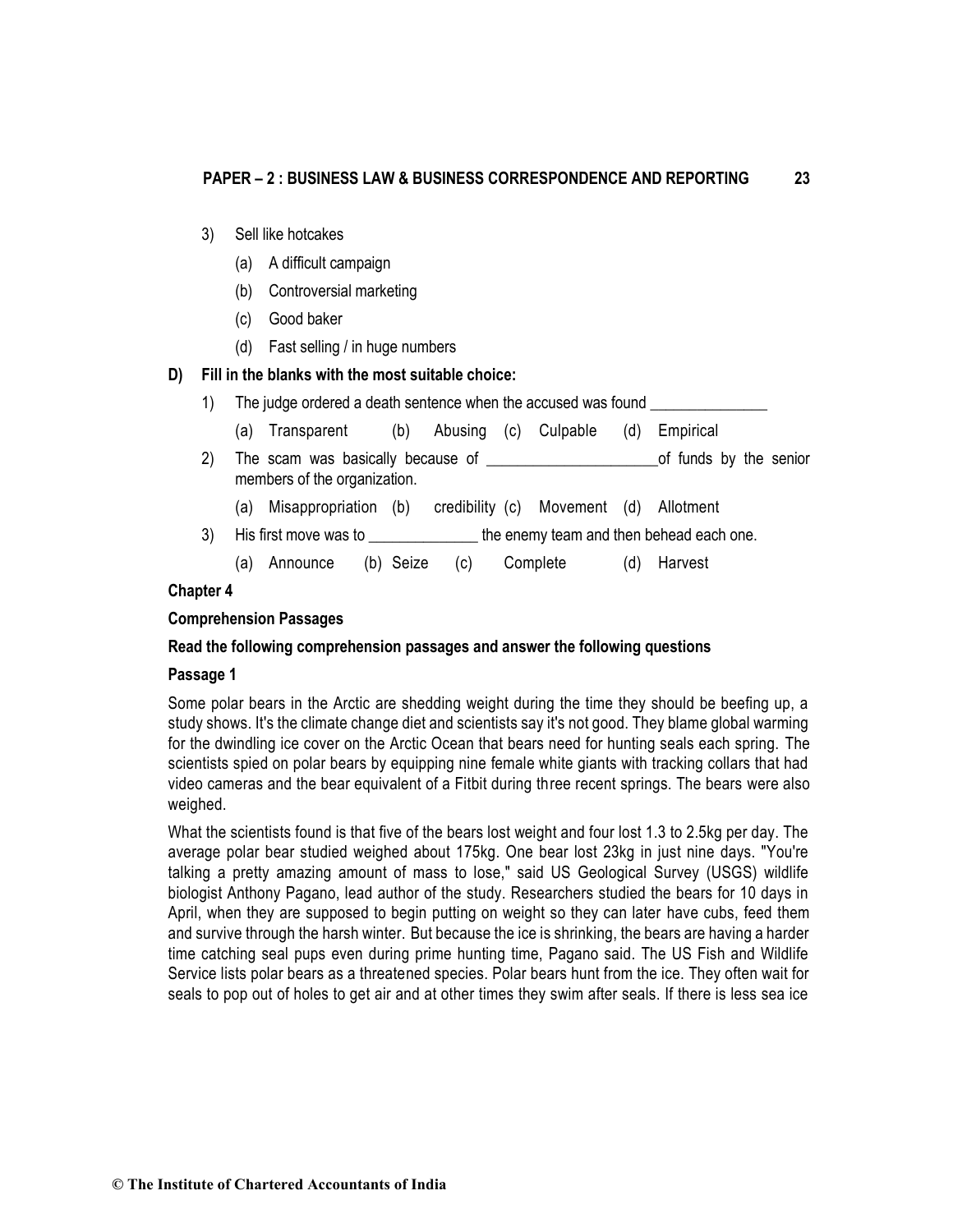and it is broken apart, bears have to travel more — often swimming — and that has serious consequences, such as more energy use, hypothermia and risk of death, said University of Alberta biology professor Andrew Derocher. It was found that on the ice, the polar bears burn up 60% more energy than thought, based on these first real-life measurements done on the ice.

- 1) Give the passage a suitable title
	- a) Polar Bears in danger
	- b) Arctic ice melting
	- c) Seals, no more a prey!
	- d) Change in climate
- 2) Give a suitable antonym for the word 'dwindling' mean, as used in the passage.
	- a) Flourish
	- b) Cover up
	- c) Reduce
	- d) Amount
- 3) Which of the following sentences is true according to the passage?
	- a) Seals pop out of ice for fun.
	- b) Dwindling ice is a major concern for the polar bears
	- c) Global warming has nothing to do with the receding ice cover
	- d) Less ice means easy catch of seals for bears
- 4) Polar bears hunt for
	- a) Seals
	- b) Other bears
	- c) Ice glaciers
	- d) Both a and b
- 5) What is the primary aim of the study by scientists, in the passage?
	- a) Polar bears have stopped eating seals
	- b) Polar bears are losing weight in a season when they should be gaining it.
	- c) The dwindling ice cover on the Arctic Ocean.
	- d) Only a and b.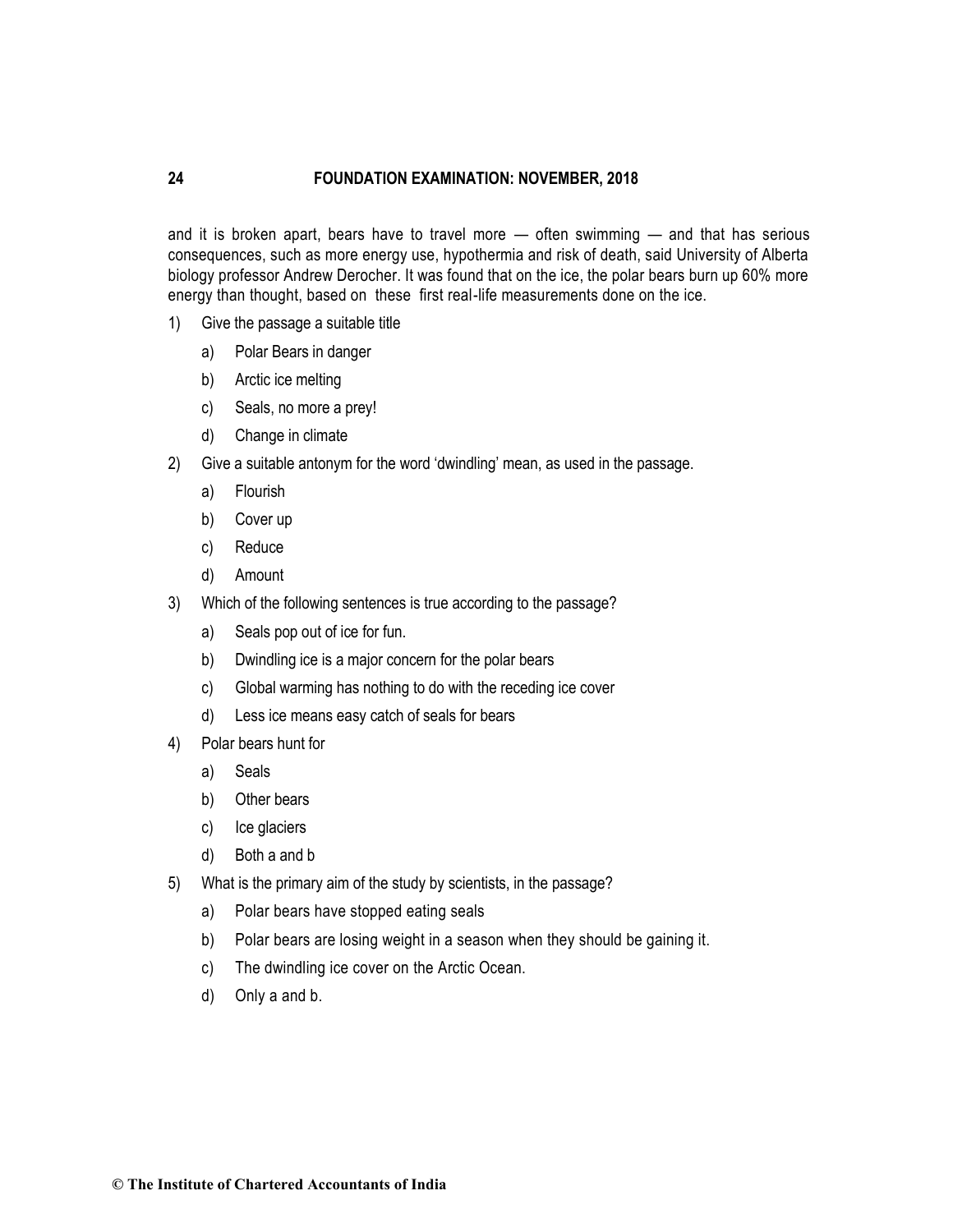# **Passage 2**

Bitcoins and other cryptocurrencies will see increasing use in India, according to industry players, who say that, right now, the sector is too small to be regulated by the Reserve Bank of India (RBI) or Finance Ministry. Bitcoin companies also say that volatility in the cryptocurrency's price is likely to continue since it is still attracting new investors with inadequate knowledge about the market, with speculation separately fuelling the price gyrations.

"The fluctuation has always been there, but suddenly there has been a surge because of a few reasons," said Vivek Steve Francis, CEO of Coinome. "One, things that are happening in the market. Some countries have legalised cryptocurrencies like Japan and Korea, and in the U.S. they have announced that there will be bitcoin futures trading. So, this not only gives a legal standing to it, it also opens the door to speculation."

"The second thing is that people are seeing others put in ₹1 lakh and making 10% the very next day, so that is also bringing a lot of laymen into this, which may or may not be a good thing," Mr. Francis added.

Another reason for the price volatility, something that will continue for some time, is the disaggregated nature of the bitcoin market. "Since bitcoin is widely distributed and the majority of it is not owned by a limited number of people, that makes it volatile," Ashish Agarwal, founder of Bitsachs, said. "As far as the future is concerned, I won't want to comment on the price, but adoption will increase. Now, the serious investors are eyeing bitcoin. No newspaper or serious person would have mentioned bitcoin five years ago, but now all eyes are on it."

While the RBI has cautioned against its use, informing users, holders, investors and traders dealing with virtual currencies that they are doing so at their own risk, Securities and Exchange Board of India Chairman Ajay Tyagi recently said the cryptocurrency had so far not posed any systemic risk. He added that the government had formed a panel to examine it.

- 1) What does the word 'volatile' means (Since bitcoin is widely distributed and the majority of it is not owned by a limited number of people, that makes it volatile……..)
	- a) Violent
	- b) Unstable
	- c) High
	- d) Irrational
- 2) Give a synonym for the word 'gyrations' as used in the first paragraph.
	- a) Evolution
	- b) Cyclone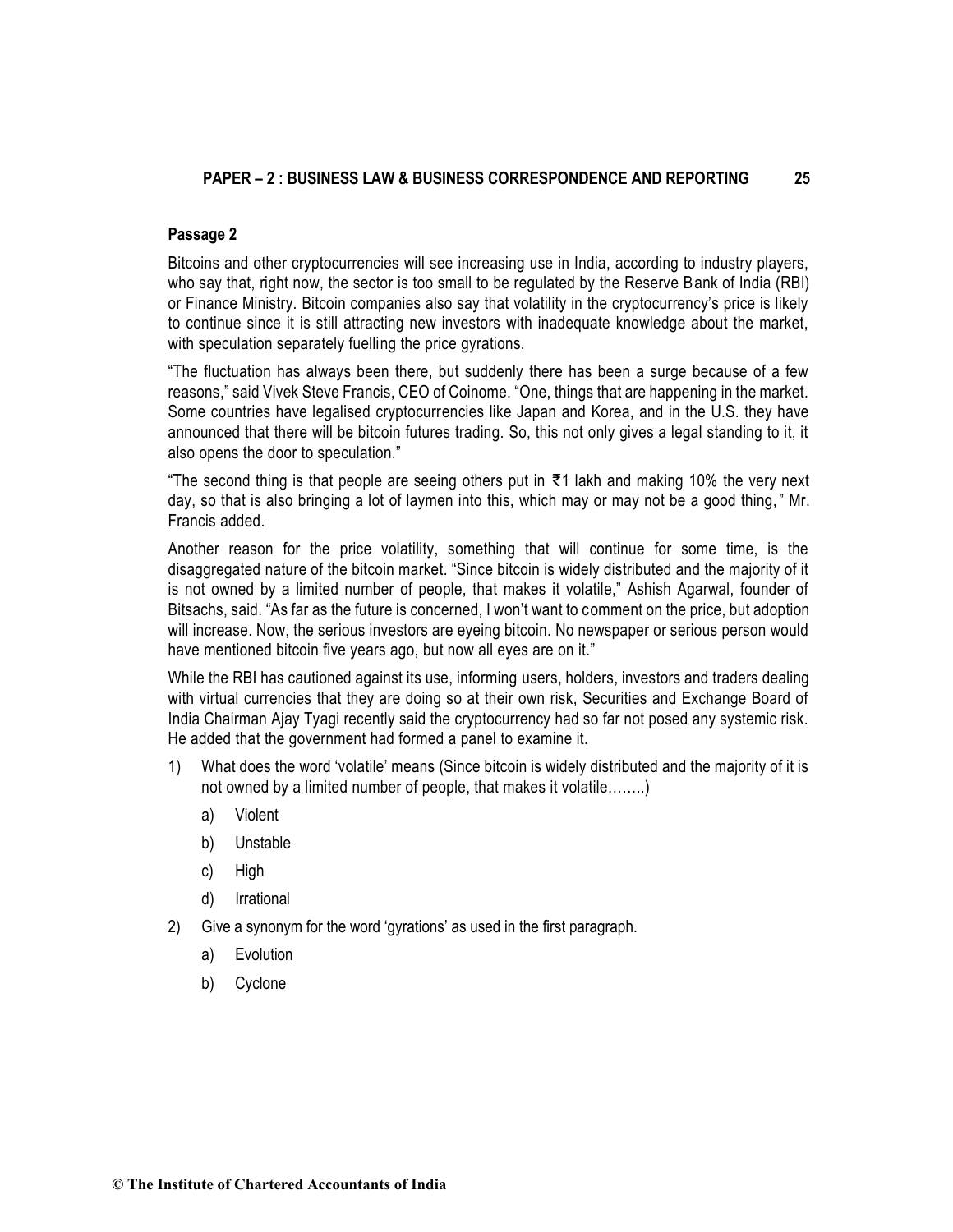- c) Spinning
- d) Rising
- 3) What is the primary reason for laymen to start believing in bitcoin?
	- a) It's easy to use nature
	- b) The fact that the value increases by 10% the very next day
	- c) There is no check on bitcoin transactions
	- d) Japan has legalized it
- 4) What are the reasons mentioned for the volatility in the crypto currency price?
	- a) Legalized in few countries.
	- b) Fast money
	- c) New investors
	- d) Inadequate market knowledge and new investors.
- 5) According to Mr. Ashish Agarwal, which of the following statements said by him are false?
	- a) The adoption of bitcoin will decrease as buyers are no more interested
	- b) He does not want to comment on the bitcoin price
	- c) Few years back, this concept was not discussed
	- d) People now seem to show interest in bitcoin.

## **Chapter 5 Note Making**

Read the following passage/news story and make proper notes following the guidelines of Note making. (Source: internet, newspaper articles)

1) Information technology clients are no more in the 'business as usual' mode. And, 'less is more' is the new mantra for IT spending. These two philosophies now rule the thinking of clients spending on technology. The IT services industry has also been facing challenges in getting retail and banking clients to spend on technology. Mr. Subramaniam dwells on these headwinds and new opportunities:

We can't have teams that do only programming. We need more all-rounders. People should have functional knowledge, the ability to co-relate and understand the experience being delivered to the client. Coding is important. But you also have to ensure that we are coding for scale, that there are vulnerabilities in your code; you should know how to test, how to document. More than anything else, make sure that your code does not freeze other pieces of code. In a jigsaw puzzle, you can't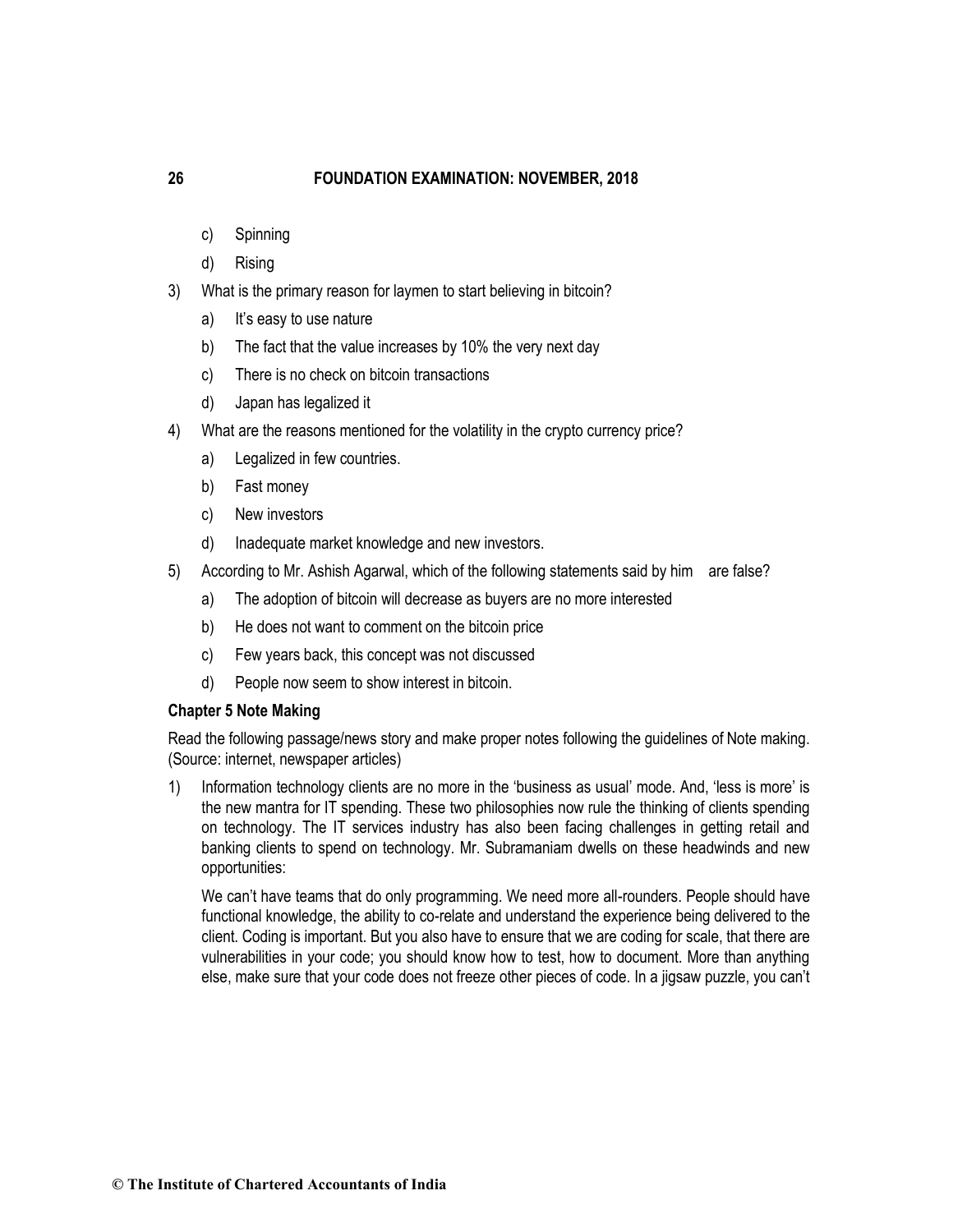worry only about your piece. Earlier, it was possible. Now you have to understand big picture; understand what you are trying to deliver in terms of experience.

2) The potential is enormous, and we have not lived up to it. Yes, trade is more than \$2 billion, but most of that comes from trade in a few items like potash and phosphate and we would like to diversify. Jordan could be a market and would welcome investment from Indian companies, including in ICT, infrastructure and energy. His Majesty is looking forward to his visit in early 2018, as soon as possible, and we hope to create momentum to put us on a fast track of ties.

You spoke of opportunities, but equally Jordan is in a region in turmoil. Jordan itself houses millions of refugees from Palestine and Syria. How will this change in 2018?

For us, the core issue remains the Palestinian-Israeli conflict and there cannot be peace and stability in the region without a resolution to the conflict on the basis of a two-state solution that would allow an independent sovereign Palestinian state with Occupied (East) Jerusalem as its capital, on the lines of the 1967 situation, and that would allow a peaceful [Israel](http://www.thehindu.com/tag/333-244/israel/?utm=bodytag) as well. We want every country to support this. India has always had a very clear position in favour of a just, lasting peace, and we encourage India to be more engaged and would like to see more of an Indian role [in the peace process.

# **Chapter 7**

## **Précis Writing**

Read the following passages and write a précis for the same. Follow the basic rules of précis writing while writing.

1) The Goods and Services Tax (GST) is a vast concept that simplifies the giant tax structure by supporting and enhancing the [economic growth](https://www.omicsonline.org/open-access/business-and-economics-journal-abstract.php?abstract_id=76605) of a country. GST is a comprehensive tax levy on manufacturing, sale and consumption of goods and services at a national level [\[1\]](https://www.omicsonline.org/open-access/a-research-paper-on-an-impact-of-goods-and-service-tax-gst-on-indianeconomy-2151-6219-1000264.php?aid=82626#1)The. Goods and Services [Tax](https://www.omicsonline.org/open-access/outbound-logistics-performance-and-profitability-taxonomy-ofmanufacturing-and-service-organizations-2151-6219-1000221.php?aid=77106) Bill or GST Bill, also referred to as The Constitution (One Hundred and Twenty-Second Amendment) Bill, 2014, initiates a Value added Tax to be implemented on a national level in India. GST will be an indirect tax at all the stages of production to bring about uniformity in the system.

On bringing GST into practice, there would be [amalgamation](https://www.rroij.com/open-access/the-amalgamation-of-nlp-with-textcategorization.php?aid=56811) of Central and State taxes into a single tax payment. It would also enhance the position of India in both, domestic as well as [international](https://www.omicsonline.org/open-access/reputation-as-a-competitive-advantage-in-international-market-entry-in-the-pharmaceutical-2162-6359-1000260.php?aid=54872)  [market.](https://www.omicsonline.org/open-access/reputation-as-a-competitive-advantage-in-international-market-entry-in-the-pharmaceutical-2162-6359-1000260.php?aid=54872) At the consumer level, GST would reduce the overall tax burden, which is currently estimated at 25-30%. Under this system, the consumer pays the final tax but an efficient input tax credit system ensures that there is no cascading of taxes- tax on tax paid on inputs that go into manufacture of goods

In order to avoid the payment of multiple taxes such as excise duty and service tax at Central level and VAT at the State level, GST would unify these taxes and create a uniform market throughout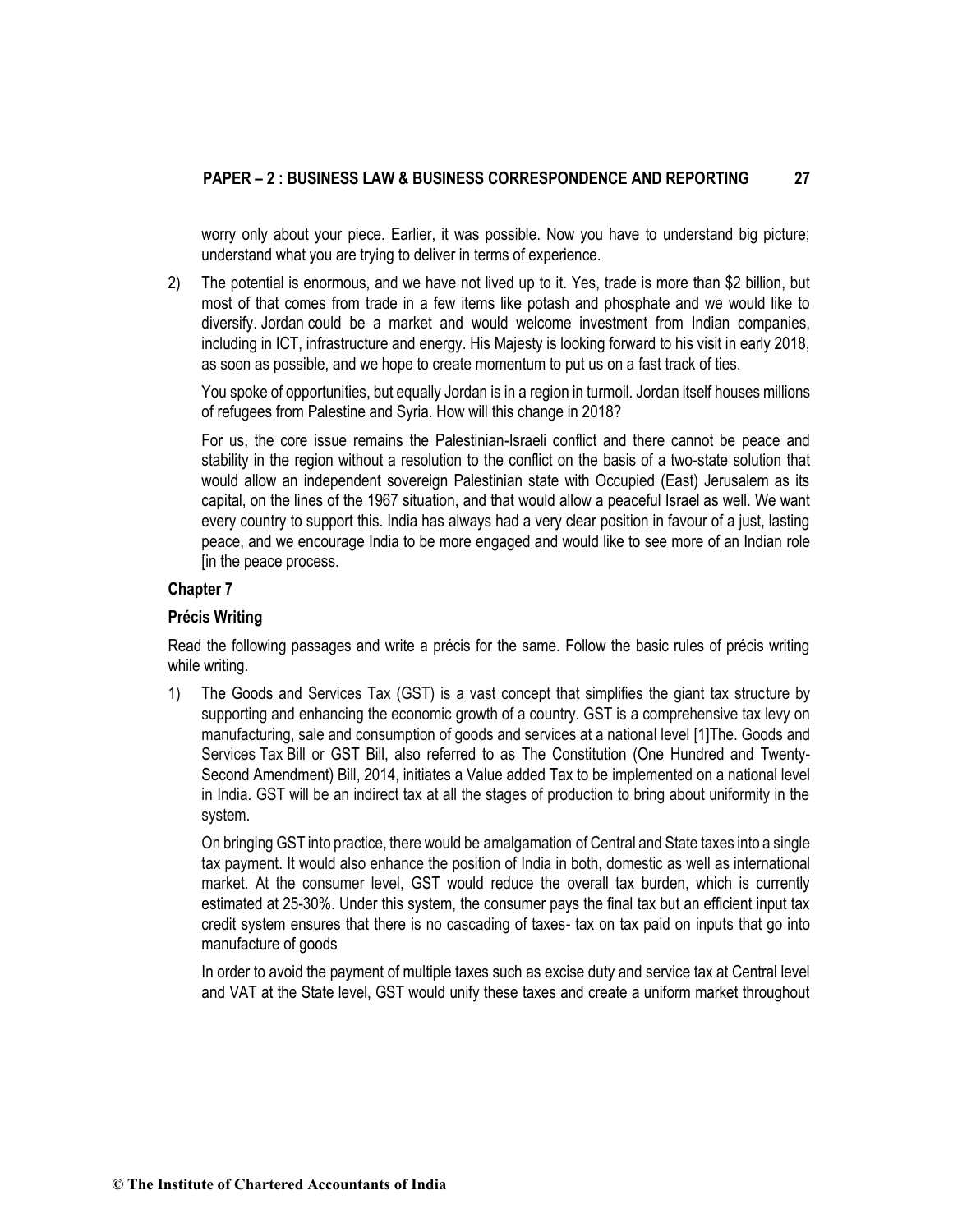the country. Integration of various taxes into a GST system will bring about an effective crossutilization of credits. The current system taxes production, whereas the GST will aim to tax consumption.

- 2) A code of business conduct, sometimes called a code of ethics, is a management tool for setting out an organization's values, responsibilities and ethical obligations. The code of conduct provides employees with guidance for handling difficult ethical situations related to the business. Businesses develop their own codes, based on their core values, and no two codes are the same. To be truly effective, the code of conduct must also be embedded in the business, so employees know how it applies to them.
- 3) Virtual reality is an artificial environment that is created with software and presented to the user in such a way that the user suspends belief and accepts it as a real environment. On a computer, virtual reality is primarily experienced through two of the five senses: sight and sound. The simplest form of virtual reality is a [3-Dim](http://whatis.techtarget.com/definition/3-D-three-dimensions-or-three-dimensional)age that can be explored interactively at a personal computer, usually by manipulating keys or the mouse so that the content of the image moves in some direction or zooms in or out. More sophisticated efforts involve such approaches as wrap-around display screens, actual rooms augmented with wearable computers, and [haptics](http://searchcio-midmarket.techtarget.com/definition/haptics) devices that let you feel the display images.

# **Chapter 8**

## **Article Writing**

## **Write an article on the following topics. (Word limit: 300 words)**

1) Growing health problems in the youth today: Causes and Consequences.

Include words: lifestyle, lethargy, physical work, internet, obsession

- 2) Discuss about the repercussions of allowing students in school to have a feedback system for their teachers
- 3) Let's change the environment by……..

## **Chapter 9**

## **Report Writing**

1) An NGO working for the cause of the underprivileged had set up a one day workshop in your college. As member of the Organizing committee, write a report for your college magazine giving details of the workshop.

(250-300 words)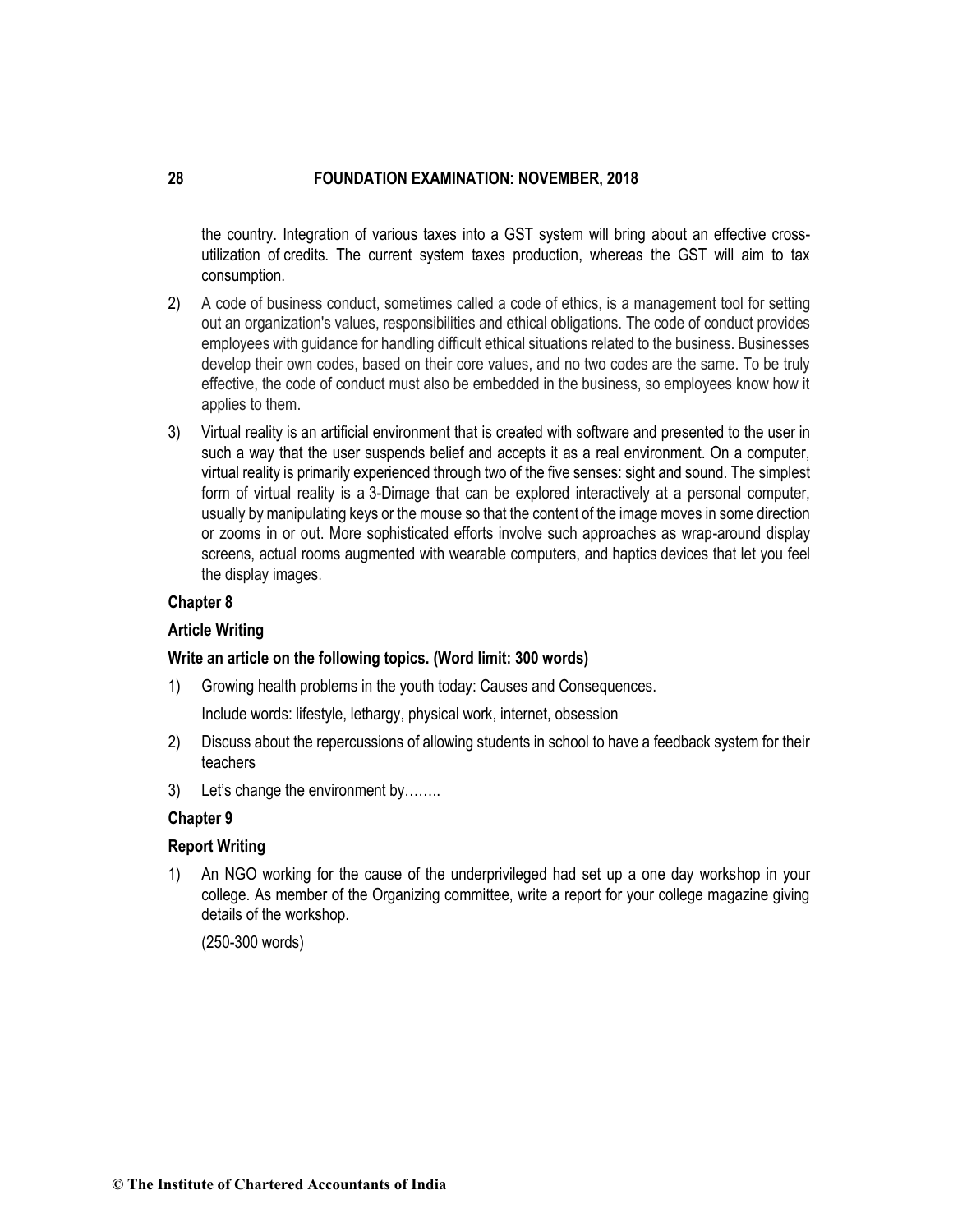# **PAPER – 2 : BUSINESS LAW & BUSINESS CORRESPONDENCE AND REPORTING 29**

2) As the School Captain, write a report for your school magazine, about a cultural fest held in your school last week. Mention the various schools that participated, the cultural programmes, the food stalls et al. (250-300 words)

# **Chapter-10**

- 1) As the Manager, Supply Chain Division, of an FMCG company write an enquiry letter to your counterpart of an Oil Manufacturing company, stating your queries regarding oil prices at bulk rate.
- 2) As the HR Manager of your organization, draft a circular for all the employees of your company, informing them about a charity cultural event being organized over the weekend in the office campus. Mention a few events and request for active participation.

# **Chapter 11**

## **Formal Mails**

- 1) You have opened a new catering company supplying food and snacks. As the owner, write a mail to an organization, telling about your services. You would be interested in supplying Food and Beverage to their employees, as part of a regular tiffin system. Mention prices and other necessary details.
- 2) On behalf of your CA firm, write a formal mail to all your clients requesting them to provide all the necessary information, needed for e filling of IT returns. State that details should be sent well in time, before the last date i.e. 31<sup>st</sup> July, 2018.

# **Chapter 12**

## **Resume Writing**

1) Draft a cover letter in reply to the below advt., published in The Hindustan Times, dated 13/2/18.

Applications are invited for the post of an Accountant in a private firm, Agro power Ltd, New Delhi.

The applicant must have an experience of about four years in a similar role with good knowledge of Tally. Salary offered will be competitive with the industry. Please send your detailed CV's with a cover letter to the following address:

Agro Power Ltd,

Sukhdev Vihar

New Delhi 110025

For any queries, drop a mail to hr@agropower.com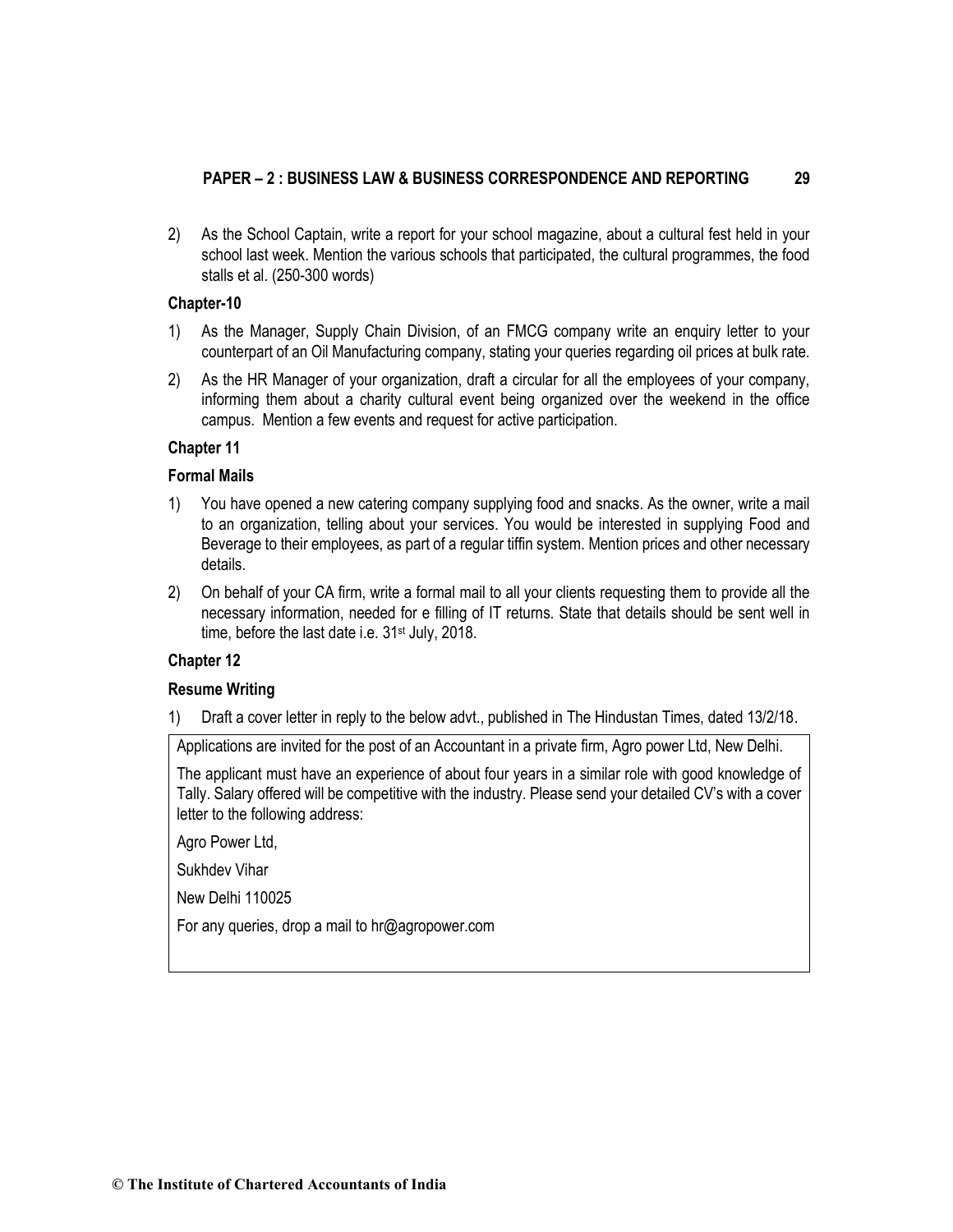2) Prepare a detailed resume in the functional format for a candidate applying for the post of a sales manager in an FMCG company. Include past experiences, with emphasis on the sales background.

Other inputs: Name: Manish Reddy

Experience: over 10 years, (divide it into two jobs)

Current designation: Senior Sales Executive

## **Chapter 13**

#### **Meetings**

- 1) Your company, primarily into FMCG has witnessed a gradual decline in a consumer product over the last six months. Prepare the minutes of the meeting for the same. Members in the meeting: Head of the Sales and Marketing, Product Head, Product lead and few team members.
- 2) As an employee of a CA firm, prepare the agenda of an upcoming Partner's visit, in tabular form. Include senior executives in the meeting, discuss the agenda for the meeting and how the one day visit of the Partner needs to be planned.

# **ANSWERS**

#### **Chapter -1 Communication**

1) Communication is a process of exchanging information, ideas, thoughts, feelings and emotions through speech, signals, writing, or behavior.

Communication is relevant in daily life as we experience it in all walks of life. While talking to friends, family and office colleagues, while passing on a piece of information, while starting a campaign or a protest march; at every step we want to communicate a message. The audience differs and the purpose differs; yet communication happens.

- 2) **Star Network**: has multiple channels of network in communication. This network allows a group communication and is useful especially where teamwork is involved. The members communicate and exchange information with each other freely, and without hindrance or hesitation. The usefulness of all networks depends on the structure and size of the company, and the manner of communication between the employees.
- 3) Based on Communication channels, there are three kinds of categories:
	- **Verbal:** Verbal communication involves the use of words and language in delivering the intended message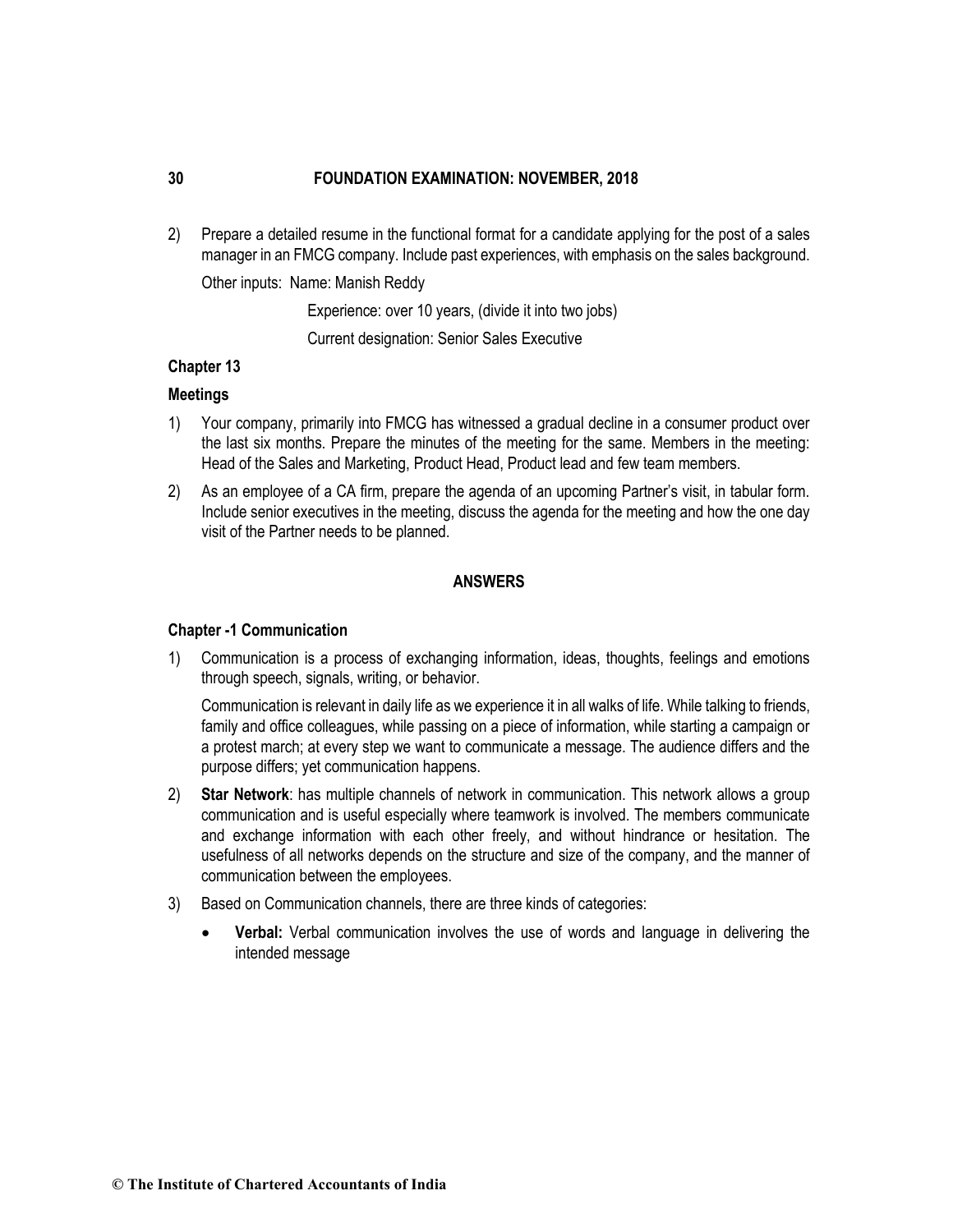# **PAPER – 2 : BUSINESS LAW & BUSINESS CORRESPONDENCE AND REPORTING 31**

- **Non Verbal:** Nonverbal communication is the process of communicating by sending and receiving wordless messages. These messages can aid verbal communication, convey thoughts and feelings contrary to the spoken words or express ideas and emotions on their own.
- **Visual:** Visual communication through visual aids such as signs, typography, drawing, graphic design, illustration, colour and other electronic resources usually reinforces written communication. Visuals like graphs, pie charts and other diagrammatic presentations convey clearly and concisely a great deal of information. They are an essential part of official presentations these days.
- 4) **Chain of Command**: The communication pattern that follows the chain of command from the senior to the junior is called the chain network. Communication starts at the top, like from a CEO, and works its way down to the different levels of employees. It involves a lot of organizational hierarchy.

**Drawbacks**: The chain network often takes up time, and communication may not be clear. It creates a lot of miscommunication as the message travels a long path.

# **Chapter-2 Sentence Types**

- A) Active to Passive
	- 1) May you be blessed by God with health and happiness.
	- 2) The report was sent by Ravi on Monday.
	- 3) A pink frock was worn by Angela for her birthday party.
	- 4) All books will be given to the orphans by Elizabeth.
	- 5) Delicious desserts are prepared by my aunt.
- B) Direct to Indirect Speech.
	- 1) The fans cheered that they wanted India to win.
	- 2) The Minister announced that their party would introduce GST from the next day.
	- 3) The BCCI congratulated the U 19 cricket team for its World Cup win.
	- 4) The master yelled at the servant to get lost and not show his face.
	- 5) Elders always say that if you work hard, you will succeed. (Universal truth)

## **Chapter-3 Vocabulary**

- A) Synonyms
	- 1) Option c
	- 2) Option d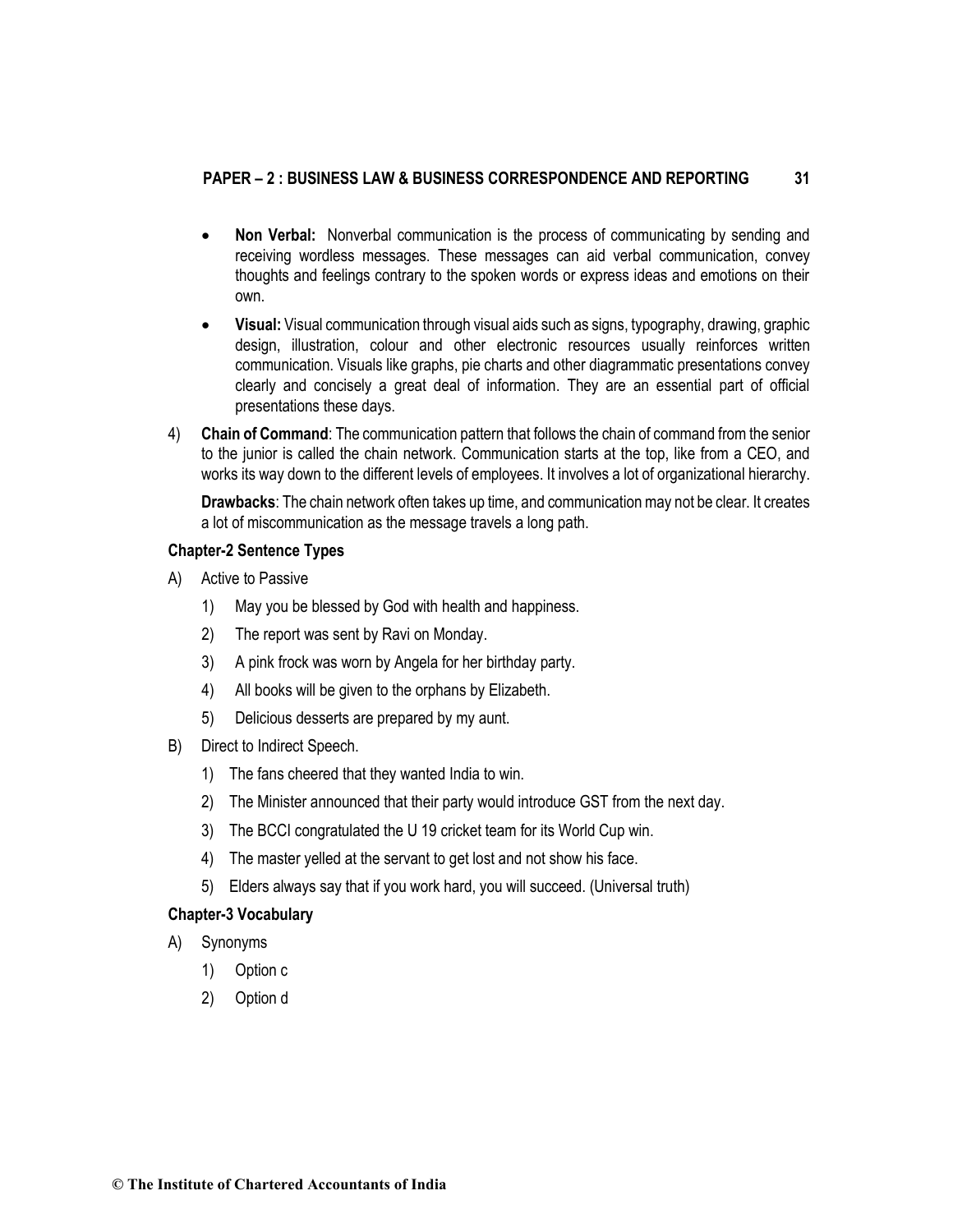- 3) Option b
- 4) Option a
- 5) Option c
- B) Antonyms
	- 1) Option b
	- 2) Option d
	- 3) Option a
	- 4) Option c
	- 5) Option b
- C) Idioms
	- 1) Option d
	- 2) Option b
	- 3) Option d
- D) Fill in the blanks:
	- 1) Option c
	- 2) Option a
	- 3) Option b

# **Chapter -4 Comprehension Passages**

# **Passage-1**

- 1) Option a
- 2) Option a
- 3) Option b
- 4) Option a
- 5) Option b

# **Passage-2**

- 1) Option b
- 2) Option c
- 3) Option b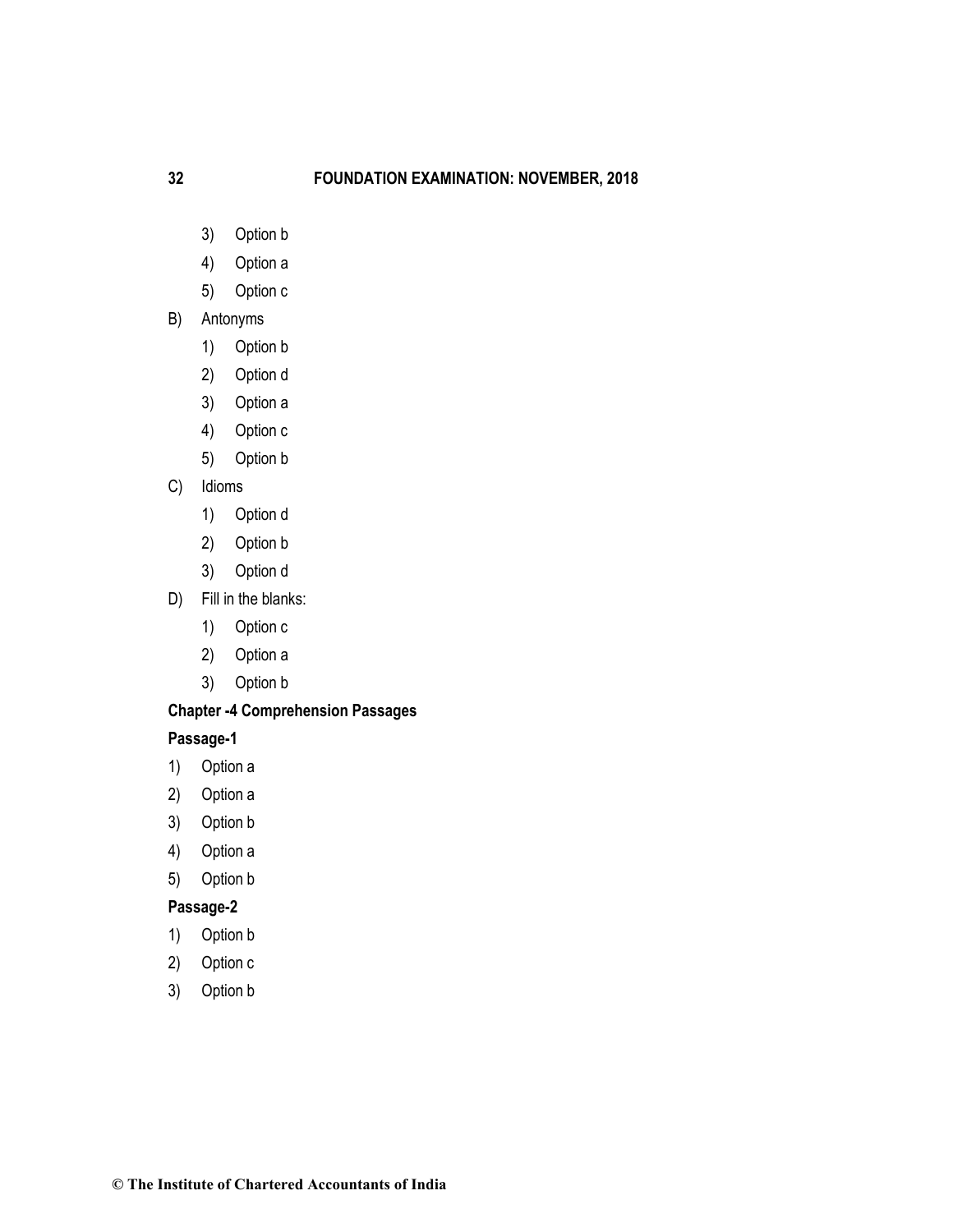- 4) Option d
- 5) Option a

# **Chapter-5 Note Making**

Passage -1

IT industry needs a big picture (Heading)

- I) Major changes in IT business
	- a) No more usual stuff
	- b) Less signifies more
- II) Maj. challenges: Retails and Banking sec.
- III) What is now expctd?
	- a) Broader view
	- b) Feel the exprnc
	- c) Can't be an individual task
	- d) Coding to be co-rltd.

# **Key Used:**

- 1) IT= information technology
- 2) Maj= major
- 3) Sec= sector
- 4) Expctd= expected
- 5) Exprnc= experience
- 6) Rltd= related

Passage 2

Jordan as a potential market (Heading)

- I) A good plc for bsnss.
	- a) Trade mr thn 2 mill.
	- b) Potash and phosphate: primarily
- II) Need and appeal to diversify
- III) Inviting Indian giants to invest in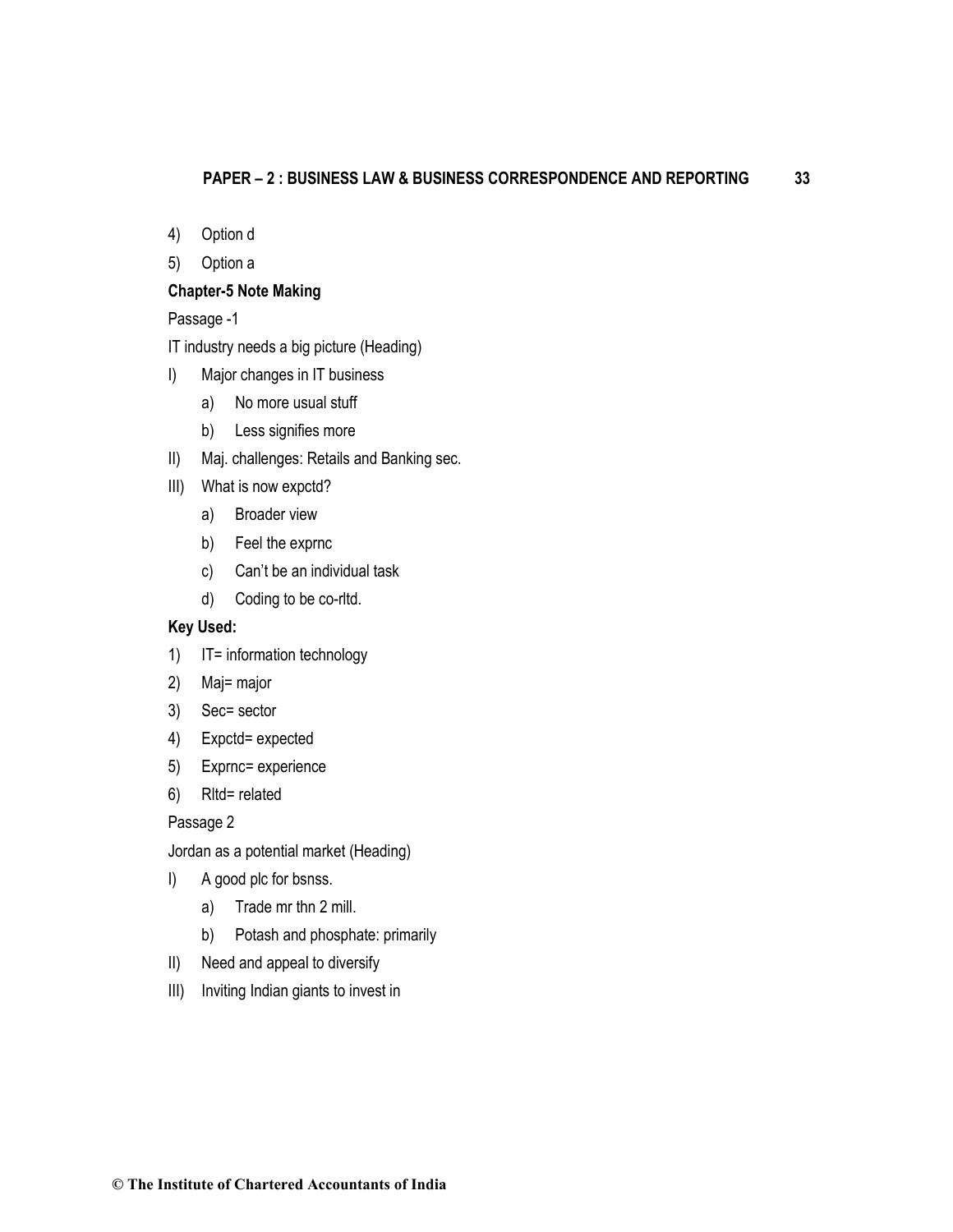- a) ICT
- b) Infrstrc
- c) Energy
- IV) Need to wrk on Palestine-Syria conflict
	- a) Build peaceful ties
	- b) Reslv the cnflt
	- c) Create indpndt Palest. State
	- d) Req. sprt from Ind.

## **Key Used:**

- 1) Plc- place
- 2) Bsnss= business
- 3) Mr= more
- 4) Thn= than
- 5) Infrstrc= infrastructure
- 6) Wrk= work
- 7) Reslv= resolve
- 8) Cnflt= conflict
- 9) Indpndt= independent
- 10) Req= request
- 11) Sprt= support

## **Chapter -7 Précis Writing**

1) One Tax for all: GST (Title)

Goods and Service Tax (GST) is a complete tax structure of an indirect form, levied on manufacturing and sale of goods and services. It aims to combine all taxes into one, thus reducing the burden of the consumer. GST unifies the market sector throughout the country with the aim to tax consumption and not production.

2) Code of Ethics: in Business (Title)

Code of Ethics is a management tool that helps an employee understand the organization's values, responsibilities and moral obligations. Each organization is entitled to have its own code and should teach its employees to implement the same.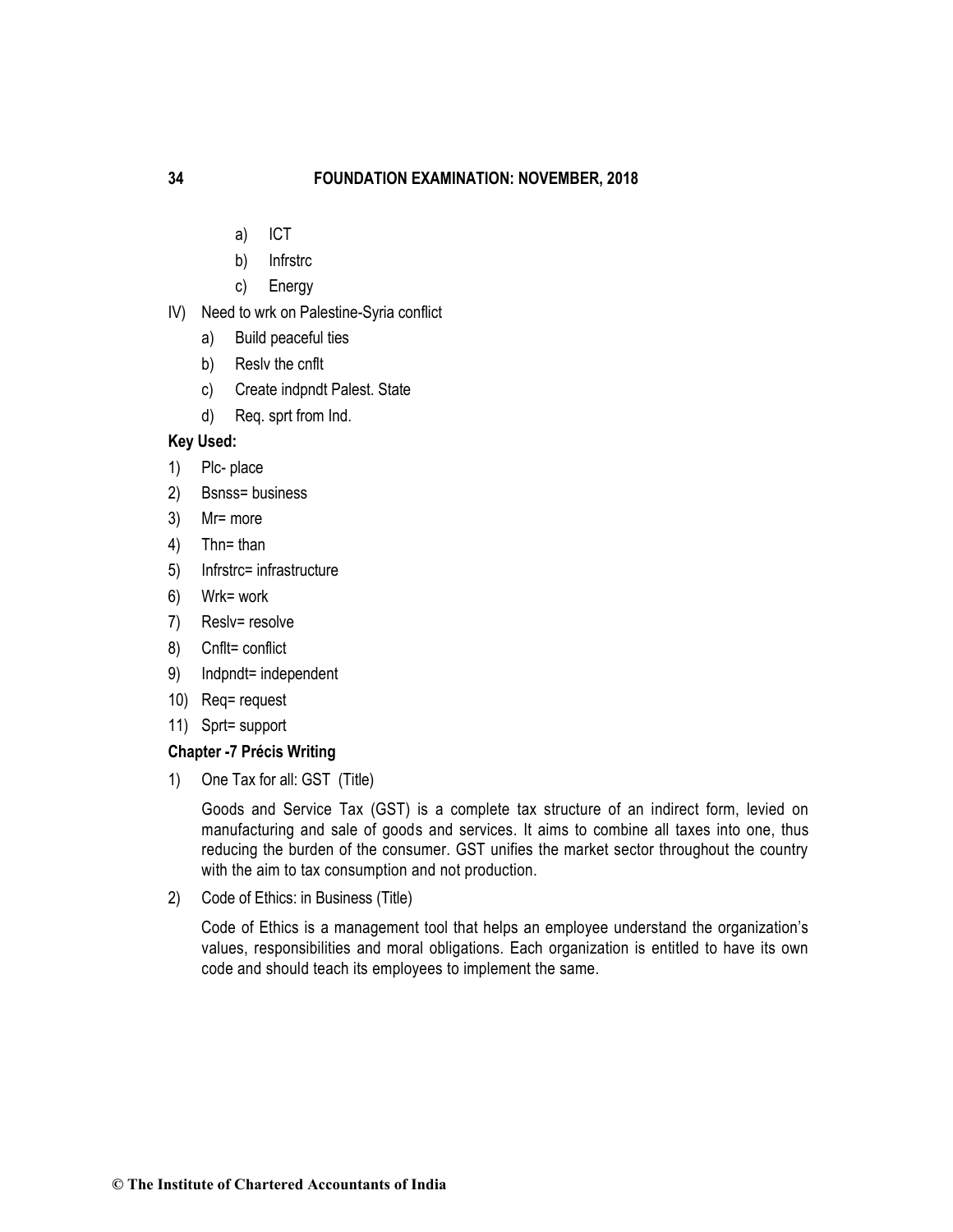## **PAPER – 2 : BUSINESS LAW & BUSINESS CORRESPONDENCE AND REPORTING 35**

3) More on Virtual Reality (Title)

Virtual reality is a technology-based concept that allows the user to believe what is shown to him and accept it as reality. Primarily based on the sense of sight and sound, virtual reality builds a 3-D image or displays an augmented set up on screen to enable the user to get a real time feel of the artificial environment thus created.

# **Chapter -8 Article Writing**

- 1) Hints:
	- Causes of health issues: a crisp list
	- Office work
	- Lifestyle
	- Eating habits
	- Growing economy
	- Money splurge
	- Effects: direct effects
	- Diseases
	- Physical health issues
	- Strain on eyes
	- Young deaths
- 2) Hints
	- School children till class 8th not very mature
	- Decision making skills are poor
	- Not suitable for them to judge elders, especially teachers
	- Lot of misunderstanding happens at that age
	- Do not accept criticism easily
	- Students of class 9th to 12th are better.
	- They can have a feedback system.
	- Have grown with certain values and understanding of life
	- Hence capability of differentiating between right and wrong.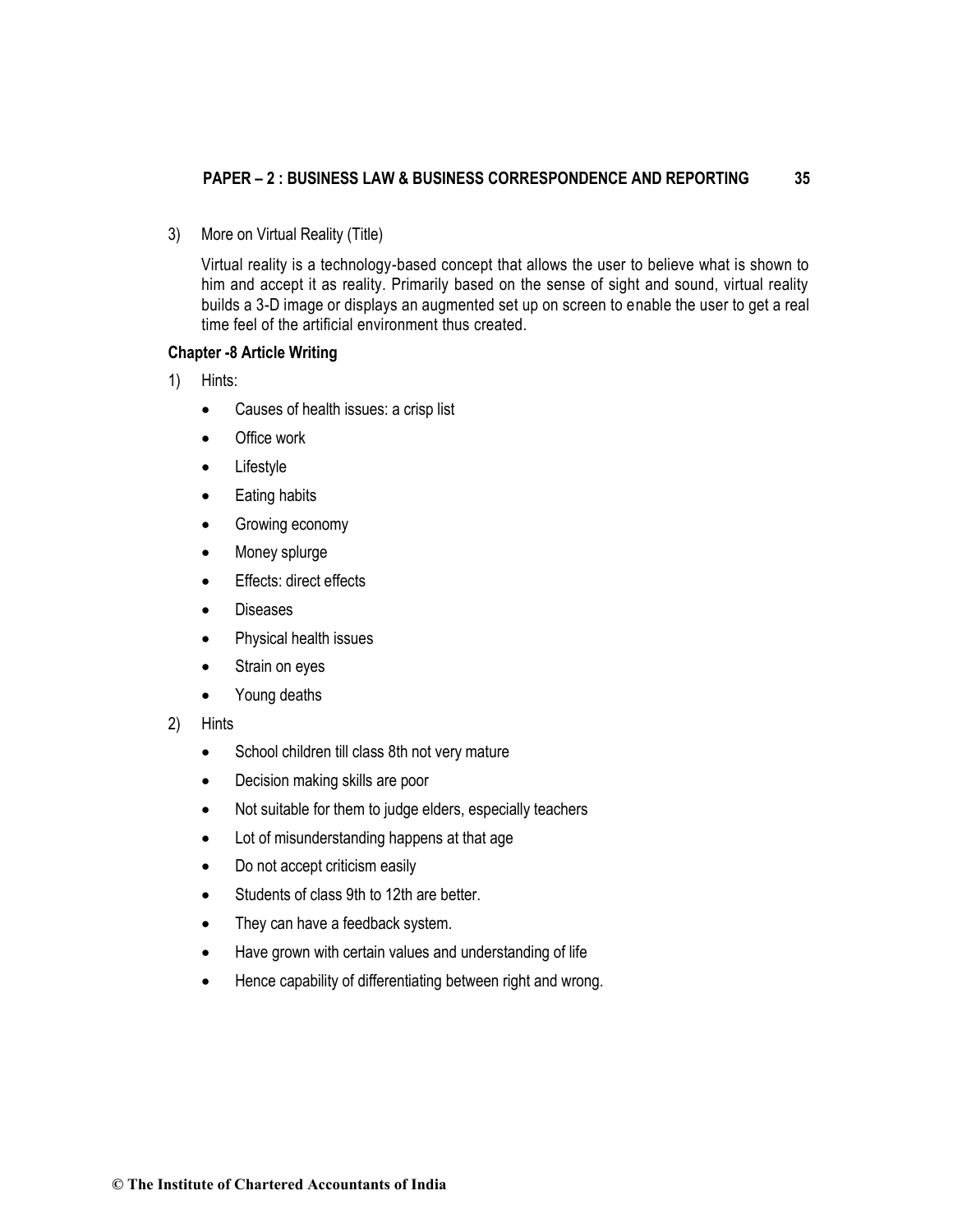• Feedback gives a power which should not be misused, for personal grudge

## 3) Hints

- A very open ended topic.
- Environment needs a little more care and concern.
- The world can definitely be a better place to live
- Reduce, Reuse, Recycle
- A community effort is required
- Sincere efforts of keeping the surroundings clean

## **Chapter-9 Report Writing**

# **Report-1**

# **Hints:**

- Mention a heading, name of the NGO
- Venue, Date
- The purpose of the workshop
- How many members came from the NGO; how did they go ahead with the workshop
- The audience and its reaction
- Games, pamphlets, information shared during the session.
- Motivational talks
- Conclusion

# **Report-2**

# **Hints:**

- Have a good heading
- Mention the time, date, venue
- Divide the report into three paragraphs:
- What/When/Where/ Who was invited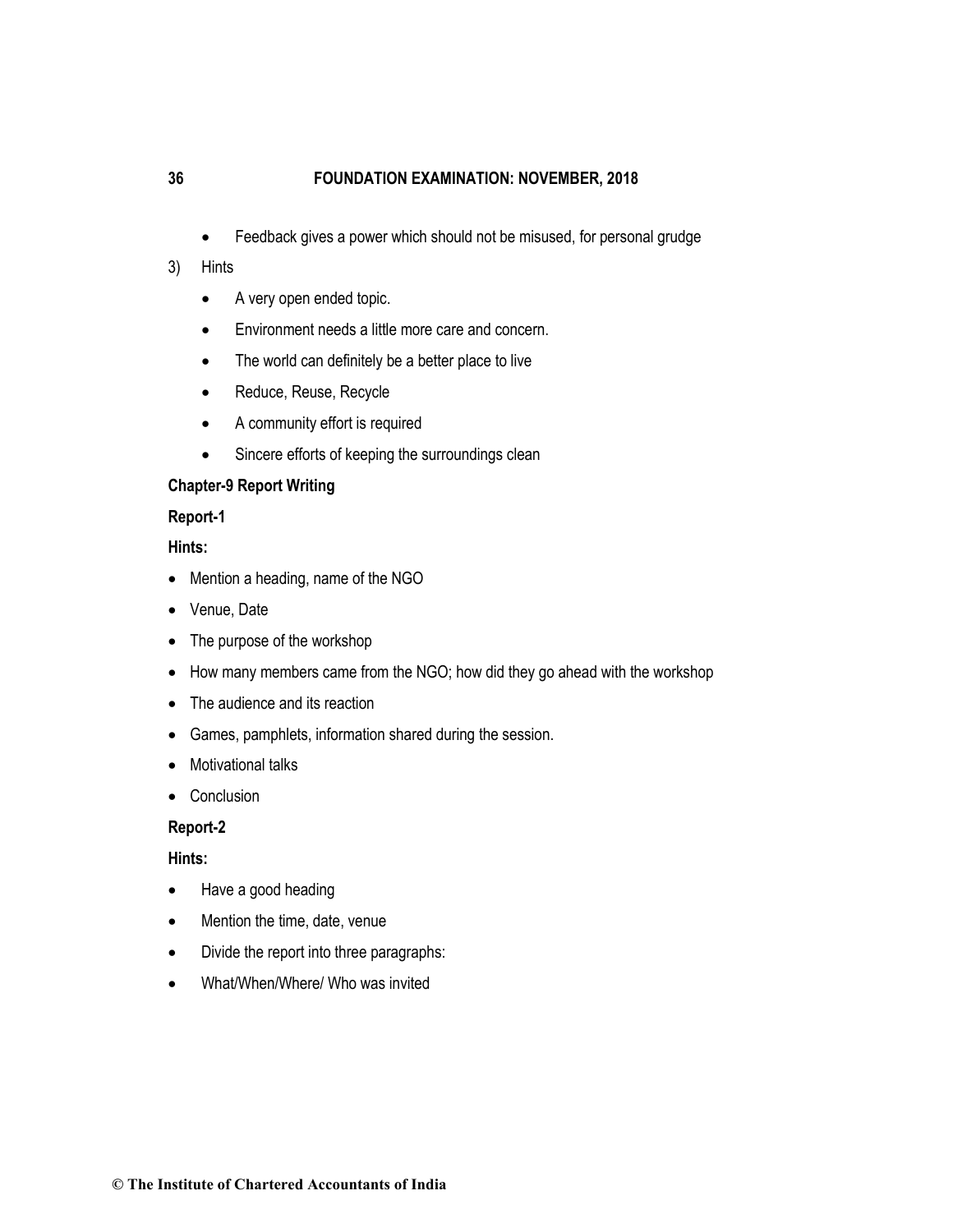## **PAPER – 2 : BUSINESS LAW & BUSINESS CORRESPONDENCE AND REPORTING 37**

- Purpose of the event (learn about the cultural diversity)
- Describe the event in details (name of schools that participated, the dances and other cultural programmes performed, the food stalls, the game stalls)
- Enthusiasm in the student community
- Conclude with an optimistic view.

## **Chapter-10**

# **Writing Formal Letters and Official Communication**

1) XYZ Company

Chennai

Date: 10<sup>th</sup> Jan, 2018

Manager, Finance Oil India Ltd

Chennai

Dear Sir/Ma'am

Sub: Enquiry for prices for bulk orders

This is regarding the requirement of oil, for our well known chips brand, Aunty Chips. We would like to enquire the rates for bulk order of refined oil, produced by your company.

We are an established brand in the FMCG sector, hence we feel the association would be mutually beneficial.

Kindly send the pricing details, also stating the mode of delivery.

Looking forward to your response.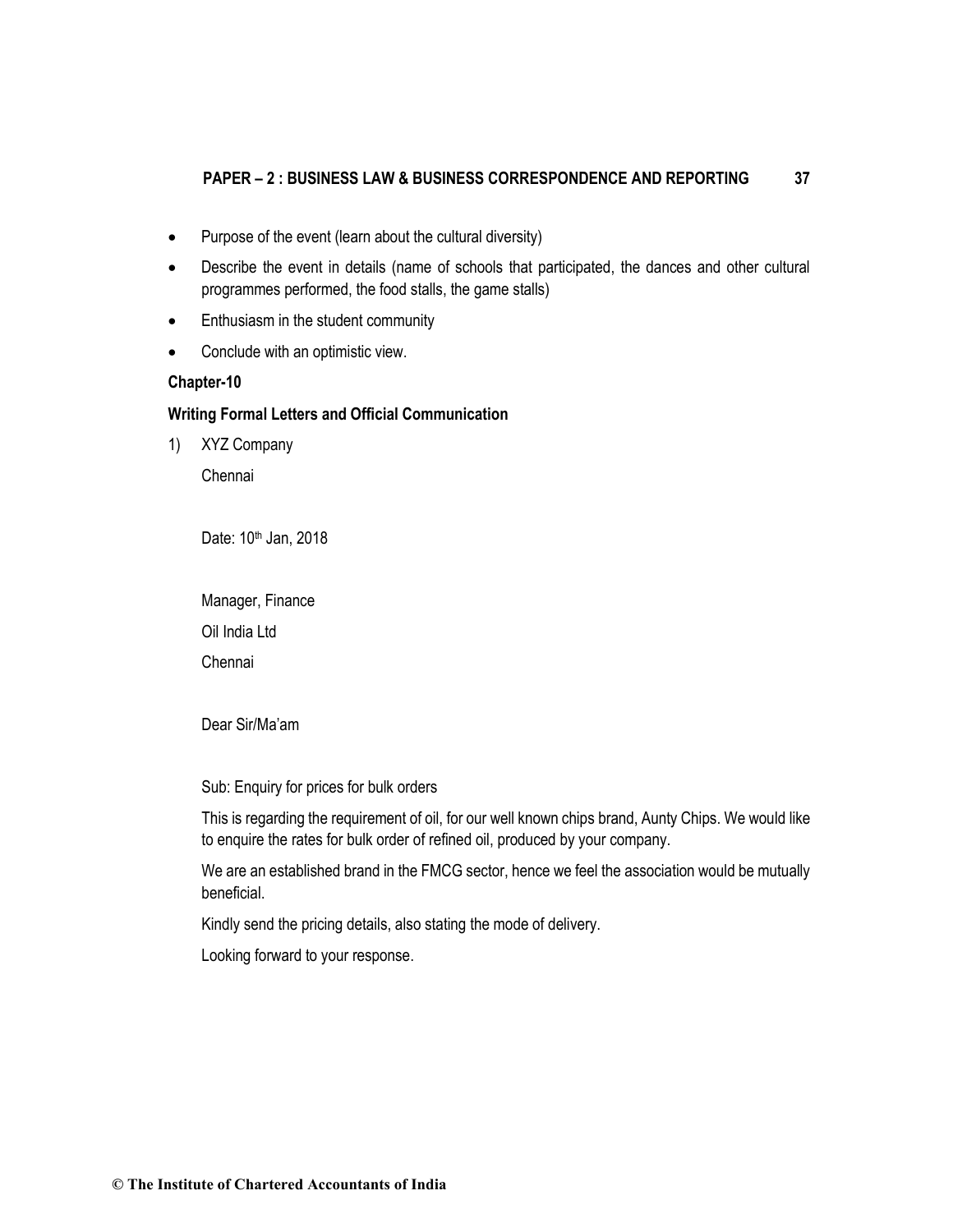Thanks and Regards,

Manager, Supply Chain Division XYZ company

**Circular** 

Circular No. XXXIV 3rd Jan, 2018

# **Cultural Event for Charity**

For all employees

This is an official communication informing about a cultural event being organized in the office premises on the coming weekend (6<sup>th</sup> and 7<sup>th</sup> Jan, 2018).

The events would be as follows:

- Singing competition
- Dance competition
- Stand up Comedy
- Dumb charades
- Food stalls

Participation fees is  $\bar{\tau}$  50/ per member. Family and friends are cordially invited.

The proceeds of the event will be given to Aaroyga NGO, working for the benefit of old citizens.

Please get in touch with the HR team for more registration and details. Looking forward to an active participation.

Sheela Mishra

Manager, HR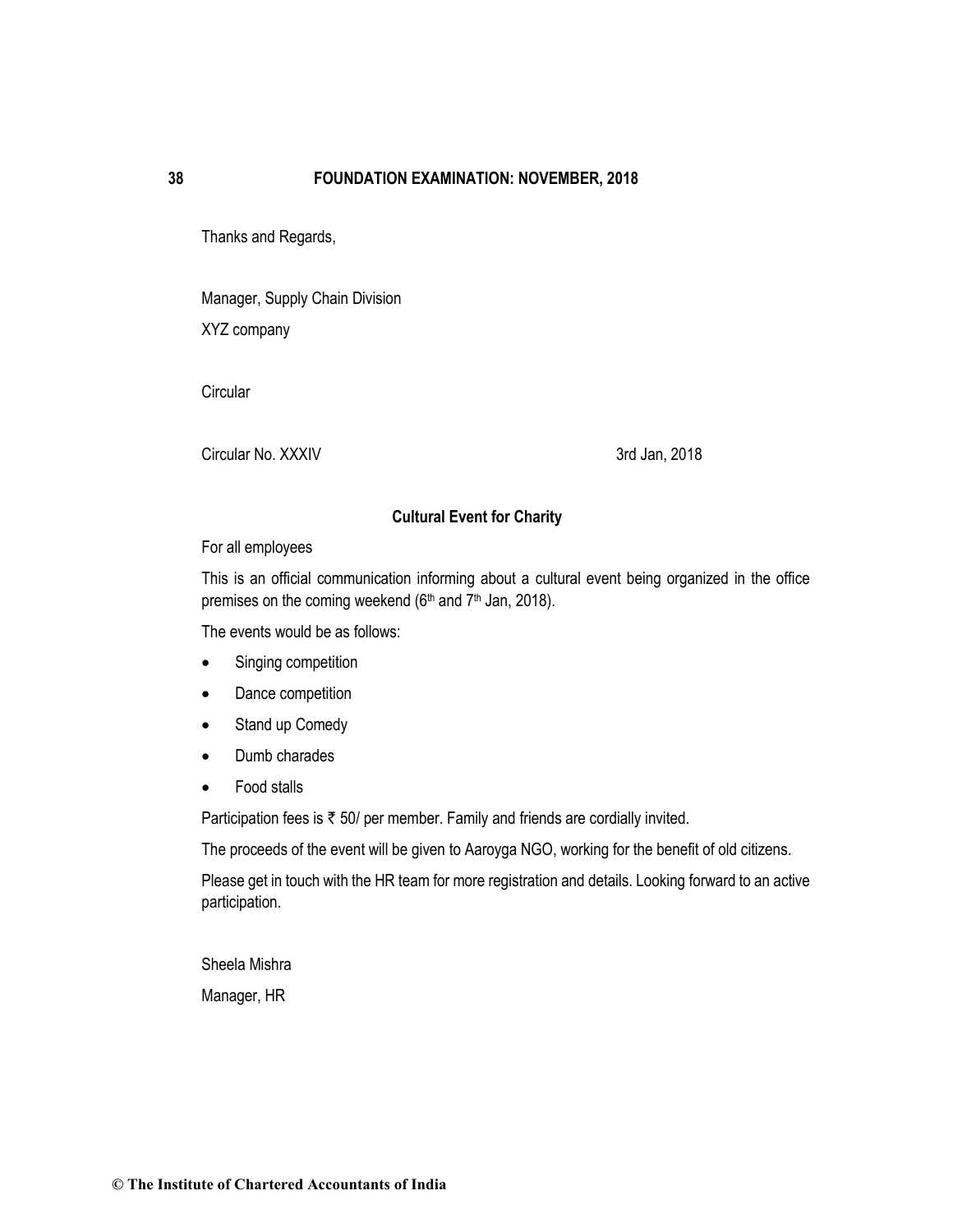# **Chapter-11 Writing Formal Mails**

Mail-1

To[: admin@simantechsystems.com](mailto:admin@simantechsystems.com)

CC/BCC: [hr@simanctechsystems.com](mailto:hr@simanctechsystems.com)

Subject: Introducing our tiffin supply plan

Dear Sir/Ma'am,

We are pleased to announce our entry into the Food and Beverage sector. We are a group of entrepreneurs with a passion for food. We would like to associate with your organization, for supply of tiffins at a regular basis, at various timings.

We prepare food in hygienic conditions following international standards. Please have a look at the attachments with the details of menu and prices. Our food cost is competitive with no compromise in quality.

We would like to visit your office with our food samples for tasting. Please suggest a possibility.

Looking forward to a positive response.

1 attachment enclosed.

Thanks and Regards,

Team Food Passion

Mail-2

To: **Imn@candidsweets.com**, abc @yahoo.com, jkl@gmail.com

CC/BCC: [ca@gmail.com,](mailto:ca@gmail.com) ca@kp.com

Subject: submit details for e-filing of returns

Dear Clients,

You would know, 31<sup>st</sup> July, 2018 is the last date for filing e-returns. As your responsible chartered accountant, I request you all on behalf of my team to provide the necessary details i.e. Form-16 and other related information required for the same. This will enable us work better and avoid last minute troubles and delays.

Hope to get cooperation from you all.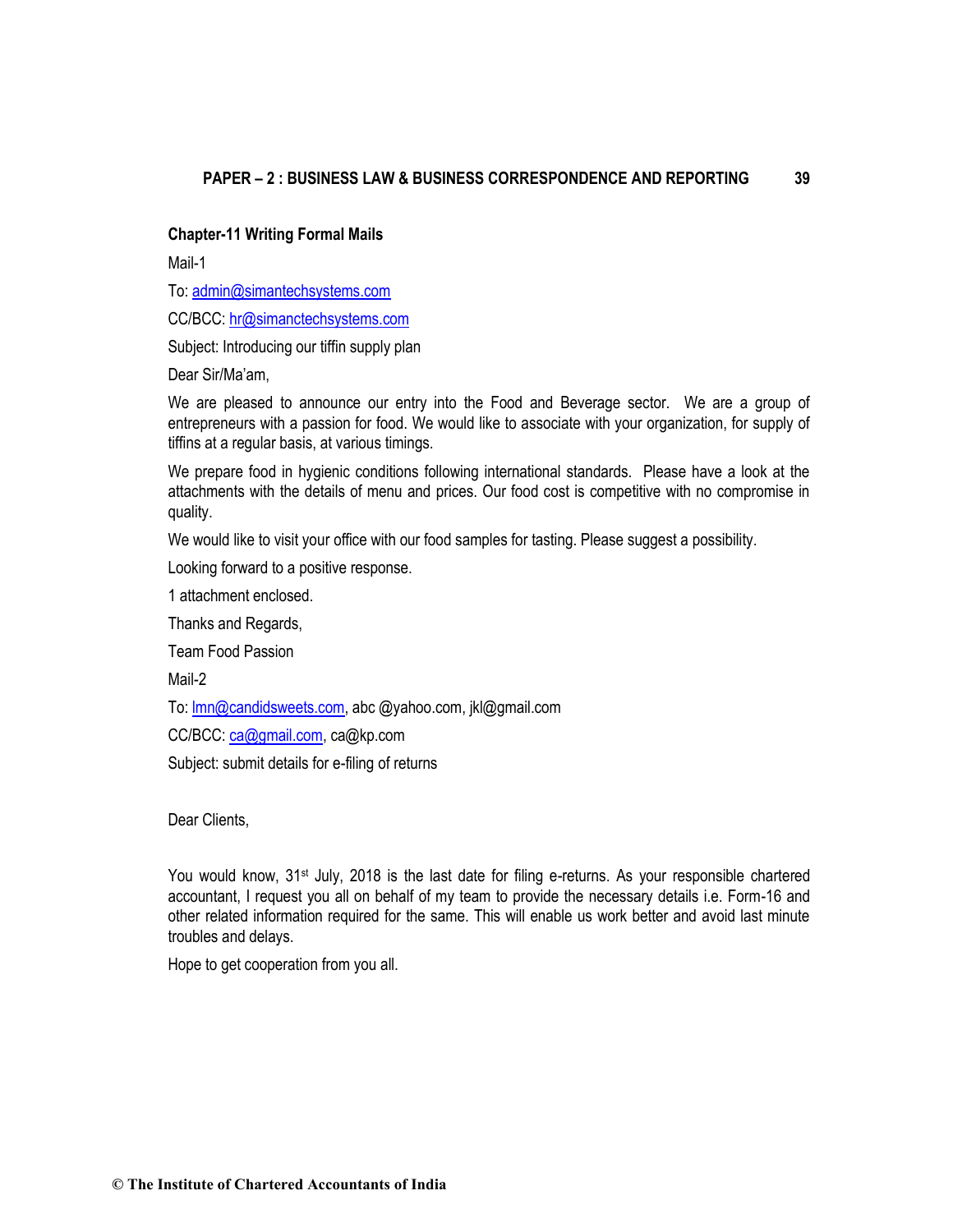Thanks and Regards, ABCD Kumar (Chartered Accountant)

## **Chapter-14 Resume Writing**

**1) Cover letter**

Your address Date

Manager Agro Power Ltd, Sukhdev Vihar New Delhi 110025

Dear Sir,

Subject: Application for the post of Accountant

This is with reference to your advertisement in Hindustan Times dated 13/2/18 for the post of **Accountant** in your esteemed organization.

My abilities and experience in Accounts makes me a suitable candidate for the job. I have worked for over 6 years as a **Junior Accountant** in the leading MNC **XYZ Ltd**. I am proficient in **Tally** as well as **MS-Excel** and good knowledge of other software tools in Accounts.

I am task oriented, self motivated and can assure utmost sincerity and dedication towards the role assigned to me. Given a chance, I hope to be an asset to your organization.

Thanks for considering my candidature.

Sincerely,

Your signature

(Name)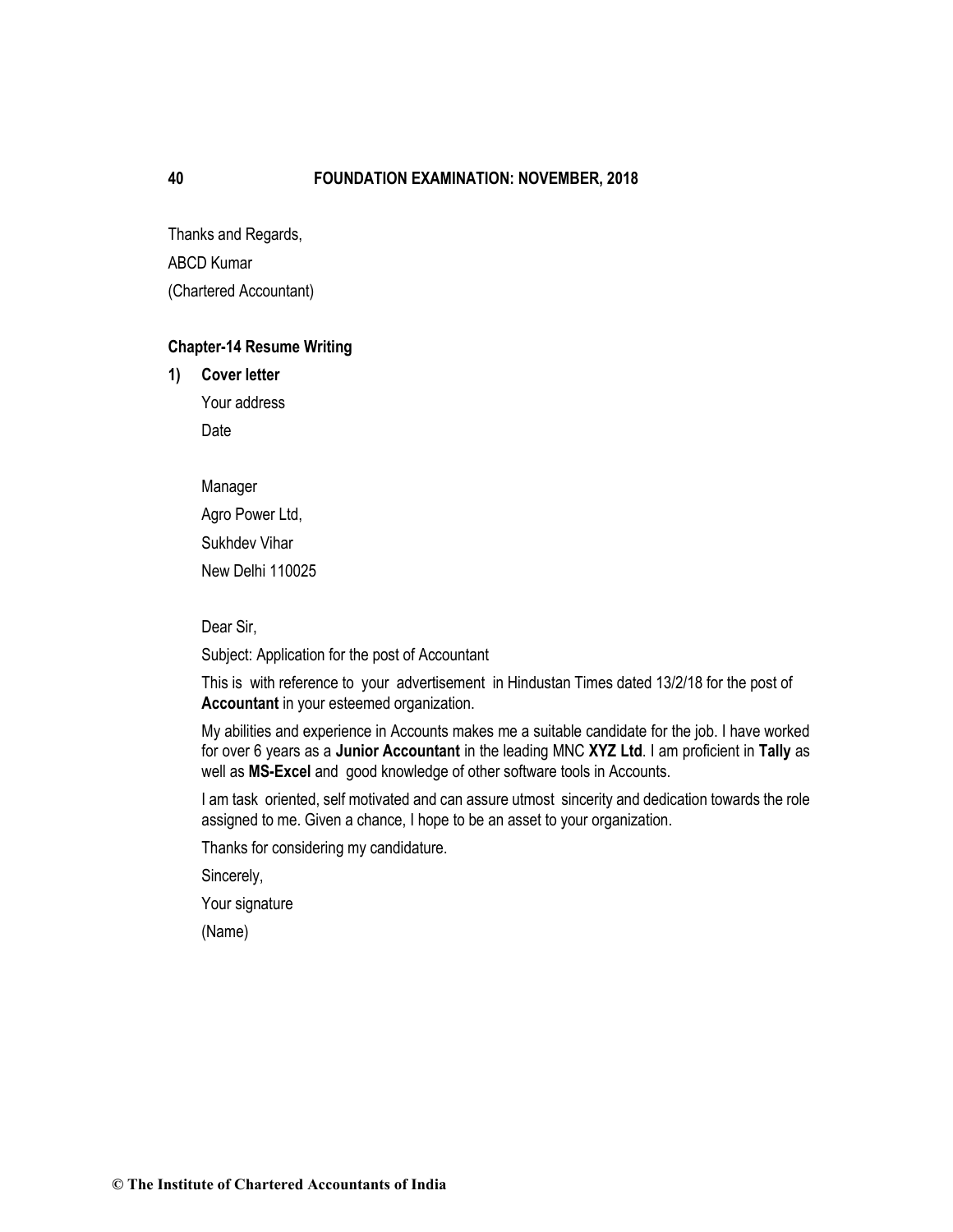# **2) Functional format Resume**

Name: Manish Reddy Phone: 040-123456 Email:-mreddy@gmail.com Address: 123, Chennai Road, Chennai Date of Birth: 1<sup>st</sup> January 1985

**CAREER OBJECTIVE:** Seeking a challenging career with a progressive organization that provides an opportunity to utilize my sales and marketing skills & experience in the FMCG sector.

#### **PERSONAL SKILLS**

Excellent convincing skills

Highly sales driven

Ability to work independently or as part of a team

Proven leadership skills and ability to motivate

## **EDUCATION**

B.com from Hindu College, Delhi University

PGDIM from Symbiosis University, Pune

# **ACHIEVEMENTS**

Ÿ Awarded the 'Best Sales person' Award in the company

Awarded a cash prize for two consecutive months for over achieving sales target.

# **PROFESSIONAL EXPERIENCE**

XYZ Pvt Ltd, Chennai

Worked as a Junior Sales Executive

Responsible for daily sales with a predicted target

Experience: 5 years

Auromatic Brothers Worked as Senior Sales Executive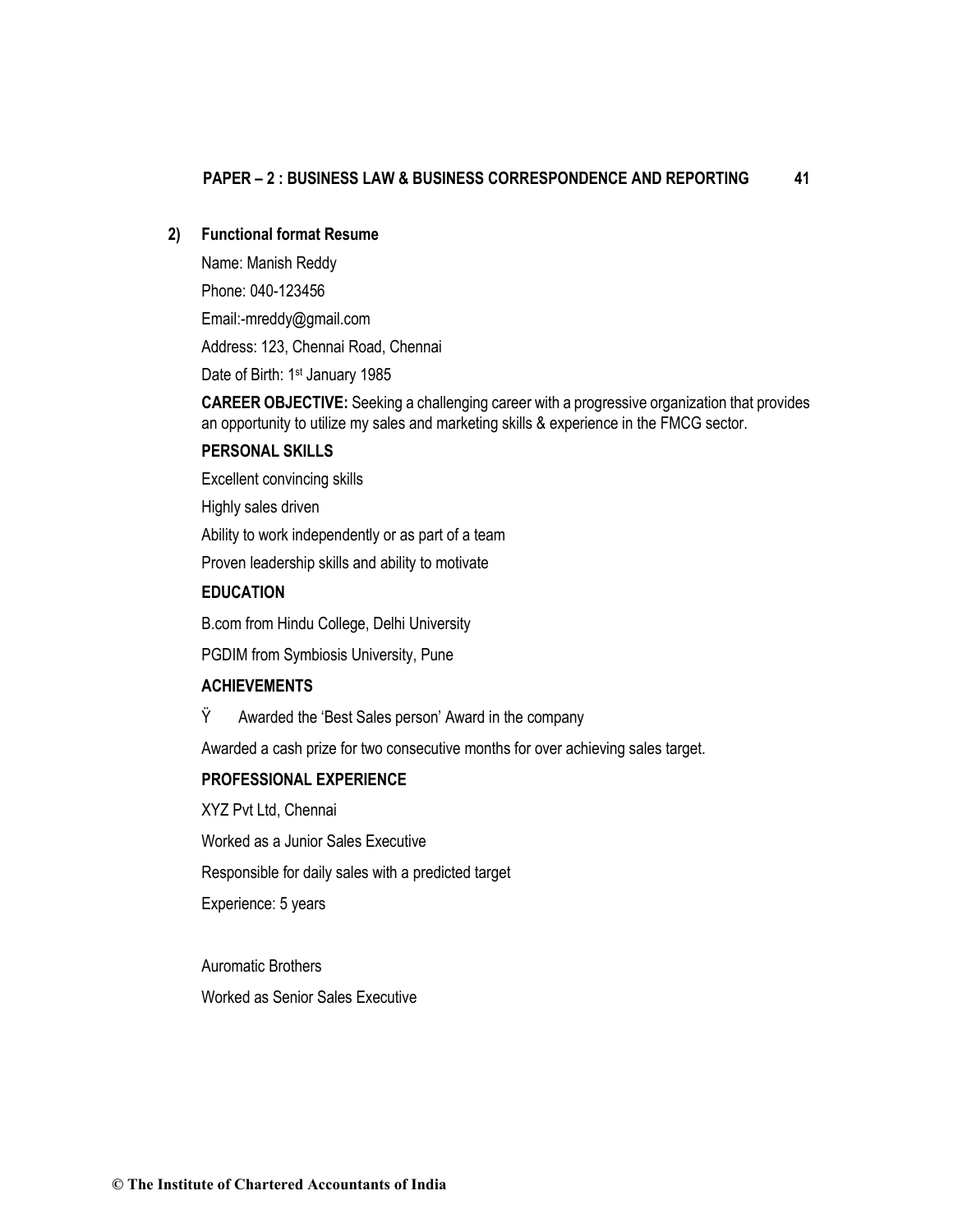Responsible for monthly sales target

Led a team of twenty members.

Experience: 5 years.

**REFERENCES**: Can be provided on request.

**DECLARATION:** I solemnly declare that all the above information is correct to the best of my knowledge and belief.

Date:

Place: (Manish Reddy)

#### **Chapter-13 Meetings**

Date: 21st July, 2018 Venue: Conference Hall, 3rd Floor Meeting started at 12 : 00 AM.

In attendance : Mr. Raju Murthy Head , Sales and Marketing, Mr. Kishore Sandhu, Product Head, Product lead, three members of the Sales team

Mr. Raju Murthy, Head of Sales and Marketing informed the agenda of the meeting i.e the sales decline in the product

Ms. Seema Thakur, Sales Lead gave a detailed analysis of the sales figures for the last six months.

Her team including Mr. X, Mr. Y and Mr. Z elaborated on the market trends, target customers and their needs.

Mr. Kishore Sandhu, Product Head expressed concern over the matter; discussed a few changes in the sales strategy.

All the participants consented to the concerns raised and decided to submit their reports.

The Head of Sales and Marketing proposed a vote of thanks and declared the next meeting to discuss reports to be held on Aug 2, 2018.

ATR to be submitted by  $24<sup>th</sup>$  July, 2018 to the Head of Sales and Marketing.